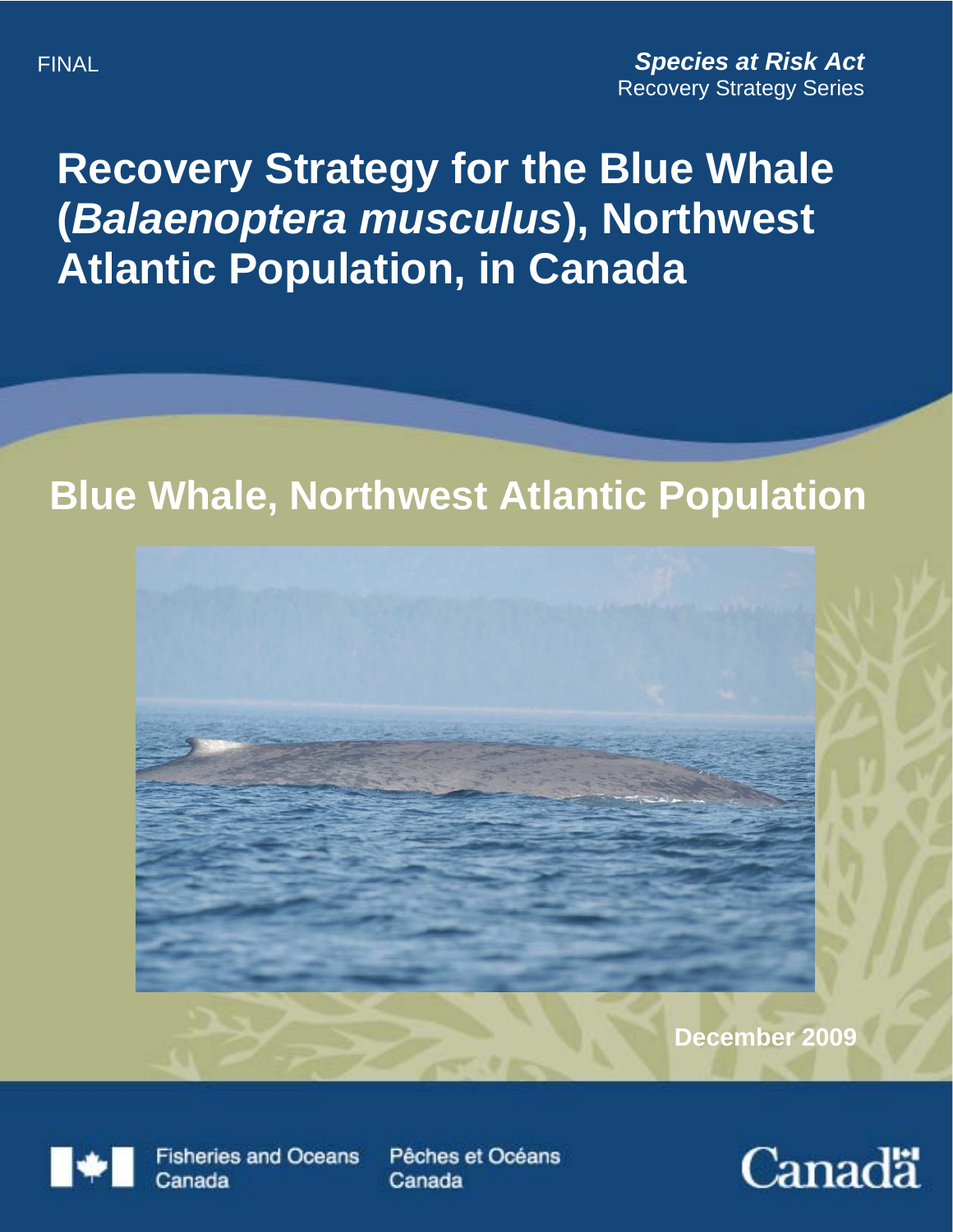#### **About the** *Species at Risk Act* **Recovery Strategy Series**

#### **What is the** *Species at Risk Act* **(SARA)?**

SARA is the Act developed by the federal government as a key contribution to the common national effort to protect and conserve species at risk in Canada. SARA came into force in 2003 and one of its purposes is *"to provide for the recovery of wildlife species that are extirpated, endangered or threatened as a result of human activity."* 

#### **What is recovery?**

In the context of species at risk conservation, **recovery** is the process by which the decline of an endangered, threatened, or extirpated species is arrested or reversed and threats are removed or reduced to improve the likelihood of the species' persistence in the wild. A species will be considered **recovered** when its long-term persistence in the wild has been secured.

#### **What is a recovery strategy?**

A recovery strategy is a planning document that identifies what needs to be done to arrest or reverse the decline of a species. It sets goals and objectives and identifies the main areas of activities to be undertaken. Detailed planning is done at the action plan stage.

Recovery strategy development is a commitment of all provinces and territories and of three federal agencies — Environment Canada, Parks Canada Agency, and Fisheries and Oceans Canada — under the Accord for the Protection of Species at Risk. Sections 37–46 of SARA ([http://www.sararegistry.gc.ca/approach/act/default\\_e.cfm\)](http://www.sararegistry.gc.ca/approach/act/default_e.cfm) outline both the required content and the process for developing recovery strategies published in this series.

Depending on the status of the species and when it was assessed, a recovery strategy has to be developed within one to two years after the species is added to the List of Wildlife Species at Risk. Three to four years is allowed for those species that were automatically listed when SARA came into force.

#### **What's next?**

In most cases, one or more action plans will be developed to define and guide implementation of the recovery strategy. Nevertheless, directions set in the recovery strategy are sufficient to begin involving communities, land users, and conservationists in recovery implementation. Cost-effective measures to prevent the reduction or loss of the species should not be postponed for lack of full scientific certainty.

#### **The series**

This series presents the recovery strategies prepared or adopted by the federal government under SARA. New documents will be added regularly as species get listed and as strategies are updated.

#### **To learn more**

To learn more about the *Species at Risk Act* and recovery initiatives, please consult the SARA Public Registry ([http://www.sararegistry.gc.ca/\)](http://www.sararegistry.gc.ca/).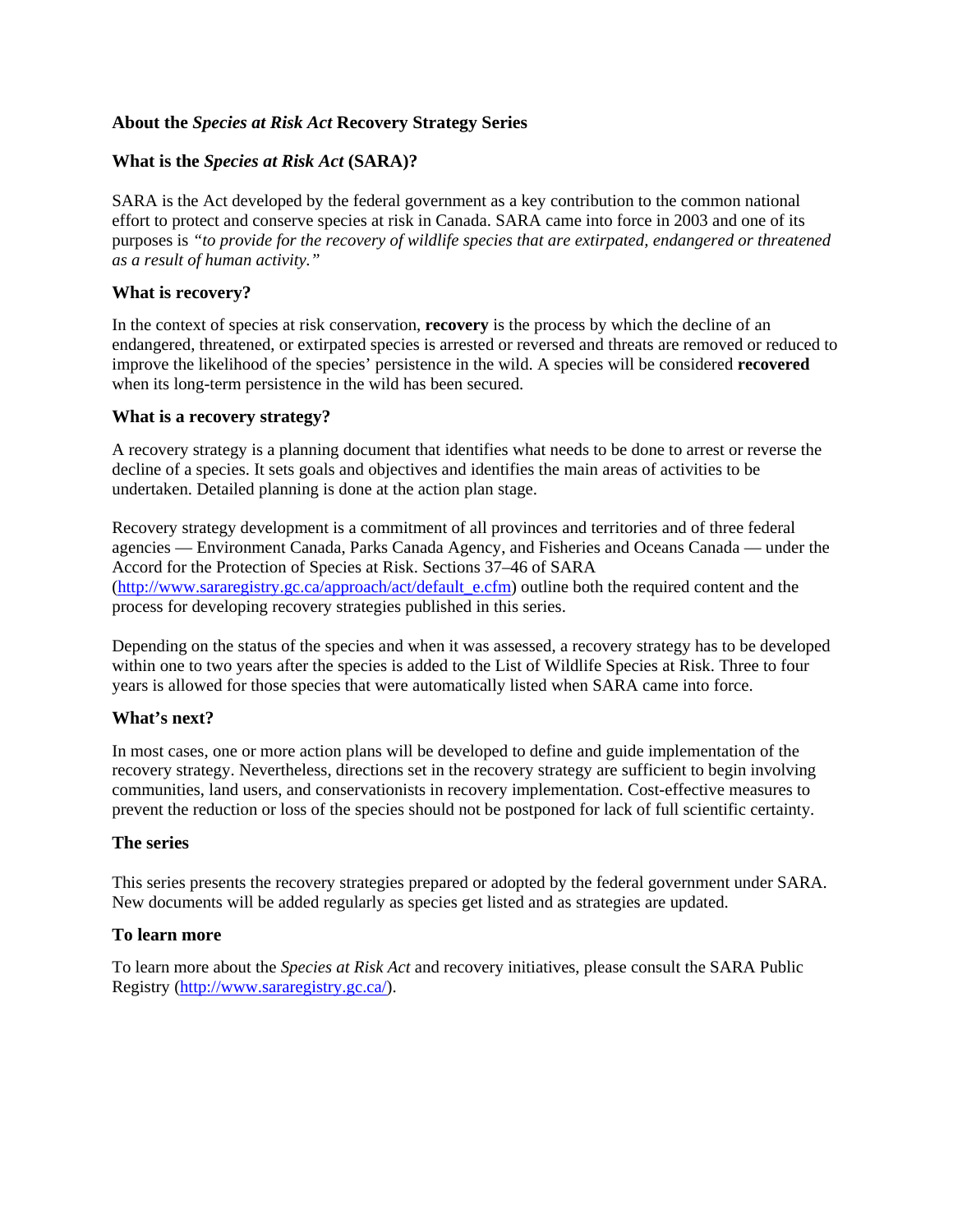### **Recovery Strategy for the blue whale (***Balaenoptera musculus***), Northwest Atlantic population, in Canada**

**December 2009** 



*Photography: Véronique Lesage, Fisheries and Oceans Canada*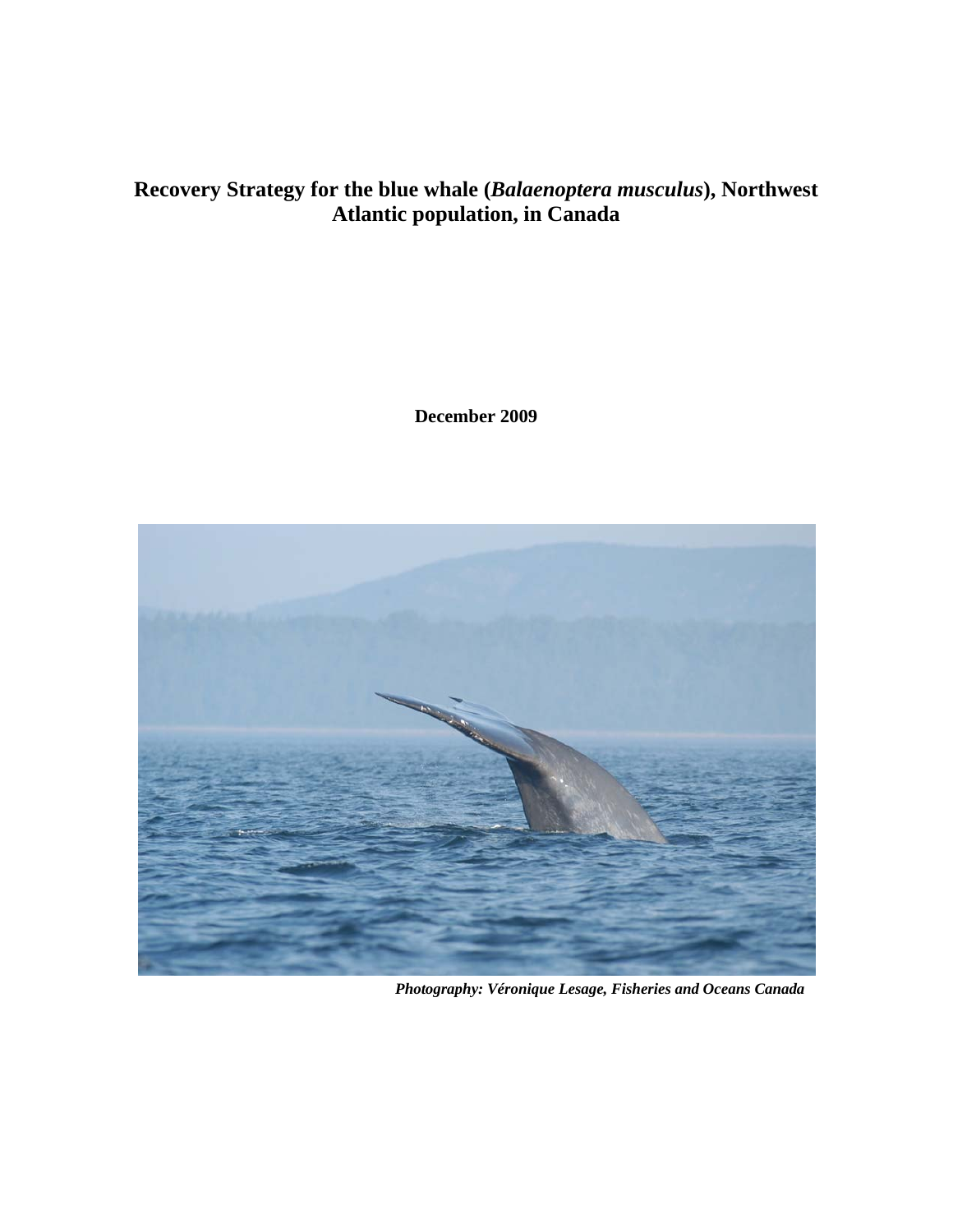#### **Recommended citation:**

Beauchamp, J., Bouchard, H., de Margerie, P., Otis, N., Savaria, J.-Y., 2009. Recovery Strategy for the blue whale (*Balaenoptera musculus*), Northwest Atlantic population, in Canada [FINAL]. *Species at Risk Act* Recovery Strategy Series. Fisheries and Oceans Canada, Ottawa. 62 pp.

#### **Additional copies:**

Additional copies can be downloaded from the Species at Risk Act Public Registry ([http://www.sararegistry.gc.ca/\)](http://www.sararegistry.gc.ca/).

**Cover illustration**: Véronique Lesage, Fisheries and Oceans Canada

Également disponible en français sous le titre « Programme de rétablissement du rorqual bleu (*Balaenoptera musculus*), population de l'Atlantique Nord-Ouest au Canada [VERSION FINALE] » © Her Majesty the Queen in Right of Canada, represented by the Minister of Fisheries and Oceans, 2009. All rights reserved. ISBN 978-0-662-08794-6 Catalogue no. En3-4/59-2008F-PDF

*Content (excluding the illustrations) may be used without permission, with appropriate credit to the source.*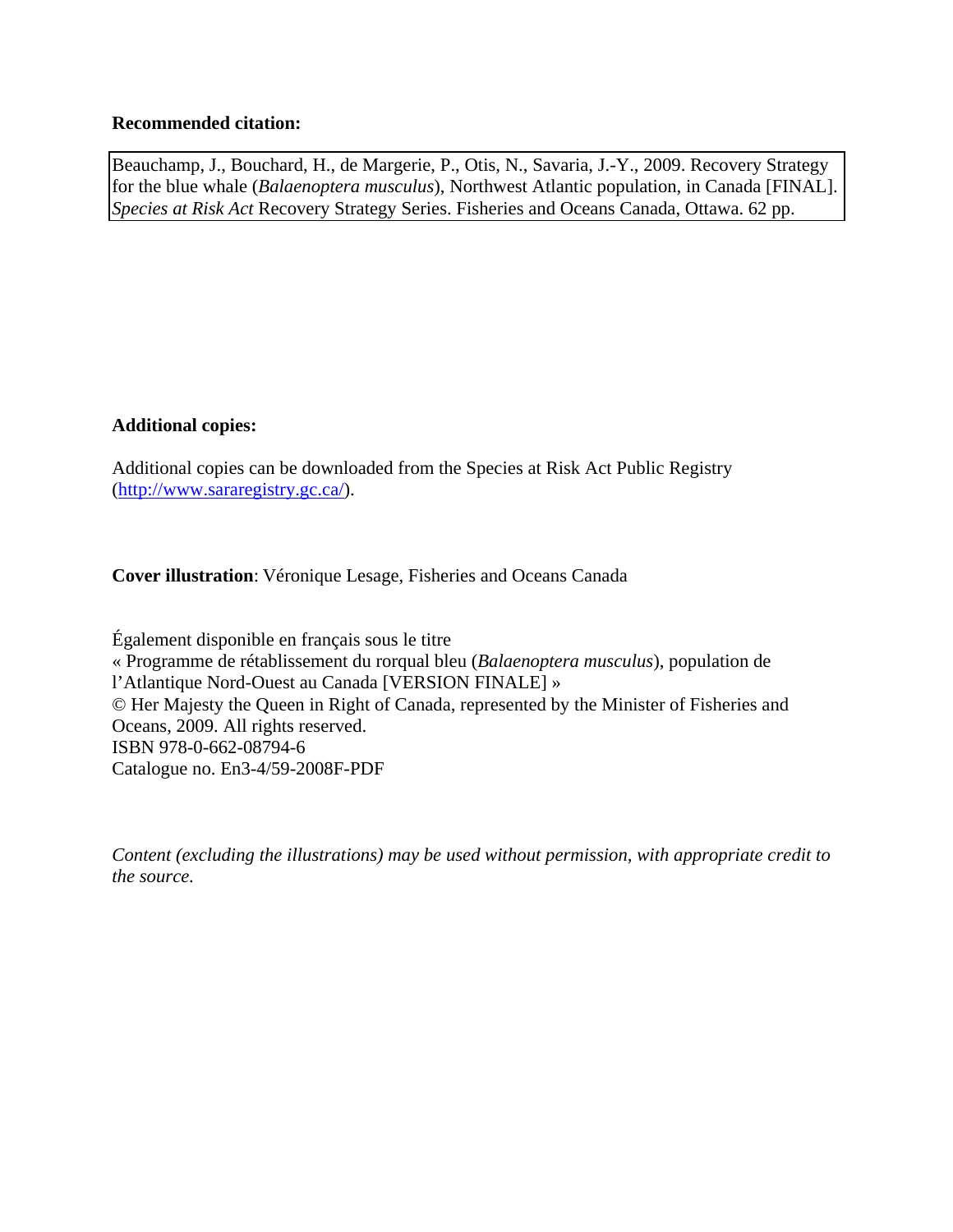# <span id="page-4-0"></span>**PREFACE**

The blue whale, northwest Atlantic population, is a marine mammal and is under the responsibility of the federal government. The Minister of Fisheries and Oceans is a "competent minister" for aquatic species under the *Species at Risk Act* (SARA*).* Since blue whales are regularly found in the Saguenay–St. Lawrence Marine Park and rarely in Forillon National Park administered by the Parks Canada Agency (Parks Canada), the Minister of the Environment is also a "competent minister" under SARA. SARA (s. 37) requires the competent ministers to prepare recovery strategies for listed extirpated, endangered and threatened species. The northwest Atlantic population of blue whale was listed as endangered under SARA in January 2005*.* The development of this recovery strategy was led by Fisheries and Oceans Canada – Quebec Region, in cooperation and consultation with many individuals, aboriginal communities, organizations and government agencies. The strategy meets SARA requirements in terms of content and process (s. 39–41).

Success in the recovery of this population depends on the commitment and cooperation of many different constituencies that will be involved in implementing the directions set out in this strategy and will not be achieved by Fisheries and Oceans Canada and Parks Canada or any other party alone. This strategy provides advice to jurisdictions and organizations that may be involved or wish to become involved in the recovery of the species. In the spirit of the national *Accord for the Protection of Species at Risk*, the Minister of Fisheries and Oceans and the Minister of the Environment invite all responsible jurisdictions and Canadians to join Fisheries and Oceans Canada and Parks Canada in supporting and implementing this strategy for the benefit of the Northwest Atlantic blue whale and Canadian society as a whole. Fisheries and Oceans Canada and Parks Canada will support implementation of this strategy to the extent possible, given available resources and their overall responsibility for species at risk conservation.

The goals, objectives and recovery approaches identified in the strategy are based on the best existing knowledge and are subject to modifications resulting from new information. The competent ministers will report on progress within five years.

This strategy will be complemented by one or more action plans that will provide details on specific recovery measures to be taken to support conservation of the species. The competent ministers will take steps to ensure that, to the extent possible, Canadians interested in or affected by these measures will be consulted.

In November 2002, a workshop on blue whale research priorities was held in order to: 1) summarize the existing research programs in Canada, the United States and Iceland; 2) identify knowledge gaps; 3) establish priorities for future research activities. This summary of species information, knowledge gaps and research activities was a significant step to be taken prior to developing and implementing a recovery strategy for the blue whale (Lesage and Hammill, 2003).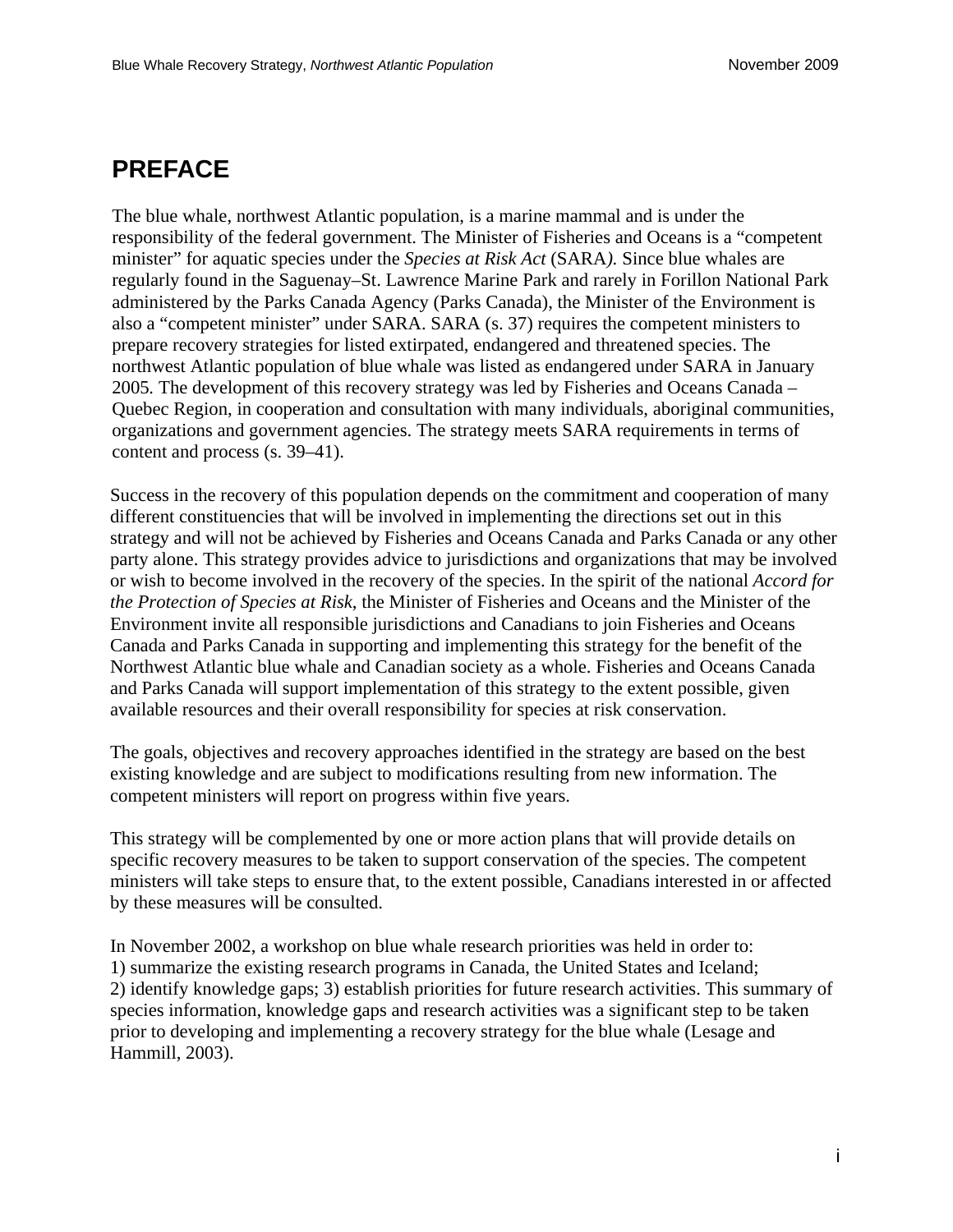Next, a blue whale (Northwest Atlantic population) recovery team was established. This team is composed of a dozen members from various departments and organizations (see Section 4, Recovery Team Members): Fisheries and Oceans Canada (Quebec, Newfoundland and Labrador, and Maritimes Regions), St. Lawrence Economic Development Council (SODES), Parks Canada (i.e., the Saguenay–St. Lawrence Marine Park, SSLMP), the Innu Community of Essipit, the Group for research and education on marine mammals (GREMM) and the Mingan Island Cetacean Study (MICS). At the first meeting, held in February 2004, the recovery team drew on the latest knowledge to develop a priority list of current threats to the blue whale population and its habitat. Current knowledge is rather limited and based mainly on summer observations of blue whales in the Estuary and Gulf of St. Lawrence area, a small part of the distribution area of this species. During this first meeting, the recovery team also finished its identification of research needs, which began at the 2002 workshop. The second meeting, in December 2004, established the recovery goals and objectives. The recovery team also began to prepare a list of overall approaches and specific measures to address the threats. This list was completed during a third meeting held in March 2005. Together, these three meetings facilitated the collection and assessment of the information necessary to develop the current recovery strategy, which will be in effect from 2009 to 2014.

# <span id="page-5-0"></span>**COMPETENT MINISTERS**

Under the *Species at Risk Act*, the Minister of Fisheries and Oceans Canada (DFO) is the competent Minister for the blue whale, northwest Atlantic population. The Minister of the Environment as the responsible Minister for the Parks Canada Agency is the competent Minister for the individuals located within the Saguenay–St. Lawrence Marine Park and Forillon National Park.

# <span id="page-5-1"></span>**AUTHORS**

This document was written by Jacinthe Beauchamp, Hugues Bouchard, Paule de Margerie, Nancy Otis and Jean-Yves Savaria on behalf of the Blue Whale Recovery Team, Northwest Atlantic population.

# <span id="page-5-2"></span>**ACKNOWLEDGEMENTS**

Fisheries and Oceans Canada would like to thank the recovery team members for their contributions to the recovery of the Northwest Atlantic population of blue whales. Thanks to Andréanne Demers of DFO for her comments and editing of this recovery strategy. We would also like to thank the governments of Quebec and Newfoundland and Labrador for their comments on the preliminary version of this recovery strategy.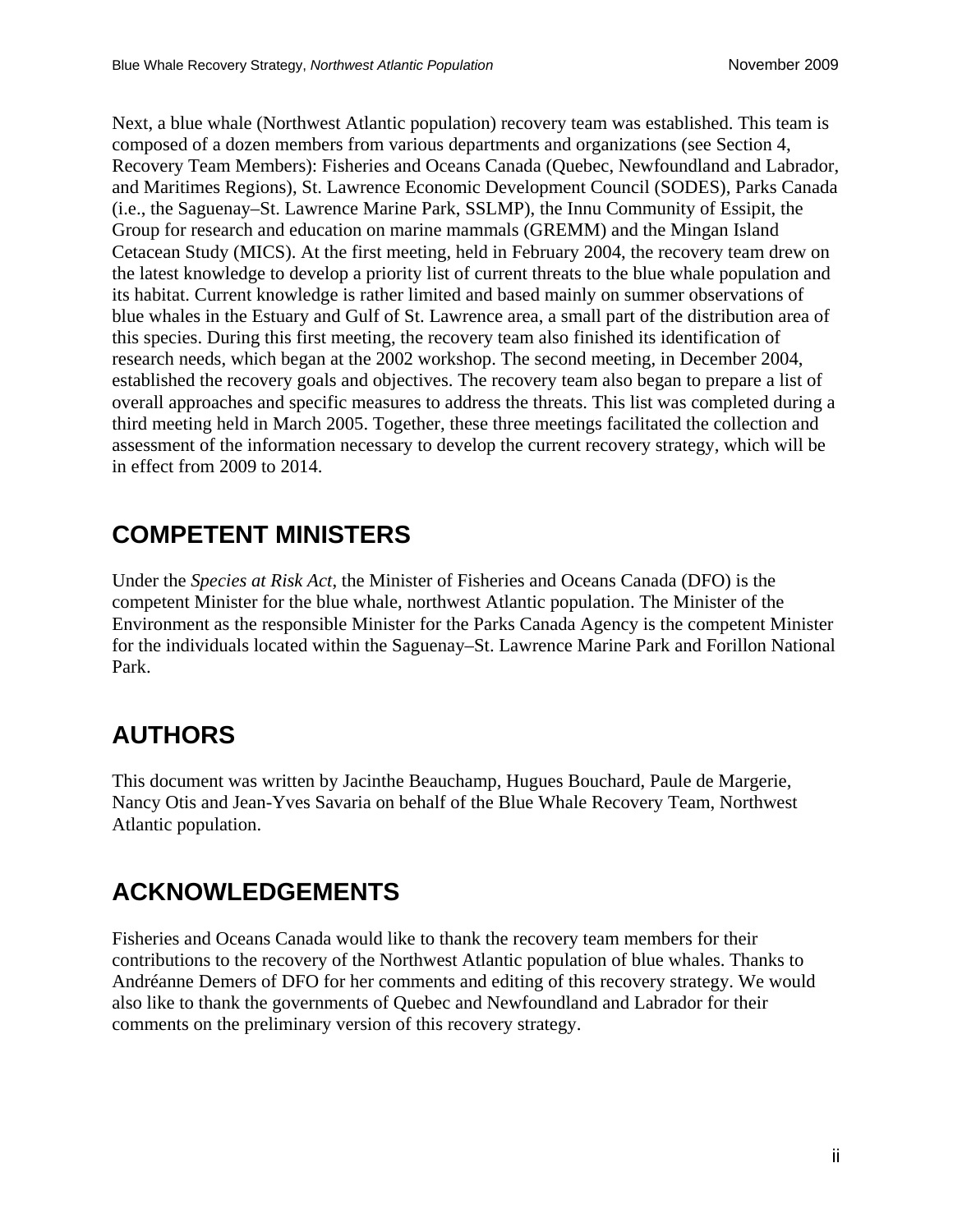# <span id="page-6-0"></span>**STRATEGIC ENVIRONMENTAL ASSESSMENT**

In accordance with the *Cabinet Directive on the Environmental Assessment of Policy, Plan and Program Proposals*, the purpose of a Strategic Environmental Assessment (SEA) is to incorporate environmental considerations into the development of public policies, plans, and program proposals to support environmentally-sound decision making.

Recovery planning is intended to benefit species at risk and biodiversity in general. However, it is recognized that strategies may also inadvertently lead to environmental effects beyond the intended benefits. The planning process based on national guidelines directly incorporates consideration of all environmental effects, with a particular focus on possible impacts on nontarget species or habitat.

This recovery strategy will clearly benefit the environment by promoting the recovery of the blue whale. The potential for the strategy to inadvertently lead to adverse effects on other species was considered. The SEA concluded that this strategy will clearly benefit the environment and will not entail any significant adverse effects. Refer to the following sections of the document in particular: Habitat and biological needs in Canadian Atlantic, Ecological role and Anthropogenic value, Intrinsic limiting factors, and Effects on other species.

# <span id="page-6-1"></span>**RESIDENCE**

SARA defines residence as: "*a dwelling-place, such as a den, nest or other similar area or place, that is occupied or habitually occupied by one or more individuals during all or part of their life cycles, including breeding, rearing, staging, wintering, feeding or hibernating*" **[SARA, s. 2(1)]**.

Residence descriptions, or the rationale for why the residence concept does not apply to a given species, are posted on the SARA public registry: [http://www.sararegistry.gc.ca/sar/recovery/residence\\_e.cfm](http://www.sararegistry.gc.ca/sar/recovery/residence_e.cfm)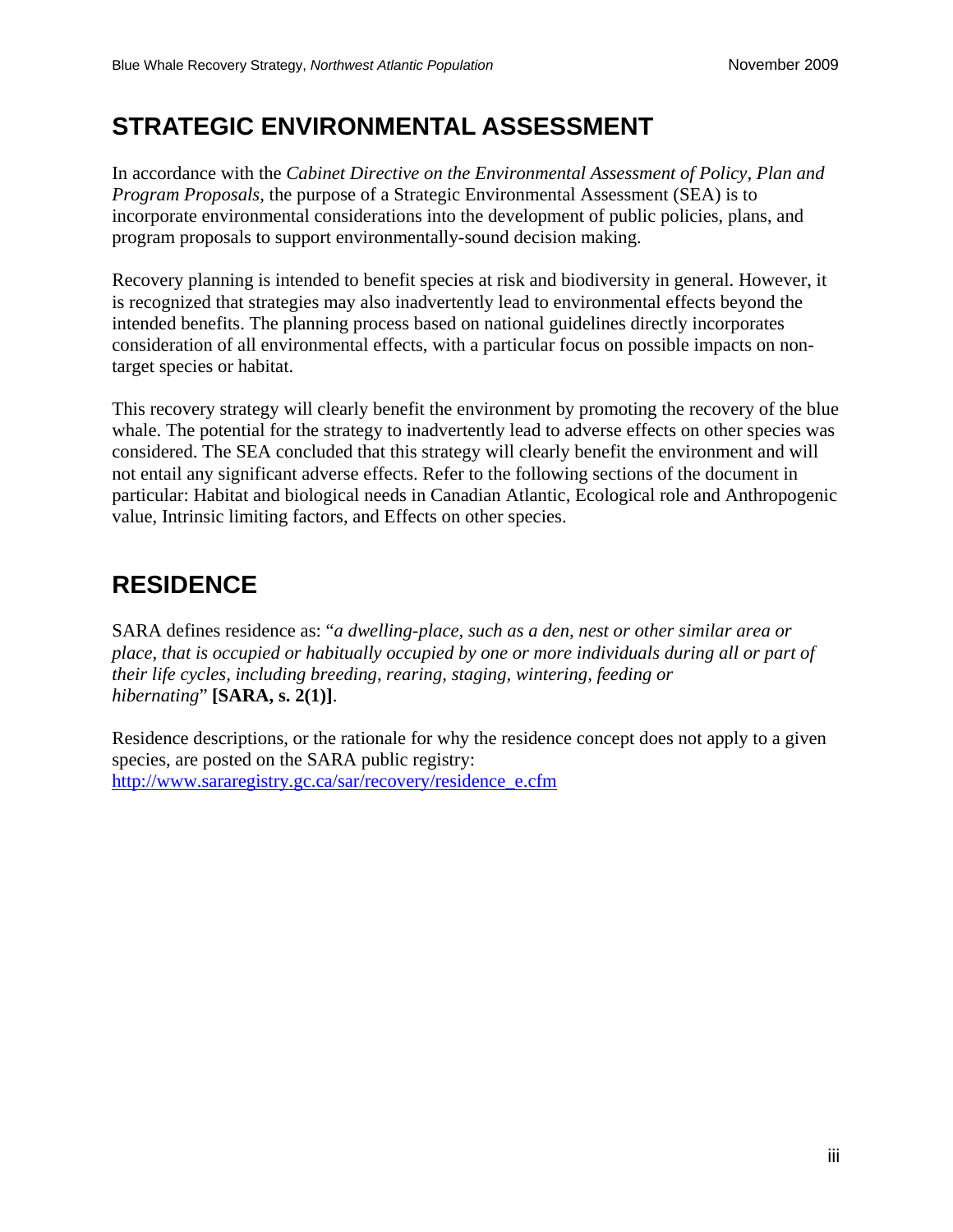# <span id="page-7-2"></span>**EXECUTIVE SUMMARY**

 $\overline{a}$ 

The blue whale population (*Balaenoptera musculus*) in the Northwest Atlantic<sup>[1](#page-7-0)</sup> was designated as endangered by the Committee on the Status of Endangered Wildlife in Canada (COSEWIC) in May 2002. This species was added to the *Species at Risk Act* list as an endangered species in January 2005. Commercial whale hunting historically carried out in the Atlantic reduced the population by about 70%; at least 11,000 blue whales were killed before the 1960s including at least 1,500 animals in eastern Canada waters. Currently, the size of the Northwest Atlantic population is unknown, but it is unlikely that the number of mature animals exceeds 250 individuals according to experts' estimates. According to available information, blue whales use Atlantic coastal and pelagic Canadian waters mainly in the summer, to feed primarily on euphausiids, commonly known as krill.

In addition to historic hunting and natural sources of mortality such as ice entrapments and predation, a total of nine threats to the recovery of the Northwest Atlantic blue whale population are listed in this recovery strategy. Because of this population's small size, activities affecting even a small number of individuals can have a significant impact on the species' survival in the Atlantic. Among the threats described, two could represent a high risk for the blue whale population due to their probability of occurrence or the severity of their effect: anthropogenic noise which causes a degraded underwater acoustic environment and alters behaviour, and food availability for the blue whale. Medium risk threats include persistent marine contaminants, collisions with ships and disturbance caused by whale-watching activities of tourists or scientists. Lower risk threats include physical damage caused by noise, accidental entanglements in fishing gear, epizootics<sup>[2](#page-7-1)</sup> and toxic algal blooms as well as toxic product spills.

The long-term goal of this recovery strategy is to reach a total of 1,000 mature individuals for the Northwest Atlantic blue whale population. In aiming to reach this recovery goal, three five-year objectives were set for the Canadian blue whale range: 1) Define and undertake a long term assessment of the number of Northwest Atlantic blue whales, the structure and trends of the population, and determine their range as well as their critical habitat within Canadian waters; 2) implement control and monitoring measures for activities which could disrupt the recovery of the blue whale in its Canadian range; 3) increase knowledge concerning the principal threats to the recovery of the blue whale in Canadian waters, in order to determine their true impact and identify effective measures to mitigate the negative consequences for this population's recovery. To achieve these objectives, several recovery measures are proposed under three broad strategies: research and monitoring, conservation, and public awareness and education.

As the distribution range of the Northwest Atlantic blue whale population extends outside Canadian territorial waters, reaching the goal of 1,000 mature animals is related to the involvement and contribution to blue whale recovery of governments from bordering countries and international ocean management organizations.

<span id="page-7-0"></span><sup>&</sup>lt;sup>1</sup> Blue whales in the North Atlantic make up two distinct groups, one in the east and one in the west of the Atlantic. The Canadian population that is part of the current recovery strategy is the Northwest Atlantic popul

<span id="page-7-1"></span><sup>&</sup>lt;sup>2</sup> A disease affecting an animal species or a group of species as a whole in a more or less extensive area. Epizootics are epidemics that affect animals.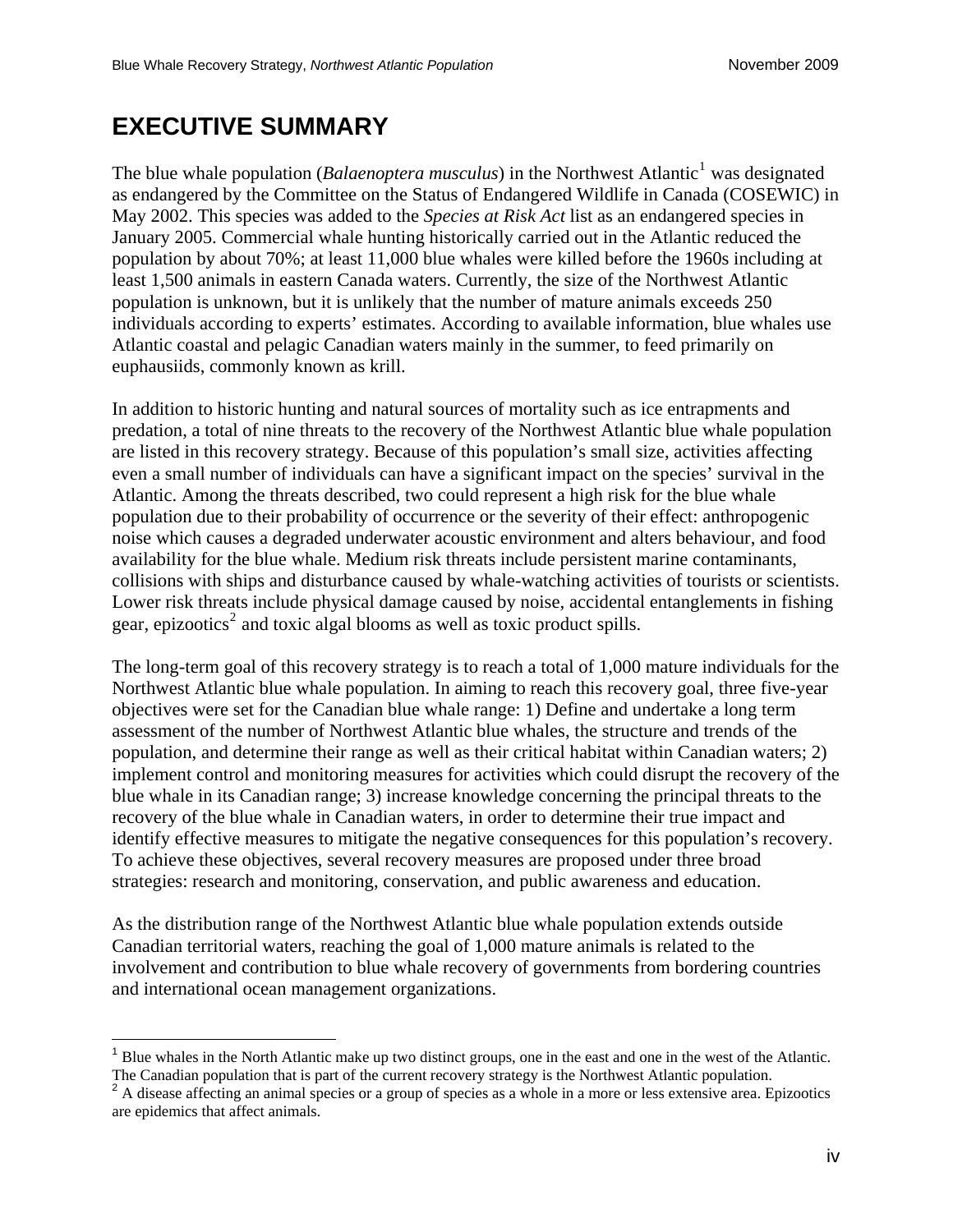# **TABLE OF CONTENTS**

| 1.                                                                                    |  |
|---------------------------------------------------------------------------------------|--|
| 1.1<br>1.2<br>1.3<br>1.4<br>1.4.1<br>1.4.2<br>1.4.3<br>1.5<br>1.5.1<br>1.5.2<br>1.5.3 |  |
| 1.5.3.1 Anthropogenic noise: acoustic environmental degradation and changes in blue   |  |
| 1.5.4                                                                                 |  |
|                                                                                       |  |
| 1.5.5                                                                                 |  |
|                                                                                       |  |
| 1.6<br>1.6.1                                                                          |  |
| Habitat Protection Measures, Awareness Raising and other Measures 19<br>1.6.2         |  |
|                                                                                       |  |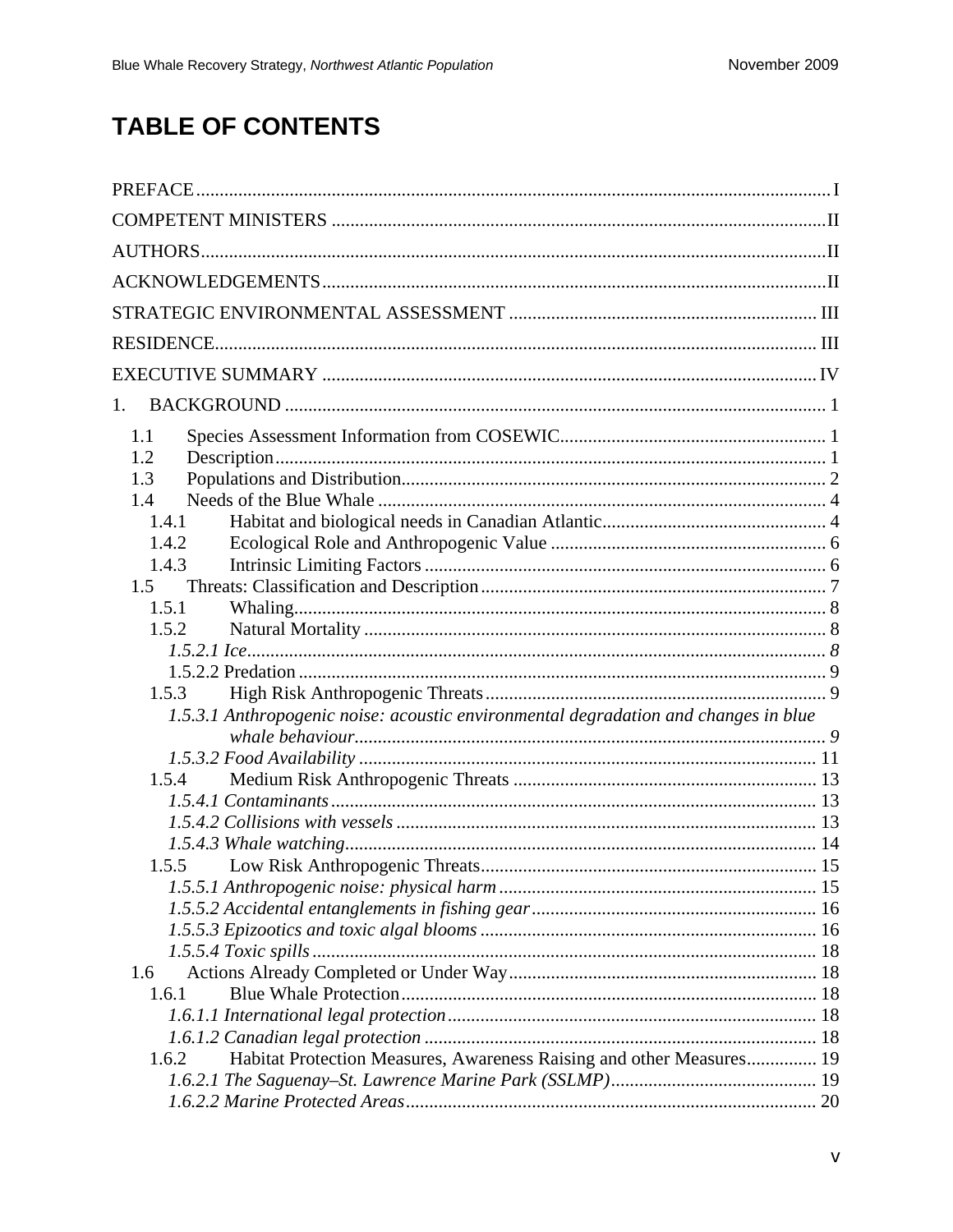| 1.6.2.5 Guidelines for best practices for watching marine mammals in Québec  21           |  |
|-------------------------------------------------------------------------------------------|--|
| 1.6.2.6 Statement of Canadian Practice with respect to the mitigation of seismic sound in |  |
|                                                                                           |  |
| 1.6.3                                                                                     |  |
| 1.7                                                                                       |  |
| 2.                                                                                        |  |
| 2.1                                                                                       |  |
| $2.2\,$                                                                                   |  |
| 2.3                                                                                       |  |
| 2.4                                                                                       |  |
| 2.4.1                                                                                     |  |
| 2.5                                                                                       |  |
| 2.5.1                                                                                     |  |
| 2.5.2                                                                                     |  |
| 2.6                                                                                       |  |
| 2.7                                                                                       |  |
| 2.8                                                                                       |  |
| 3.                                                                                        |  |
| 4.                                                                                        |  |
| 5.                                                                                        |  |
| APPENDIX 1. CLASSIFICATION OF THREATS BY ORDER OF PRIORITY 53                             |  |
| APPENDIX 2. CETACEAN SPECIES PRESENT IN THE CANADIAN ATLANTIC  61                         |  |

# **List of Figures**

| Figure 1. Blue Whale — Illustration by Daniel Grenier, courtesy of Mingan Islands Cetacean    |  |
|-----------------------------------------------------------------------------------------------|--|
|                                                                                               |  |
| Figure 2. Geographical range of the blue whale, along the coast of North and Central America. |  |
|                                                                                               |  |

# **List of Tables**

| Table 3. Status of marine mammal species assessed by the COSEWIC that visit the        |  |
|----------------------------------------------------------------------------------------|--|
| St. Lawrence and Atlantic Ocean. * Species or populations present in the Atlantic, but |  |
|                                                                                        |  |
|                                                                                        |  |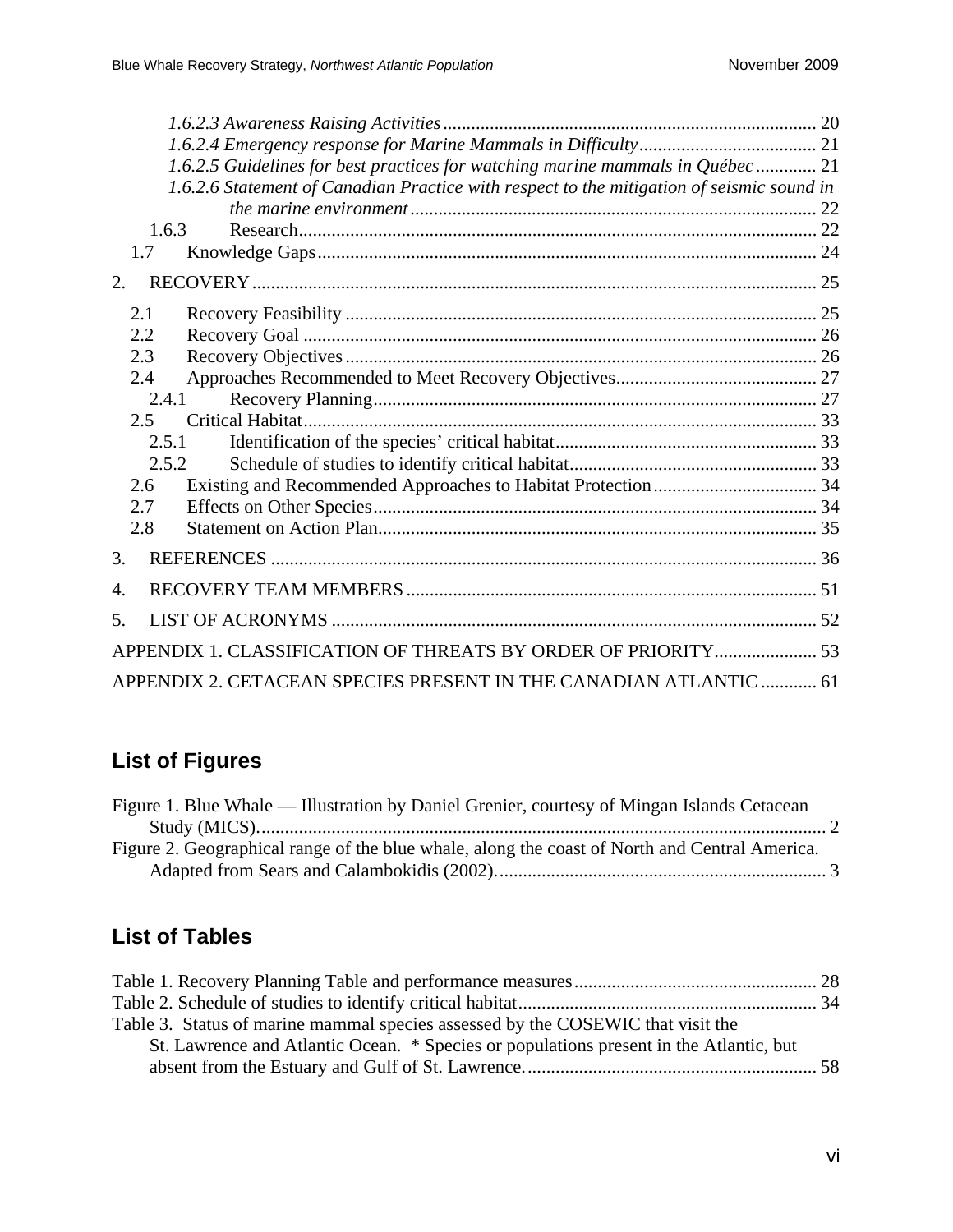# <span id="page-10-0"></span>**1. BACKGROUND**

## <span id="page-10-1"></span>**1.1 Species Assessment Information from COSEWIC**

The following summary of the COSEWIC assessment appears in the status report from Sears and Calambokidis (2002):

**Common Name (population):** Blue whale (Atlantic population)

**Scientific Name:** *Balaenoptera musculus* 

**Legal listing (SARA):** January 2005 (Endangered)

**COSEWIC Status:** Endangered

**Date of Assessment:** May 2002

**Reason for designation:** Whaling reduced the original population. There are fewer than 250 mature individuals and strong indications of a low calving rate and a low rate of recruitment to the studied population. Today, the biggest threats for this species come from ship strikes, disturbance from increasing whale watch activity, entanglement in fishing gear, and pollution. They may also be vulnerable to long-term changes in climate, which could affect the abundance of their prey (zooplankton).

**Canadian Occurrence:** Pacific and Atlantic Oceans

**COSEWIC Status History:** Entire Canadian range was designated as Special Concern in April 1983. Split into two populations in May 2002. The Atlantic population was up-listed to Endangered in May 2002. Last assessment based on an updated status report.

# <span id="page-10-2"></span>**1.2 Description**

Blue whales (*Balaenoptera musculus*) have a tapered elongated shape and a varying blend of light and slated shades of gray with mottled pigmentation (Sears, 2002; Sears and Calambokidis, 2002). Some blue whales have very sparse mottling and appear uniformly pale or dark, while others have obvious mottling patterns, which are unique to them and stable throughout their lives. These differences in pigmentation and mottling patterns have allowed individuals to be identified and tracked through photo-identification (Sears*, et al.*, 1987; Calambokidis, 1990; Sears*, et al.*, 1990).

This cetacean has a large U-shaped head, which represents around 25% of its total body length and whalebones that can reach 1 m in length. The flippers measure around 4 m long. Their flukes are grey, broad and triangular with a straight or slightly curved trailing edge. Individual whales may have white patches (Sears, 2002; Sears and Calambokidis, 2002).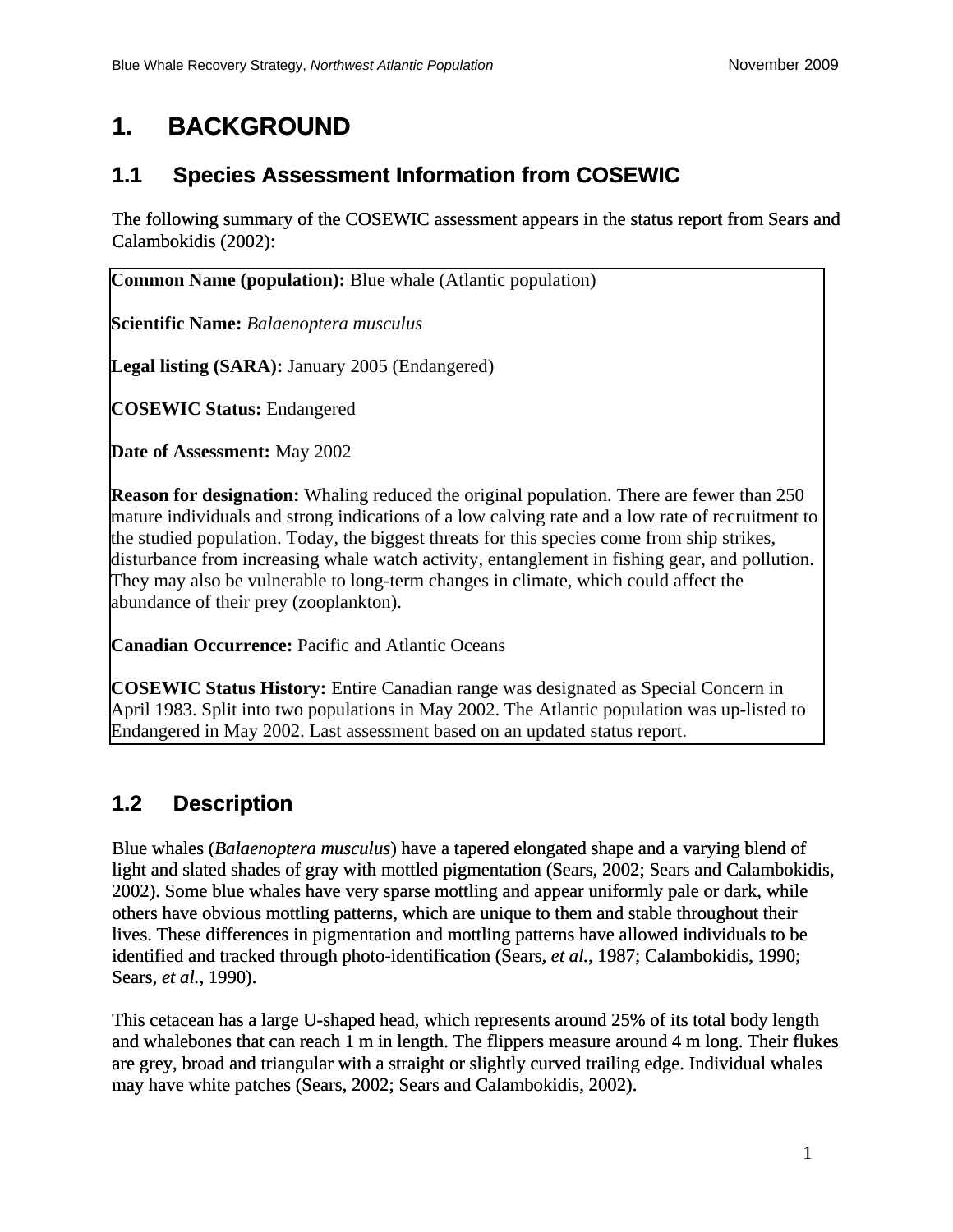The blue whale is the largest animal known to have lived on Earth. Their weight varies between 73,000 and 136,000 kg (Sears, 2002; Sears and Calambokidis, 2002). Females are generally larger and longer than males and animals are larger on average in the southern hemisphere than in the northern hemisphere (Lockyer, 1984; Yochem and Leatherwood, 1985).



**Figure 1**. **Blue Whale — Illustration by Daniel Grenier, courtesy of Mingan Islands Cetacean Study (MICS).** 

### <span id="page-11-1"></span><span id="page-11-0"></span>**1.3 Populations and Distribution**

Blue whales are part of the Mysticeti group of baleen whales and more specifically the Balaenopteridae family. There are three blue whale subspecies spread out across most of the world's oceans: 1) the northern blue whale, *B. m. musculus* (Linnaeus, 1758), occupies the northern hemisphere; 2) the southern blue whale, *B. m. intermedia* (Burmeister, 1871), lives in the waters around Antarctica; 3) the pygmy blue whale, *B. m. brevicauda* (Ichihara, 1966), is found from the sub-Antarctic zone of the southern Indian Ocean and southwestern Pacific Ocean (Yochem and Leatherwood, 1985; Sears, 2002). Using characteristics of the vocalizations produced by blue whales, McDonald *et al*. (2006b) divided blue whales into nine regions or populations, 4 in the Pacific, 3 in the Indian Ocean, 1 in the North Atlantic and 1 in the Southern Ocean.

Two geographically separated populations exist in Canadian waters, one in the North Atlantic and one in the North Pacific (Figure 2). The North Pacific population was part of a recovery strategy in 2005 (Gregr*, et al.*, 2005). In the North Atlantic, blue whales have been split in two populations, one in the east and one in the west of the Atlantic, but this split has not been accepted by all authors (Gambell, 1979; Wenzel*, et al.*, 1988; Sears*, et al.*, 1990; Clark, 1994; Reeves*, et al.*, 1998; Clapham*, et al.*, 1999; Sears, 2002; Sears and Calambokidis, 2002; Sears and Larsen, 2002; Sears, 2003; Reeves*, et al.*, 2004; McDonald*, et al.*, 2006a). Photoidentification indicates that blue whales from the St. Lawrence, Newfoundland, Nova Scotia and New England would belong to the Northwest population, while blue whales photographed off Iceland and the Azores would belong to the Northeast population (CETAP, 1982; Wenzel*, et al.*, 1988; Sears, 2002; Sears and Larsen, 2002; Sears, 2003). Consequently, the Canadian blue whale population in the Atlantic, which is part of the current recovery strategy, belongs to the Northwest Atlantic population.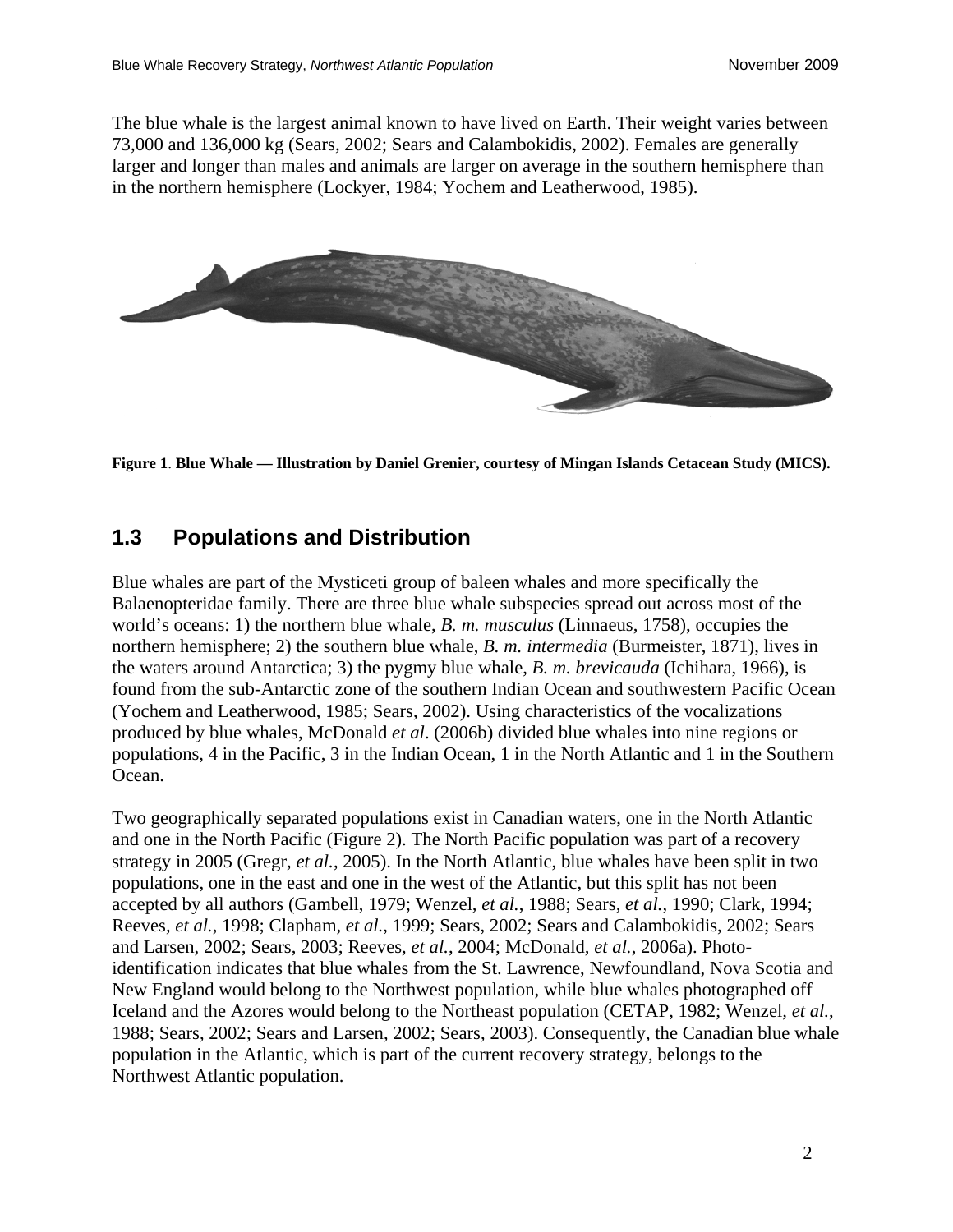

<span id="page-12-0"></span>**Figure 2.** Geographical range of the blue whale, along the coast of North and Central America. Adapted from Sears and Calambokidis (2002).

Every year, blue whales undertake long seasonal migrations, south to north, from their wintering areas in equatorial latitudes to summer feeding areas located in the productive waters of temperate to subarctic latitudes (Lockyer, 1984; Reeves*, et al.*, 1998; Perry*, et al.*, 1999; Sears and Calambokidis, 2002; Reeves*, et al.*, 2004). This migration allows blue whales to feed during four to six months in very productive areas, to increase their body fat and store reserves for the months of the year when food is not as abundant in their wintering areas (Lockyer, 1984).

Little is known about the wintering and reproductive areas of blue whales in the North Atlantic, though some researchers suspect that they may travel south to Bermuda or Florida, while some whales remain in waters south of Iceland, and near Newfoundland and Nova Scotia (Sears, 2002; Sears and Calambokidis, 2002). Indeed, winter reports from various regions of the Estuary, northern Gulf of St. Lawrence and south and southwest of Newfoundland suggest that a proportion of the animals remain at our latitudes all year long (Sears and Williamson, 1982; Sergeant, 1982; Sears and Calambokidis, 2002; Lawson, 2003; Stenson*, et al.*, 2003). In summer, blue whales from the Northwest Atlantic population probably range between Davis Strait, off the western coast of Greenland, and New England (Jonsgård, 1955, 1966; Sears*, et al.*, 1990; Rice, 1998; Sears, 2002; Sears and Calambokidis, 2002).

Most of the recent sightings for the Northwest Atlantic population have been made in the Gulf of St. Lawrence (Sears, 1983; Sears*, et al.*, 1990), more precisely in the area of the Mingan Islands, Anticosti Island, off the Gaspé Peninsula (Sears and Calambokidis, 2002; Sears, 2003), southwest and south coasts of Newfoundland (Sergeant, 1966; Mitchell, 1982; Lien*, et al.*, 1987)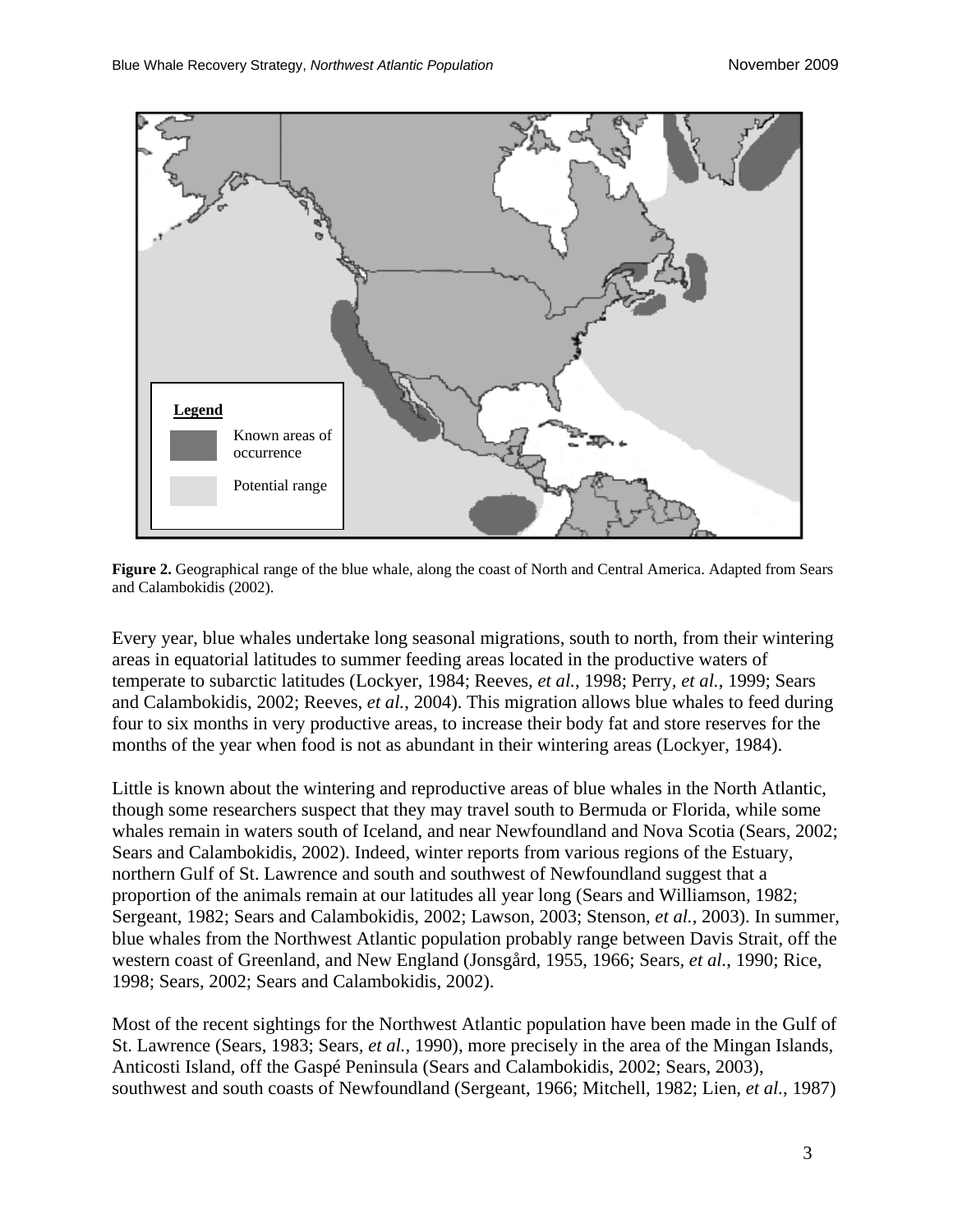and on the Scotian Shelf (Sutcliffe and Brodie, 1977; CETAP, 1982; Whitehead*, et al.*, 1998; Reeves, 1999; Lawson and Gosselin, 2009). In the St. Lawrence Estuary, sightings have been made between Forestville and Tadoussac; in the Gulf, at the eastern tip of the Gaspé Peninsula, and on the North Shore, in the area of Sept-Îles and Port-Cartier. Observations have generall y occurred from May to December, with peak sightings between June and August (Sears and Calambokidis, 2002). According to acoustical data, blue whales have been present on the Grand Banks between August and May, with a peak in vocal activities recorded from September to February (Clark, 1995). Furthermore, concentrations of individuals have also been sighted in the Laurentian channel, as well as south and northeast, in the Orphan Basin area, of Newfoundland (LGL, unpublished data).

Atlantic population, a survey conducted in 2001 indicated that summer abundance of blue whales Furthermore, the number of blue whales in the Northwest Atlantic population is unknown, but it would be unlikely that this population comprises more than 250 individuals that have reached sexual maturity (Sears and Calambokidis, 2002). Current global blue whale population estimates range between 5,000 and 12,000 individuals, although the accuracy of these estimates is uncertain (Carretta*, et al.*, 2003). As for the Northeast in Iceland and in adjoining waters is estimated at 1,159 individuals (Vikingsson, 2003).

From 1979 to the spring of 2007, a total of 405 blue whales were photo-identified mainly in the the study area, the others having been observed less than three seasons between 1979 and 2002, data from outside the Estuary and Gulf of St. Lawrence are limited. A few blue whales have been pers. comm.). Ramp *et al.* (2006) estimate the survival rate at 0.975 and the gender ratio of the low abundance of blue whales, the current data based on photo-identification do not allow for an estimate with a minimum degree of certainty the abundance of this species in the Northwest Atlantic (Hammond, et al., 1990; Sears and Calambokidis, 2002). Estuary and northwest of the Gulf of St. Lawrence and biopsies were taken on nearly 40% of them (R. Sears, MICS, personal communication). Each year, from 20 to 105 blue whales are identified in this region. Approximately 40% of the identified blue whales frequently return to which suggests that these individuals range mostly outside the St. Lawrence, possibly in the waters at the edge of the continental shelf, north from the Labrador Sea and Davis Strait, east to the Flemish Cap and south to New England (Sears and Calambokidis, 2002). Photo-identification photographed along the coast of Newfoundland, on the Scotian Shelf and in the Gulf of Maine, and some are not included among the 405 blue whales that have been identified in the Estuary and northwest of the Gulf of St. Lawrence (Sears and Calambokidis, 2002; J. Lawson, MPO, 139 biopsy sampled individuals at 79 males for 67 females (Sears, 2003). Given the small proportion of blue whale distribution range that has been sampled until now and considering the

#### <span id="page-13-0"></span>**.4 Needs of the Blue Whale 1**

#### <span id="page-13-1"></span>**.4.1 Habitat and Biological Needs in the Canadian Atlantic 1**

According to available information, blue whales use coastal and pelagic waters in the Canadian Atlantic mainly in the summer, to feed primarily on euphausiids, commonly known as krill. These large whales are typically observed alone or in pairs (Sears*, et al.*, 1990; Sears and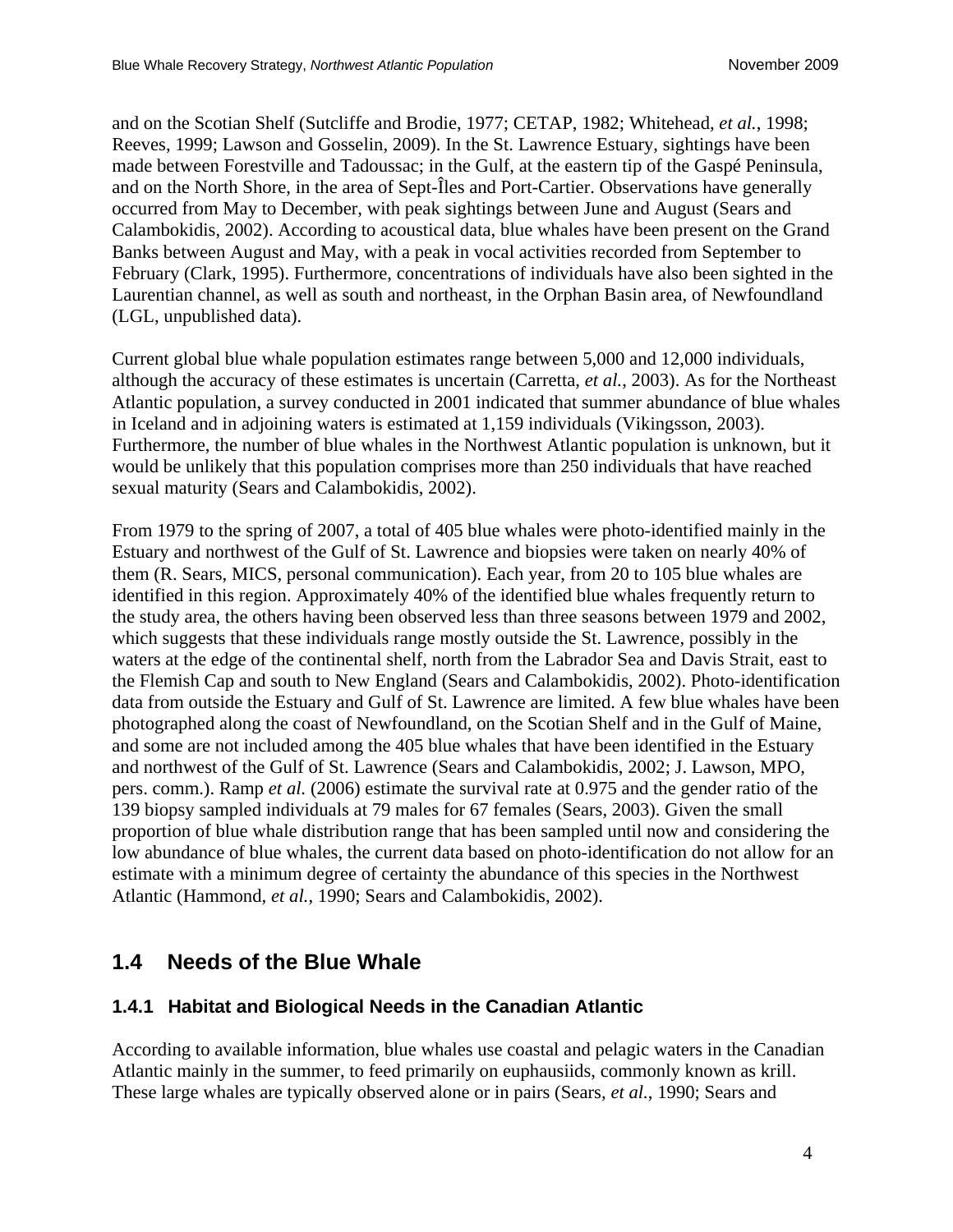Calambokidis, 2002). Some significant blue whale concentrations (up to 20 to 40 individuals, Sears*, et al.*, 1990; R.Sears, MICS, unpublished data) have been observed in areas where their food is thought to be concentrated at certain times of the year. These areas are typically at the edges of the continental shelf, at topographic breaks, at the head of canyons or in deep channels where the interaction of currents with the landform often generates deep-water upwellings and a krill aggregation process (Sameoto, 1976, 1983; Simard*, et al.*, 1986; Schoenherr, 1991; Lavoie*, t al.*, 2000; Croll*, et al.*, 2005; Sourisseau*, et al.*, 2006; Simard, 2009). *e*

No research has yet been carried out to simultaneously link krill concentrations with blue whale sightings. Nevertheless, several areas of high concentrations of krill, which may be potential Estuary. There are also other significant areas in the Estuary, the Gulf and the Northwest Atlantic Gaspé Peninsula and the Emerald Basin in Nova Scotia (Sameoto, 1976, 1983; Sameoto, et al., Lawrence using an acoustic technique indicating other potential feeding areas of blue whale (I. western tip of Anticosti Island, around the Banc Parent, and off the west coast of Newfoundland, near the 150-m isobath. feeding areas for the blue whale, have been pointed out, the most studied in the Northwest Atlantic being the area at the head of the Laurentian Channel, in the St. Lawrence maritime where concentrations of krill are found, in particular Honguedo Strait, the north shore of the 1993; Cochrane*, et al.*, 2000; I. McQuinn, DFO, unpublished data). Other areas with high concentrations of macrozooplankton, mainly krill, were sampled throughout the Gulf of St. McQuinn, DFO, unpublished data). These included the Gaspé current in the area off Sainte-Anne-des-Monts and Gaspé, in the Estuary, between Pointe aux Outardes and Pointe Mitis, at the

is likely that krill aggregations form according to predictable patterns each year in these areas, as particles with some similar behaviour patterns as krill in several of these areas (Sourisseau, et al., where blue whale food aggregations are likely to build up (Sourisseau, et al., 2006). At this time, it is not known to what extent krill aggregate in all of these areas, nor to what extent they are used by blue whales for feeding. Even though there is no systematic monitoring of these areas, the available data indicates that it is the case in Honguedo Strait (Sameoto, 1983; I. McQuinn, DFO, unpublished data), in the St. Lawrence Estuary at the head of the Laurentian Channel (Simard and Lavoie, 1999; Cotté and Simard, 2005) and in several other locations. A numerical model supports the aggregation of  $2006$ ). The basin's topography coupled with its hydrodynamic circulation<sup>[3](#page-14-0)</sup> seem to influence

Blue whales have been sighted in several of these areas over the years and seasons, as well as in upwellings occur that typically contain high concentrations of krill (see review in Lesage, et al., connection between certain areas and the recurring occurrence of blue whales, a large yearly variation in summer sightings has been observed. the Pointe-des-Monts area and between Sept-Iles and Blanc-Sablon, where deep-water 2007). Present data are insufficient to determine the relative importance of krill and macrozooplankton aggregation areas for the blue whale. Even though there exists some

1

<span id="page-14-0"></span> $3$  Displacement of water masses due to the action of currents in the three-dimensional space and in time on various scales such as the semi-diurnal or semi-monthly tide, the season, the year, and multi-year cycles.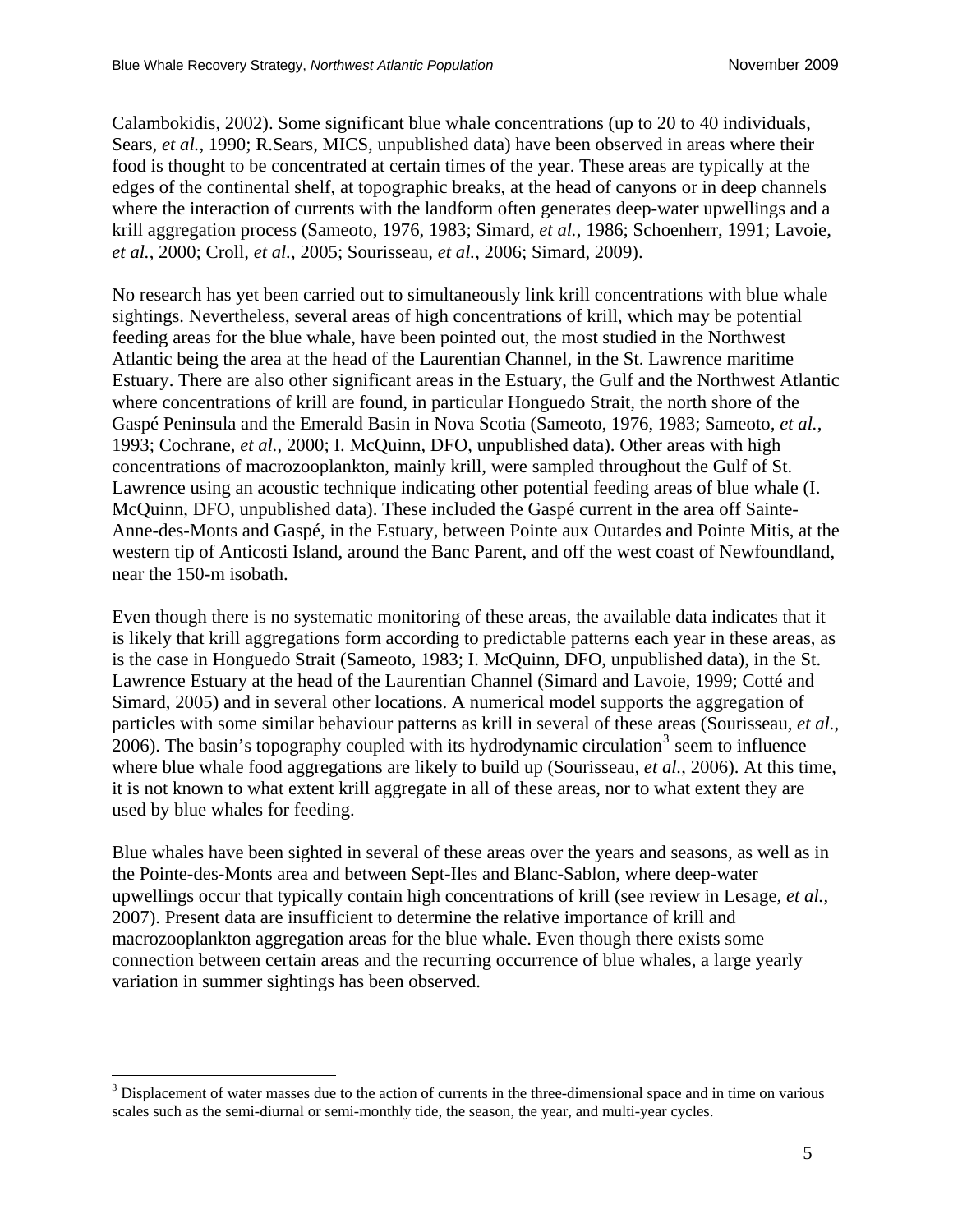#### <span id="page-15-0"></span>**1.4.2 Ecological Role and Anthropogenic Value**

Blue whales are lower trophic level predators that ingest several tons of prey each day and could be prey for killer whales (*Orcinus orca*). The recovery of the Northwest Atlantic blue whale population will allow these animals—which historically were much more numerous—to fulfill their ecological role as predator and prey.

Olar *et al.* (2007) conducted a survey of 2,000 Canadians to evaluate the economic benefits the recovery of marine mammals has in the St. Lawrence Estuary. They showed that Canadians are concerned about protecting marine mammals and that they agreed that Canada should spend more money for protecting the blue whale in the St. Lawrence Estuary. Blue whales are animals valued by whale watchers, scientists, and environmentalists. Recently,

### <span id="page-15-1"></span>**1.4.3 Intrinsic Limiting Factors**

Intrinsic characteristics of the blue whale's life history and ecology can affect its recovery potential, specifically in terms of reproduction and dietary specialization.

1986). Weaning occurs in summer in feeding areas (Lockyer, 1984; Yochem and Leatherwood, Sexual maturity in male and female blue whales is reached at 5-15 years of age (Yochem and a length of 21–23 m, while males are 20–21 m long (Sears, 2002; Sears and Calambokidis, 2002). Blue whales are thought to live for more than 80 years. (Yochem and Leatherwood, 1985; In the northern hemisphere, blue whales mate and calve from late fall to mid-winter (Yochem and Leatherwood, 1985). Females usually give birth to a single calf every 2–3 years after a 10– 11-month gestation period (Lockyer, 1984; Sears, 2002). At birth, calves measure 6–7 m and weigh over 2 tons (Sears, 2002; Sears and Calambokidis, 2002). Calves are dependant on their mothers during 7–9 months, until the weaning period (Lockyer, 1984; Tillman and Donovan, 1985; Tillman and Donovan, 1986) where calves are taught to feed themselves (Lockyer, 1984). Leatherwood, 1985; Perry*, et al.*, 1999; Sears, 2002). In the northern hemisphere, females reach Sears, 2002).

Northeast Atlantic population's growth rate has been estimated at 5.2% between 1979 and 1988 (Sigurjònsson and Gunnlaugsson, 1990). In the Estuary and the Gulf of St. Lawrence, only 19 surveyed in Canada, it is difficult to assess whether the low number of mother-calf pairs sighted is representative of the actual reproduction rate for the whole Northwest Atlantic blue whale The Northwest Atlantic population's annual growth rate is unknown. In the Antarctic, the annual growth rate has been estimated at 7.3% from 1968 to 2001 (Branch*, et al.*, 2004), whereas the mother-calf pairs have been sighted over the last 30 seasons (R. Sears, MICS, J.-F. Gosselin, MPO, unpublished data). However, considering that only a small proportion of the range is population.

Another intrinsic limiting factor is that blue whales feed almost exclusively on krill (Jonsgård, 1955; Sergeant, 1966; Kawamura, 1980; Lockyer, 1984; Schoenherr, 1991) and display an individual consumption between 1,800 and 3,600 kg of krill every day (Yochem and Leatherwood, 1985). In the North Atlantic, their main prey are *Thysanoessa inermis*, *T.*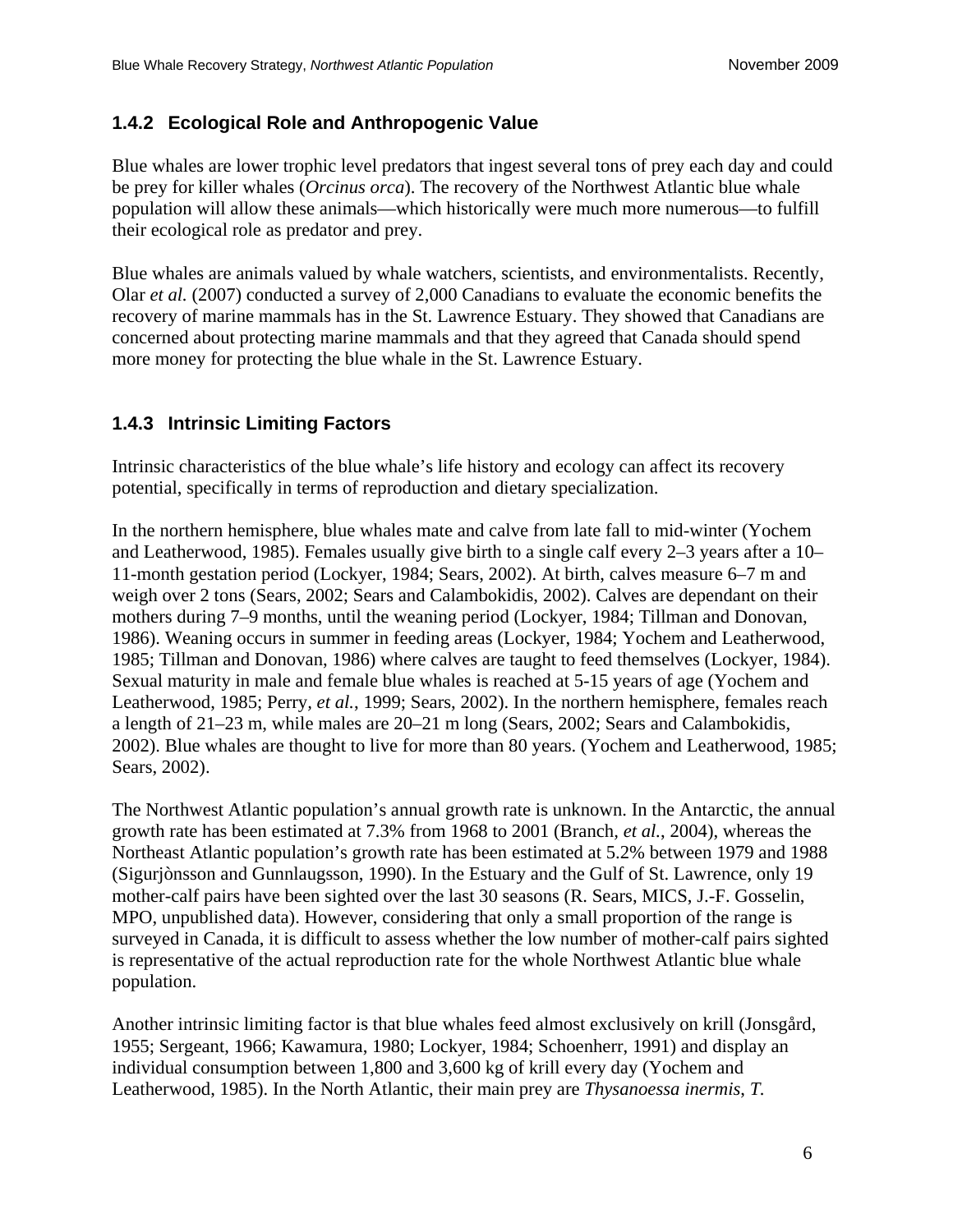*longicaudata*, *T. raschii* and *Meganyctiphanes norvegica* (Yochem and Leatherwood, 1985; Sears and Calambokidis, 2002). To meet their energy requirements, blue whales must feed exclusively in areas of very high concentrations of krill (Brodie*, et al.*, 1978; Kawamura , 1980; Croll*, et al.*, 2005). The areas where such densities of zooplankton exist are rare in the ocean; consequently, they are important for blue whale survival. The blue whales' fat reserves accumulated during four or five months of intensive feeding are likely necessary for their winter migration and reproduction. The success of biological proce sses such as fertility, gestation, lactation, development, growth, sexual maturity and recruitment are all dependent on the blue whale's capacity to store energy reserves (Lockyer, 1984).

, Although there has been no whaling of the Northwest Atlantic blue whale population since 1966 its natural population growth is not fully understood. Furthermore, the blue whale population's viability and recovery can been held back by factors that limit the availability of food resources (see section 1.5.3.2 Food Availability). Significant limiting factors that can affect the recovery potential of the species include a low birth rate combined with a late sexual maturity, resulting in a low population growth rate.

### <span id="page-16-0"></span>**1.5 Threats: Classification and Description**

 $\overline{a}$ 

the International Whaling Commission (IWC) in 1966. In the North Atlantic, 11,000 blue whales current size of the Northwest Atlantic population is unknown, it is very unlikely that the number population could face reduced genetic diversity, which could in turn affect individuals (e.g., reduced fertility, reduced disease resistance) or the population (e.g., reduced population growth rate) (Lacy, 1997). The latter could also be subjected to the Allee effect<sup>4</sup>, which could The most important factor responsible for the low numbers of blue whales in Canada is historical whaling, which decimated populations from the end of the  $19<sup>th</sup>$  century until it was prohibited by were likely captured prior to the 1960s (Sigurjònsson and Gunnlaugsson, 1990); 1,500 of them were captured in eastern Canadian waters from 1898 to 1915 (Sergeant, 1966; Mitchell, 1974a, b). It is estimated that whaling reduced the blue whale population by about 70%. Although the of mature animals exceeds 250 individuals (Sears and Calambokidis, 2002). Consequently, the substantially disrupt this population's recovery.

threats that are thought to hinder the recovery of the Northwest Atlantic blue whale population with whaling and natural mortality (i.e., caused by ice entrapments and predation). Threats are The authors of the COSEWIC status report (Sears and Calambokidis, 2002) mention several since the end of commercial whaling: shipping traffic, disturbance caused by whale-watching activities, entanglement in fishing gear, pollution, the effects of climate change on prey abundance, ice entrapments and predation. The current recovery strategy lists nine threats along divided into three risk categories based on their probability of occurrence or the severity of their theoretical effect on blue whales: high, medium and lower risk. This threat priority list

 $4$  The Allee effect is a biological phenomenon that is based on a positive relationship existing between the density of a population and its growth rate, i.e., the birth rate decreases when population density decreases. If there is a density threshold under which the growth rate of a population becomes negative, the Allee effect can lead to the disappearance of this population (Allee, W. C., A. E. Emerson, O. Park, T. Park and K. P. Schmidt. 1949. *Principles of animal ecology*. W.B. Saunders. Philadelphia. )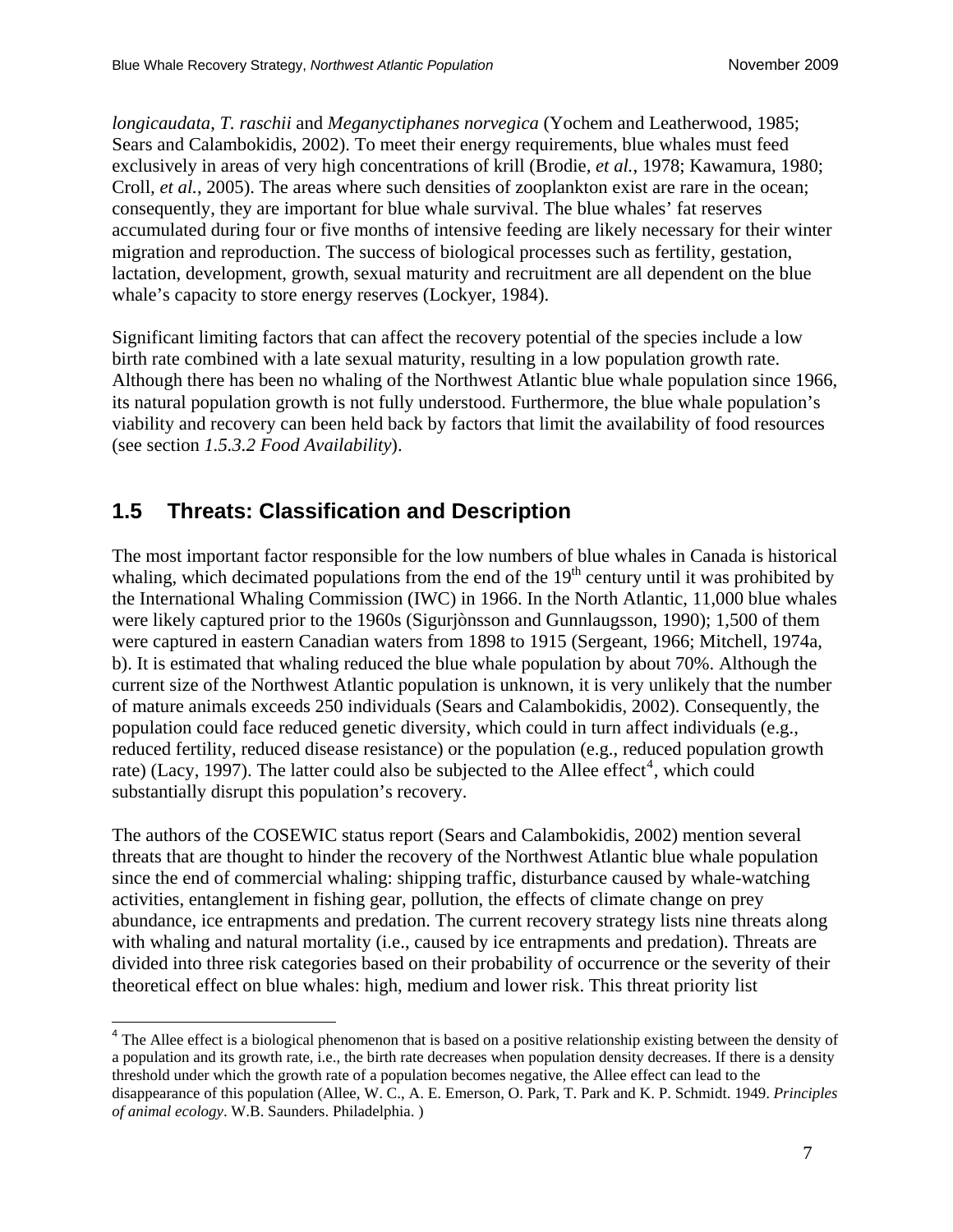(Appendix 1) was established based on current knowledge (which is limited and based mainly on blue whale sightings in the Estuary and Gulf of St. Lawrence area) and could change according to context or with the increase of knowledge. Because of the blue whale population's small size in the Northwest Atlantic, even activities that affect a small number of individuals could have a serious impact on the population's health.

### <span id="page-17-0"></span>**1.5.1 Whaling**

) blue whales, fin whales (*Balaenoptera physalus*), humpback whales (*Megaptera novaeangliae* whales, after the moratorium was introduced in 1966, killing approximately 8,000 blue whales (Zemsky *et al.,* 1995, 1996 *in* Clapham, *et al.*, 1999; Yablokov *et al.*, 1998 *in* Clapham, *et al.*, Three types of whaling can threaten cetacean populations: commercial whaling, subsistence whaling and whaling for scientific purposes (Clapham*, et al.*, 1999). Despite an international moratorium by the IWC on commercial whaling since 1966, some countries continue to whale, both for scientific research, such as Japan, or commercial purposes, such as Norway. According to genetic analysis of whale meat found on the Japanese and south Korean markets, meat from and many other species protected under the IWC are still being sold (Baker*, et al.*, 2000). In addition, the former Soviet Union continued to hunt certain species of whales, including blue 1999).

whales is prohibited within Canada's exclusive economic zone. Moreover, blue whales are protected by article 32(1) of the *Species at Risk Act* (SARA), which states that "*No person shall* mortality for large cetaceans. However, because it is unlikely that commercial whaling will resume in the near future in the Northwest Atlantic, whaling is not considered a current threat for blue whales in Canada. In Canada, according to the *Marine Mammal Regulations* of the *Fisheries Act*, hunting blue *kill, harm, harass, capture or take an individual of a wildlife species that is listed as an extirpated species, an endangered species or a threatened species*". Subsistence whaling practised by aboriginal people would require permits or exemptions, but this type of hunting does not occur in Canada. Whaling remains a potentially significant human-induced source of

### <span id="page-17-1"></span>**1.5.2 Natural Mortality**

### <span id="page-17-2"></span>*1.5.2.1 Ice*

even die by anoxia (lack of oxygenation) or be crushed by moving ice blocks. A small percentage of the individuals sighted in the St. Lawrence have dorsal scars caused by ice contact Ice carried by wind and currents in late winter or early spring can injure blue whales; they can (Sears*, et al.*, 1990; R. Sears, MICS, personal communication).

affecting a total of 41 individuals, southeast of Newfoundland. Based on available information, died, five escaped and eight were unaccounted for. Most of the dead individuals that were From 1868 to 1992, 23 ice entrapment events involving one to four blue whales were reported, these events occurred between March and April. Among the blue whales that were trapped, 28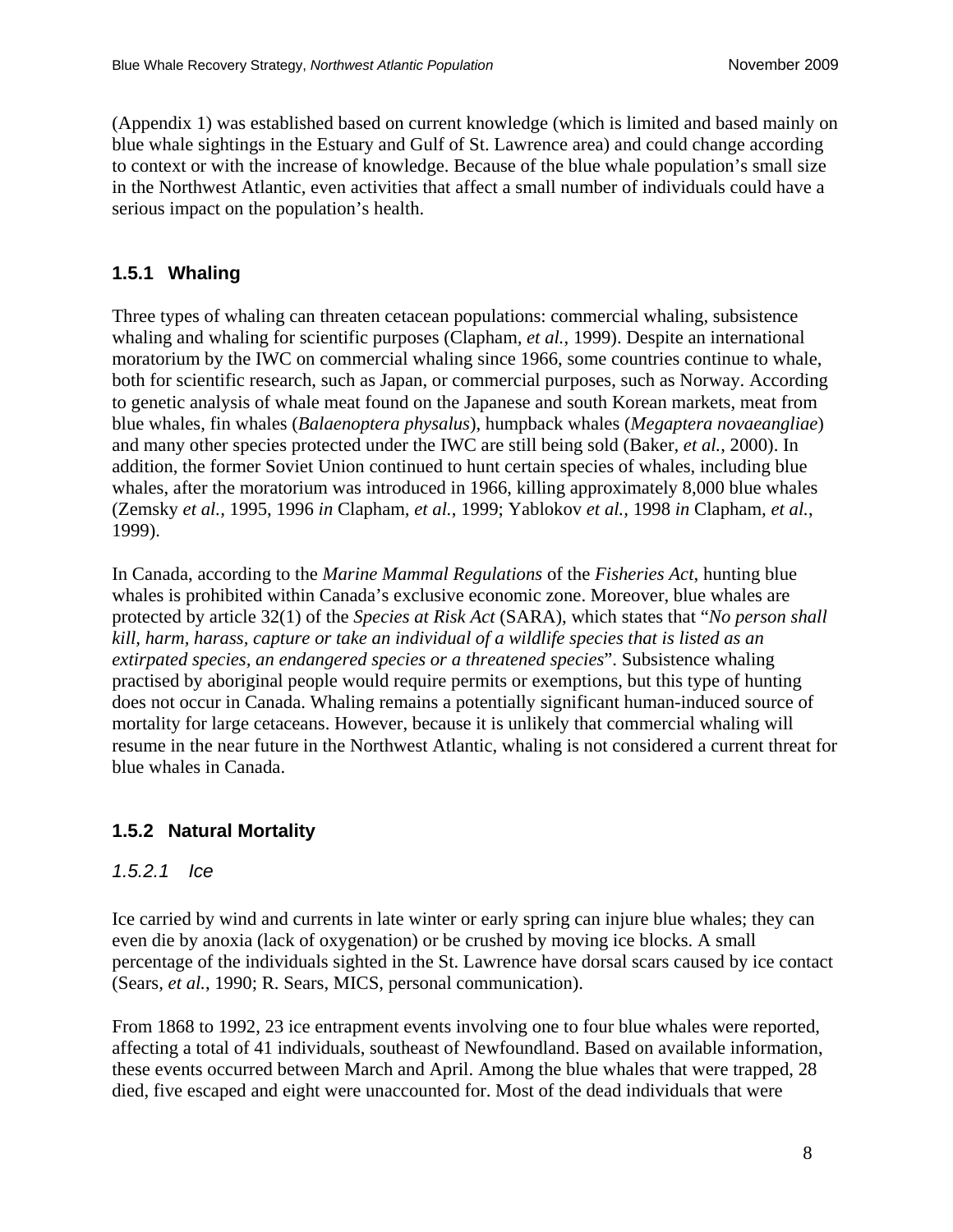examined were mature (i.e., 21-25 m in length). Two of the six blue whales that were examined for gender were females, one of which was pregnant (Stenson*, et al.*, 2003).

#### <span id="page-18-0"></span>*1.5.2.2 Predation*

The only known predator of blue whales is the killer whale (Perry, et al., 1999; Sears, 2002), but there is limited knowledge of the frequency of these attacks and the extent to which they are fatal 1; *Physeter macrocephalus* and on minke whales, *Balaenoptera acutorostrata* (Pitman*, et al.*, 200 Ford, et al., 2005). There have been some reported cases for blue whales (Jefferson et al., 1991), such as the instance where almost 30 killer whales attacked and killed a young blue whale off (Reeves*, et al.*, 1998). This predator attacks several cetacean species, including large whales (Jefferson*, et al.*, 1991). Recent cases include mortal attacks on a group of sperm whales, Baja California (Tarpy, 1979).

whales in the St. Lawrence carry such markings. In the Pacific, in the Sea of Cortez where killer whales are more abundant, 25% of the blue whales sighted carry marks caused by killer whale Killer whales make specific rake-like markings with their teeth on their victims. Very few blue attacks (Sears and Calambokidis, 2002).

beluga population (*Delphinapterus leucas*), a major prey for killer whales, could partly explain the low number of killer whales observed in the last decades (Mitchell and Reeves, 1988). Knowledge of the Atlantic killer whale population is limited (Baird, 2001); they are not very abundant. Individuals have been sighted occasionally off the coasts of Labrador, Newfoundland, Nova Scotia and in the Gulf of St. Lawrence (Baird, 2001). The decline in the St. Lawrence

### <span id="page-18-1"></span>**1.5.3 High-risk Anthropogenic Threats**

#### <span id="page-18-2"></span>*.5.3.1 Anthropogenic Noise: Acoustic Environmental Degradation and Changes in 1 Blue Whale Behaviour*

Blue whales produce very low frequency sounds  $(< 200$  Hz) whose function is little understood (Ketten, 1998; Mellinger and Clark, 2003; Berchok, et al., 2006; McDonald, et al., 2006a). The difficult to detect when ambient noise levels are loud (Mouy, 2007; Stafford, et al., 2007; Simard and Roy, 2008; Simard, et al., 2008). Depending on the purpose of these sounds, making them whales could use the sounds to investigate the environment, locate feeding grounds, or to communicate with other individuals over short and long distances (Richardson*, et al.*, 1995; Stafford*, et al.*, 1998; McDonald*, et al.*, 2001; Stafford*, et al.*, 2007). Blue whales could also transmit information on their whereabouts and their reproductive status in order to coordinate reproductive activities (Richardson*, et al.*, 1995). Some of these low-frequency sounds are difficult to hear may affect certain behaviours.

frequency sonar, industrial and military activities in the oceans have been increasing over the last 50 years (Croll, et al., 2001; Andrew, et al., 2002; National Research Council, 2003; McDonald, Anthropogenic noise levels, originating from seismic noise, shipping traffic, explosions, low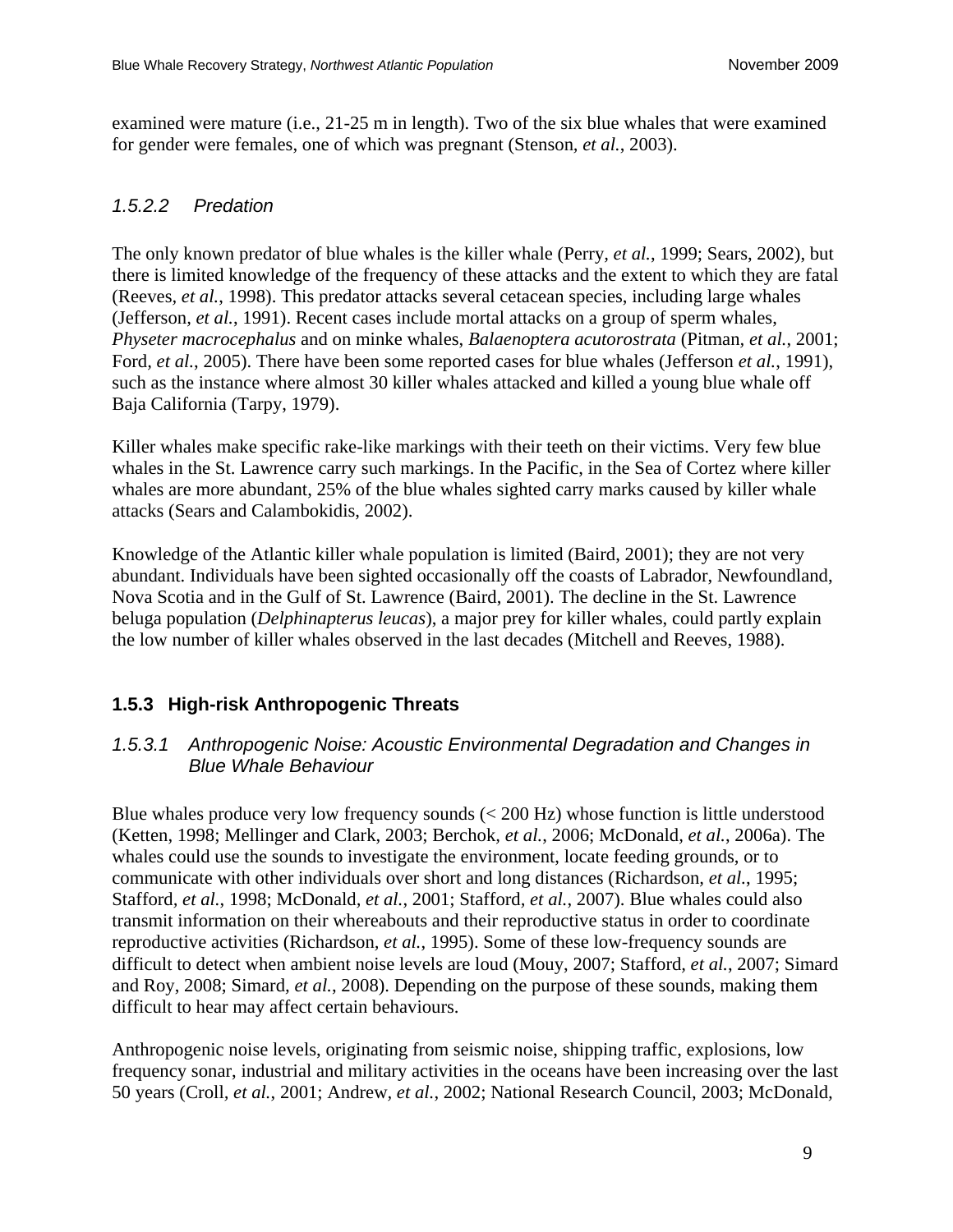*et al.*, 2006b; Tyack, 2008). A 0.2 to 0.3 decrease in pH in the deep water in the St. Lawrence Estuary (M. Starr, DFO, personal communication), owing to climate change, combined with eutrophication, enable noise to carry over greater distances, possibly further affecting cetacean communication. Hester *et al.* (2008) have demonstrated that a pH decrease of 0.3 would result in a 40% decrease of noise absorption by water at frequencies lower than 10 kHz. Furthermore, the Intergovernmental Panel on Climate Change (IPCC) predicts that by the year 2050, oceanic surface waters will decrease in pH by 0.3 (Brewer, 1997). Noise propagation in the ocean would thus increase throughout the distribution area of the blue whale.

by causing injury which, in certain cases, are fatal (Richardson, et al., 1995; Southall, 2005; Nowacek, et al., 2007; Weilgart, 2007; Stockin, et al., 2008). This third point will be discussed These anthropogenic noises could have a harmful impact on marine mammals by: 1) disrupting their ability to passively observe their environment, to detect the sounds emitted by other marine mammals or any other sounds; 2) causing behavioural changes; 3) altering hearing sensitivity or in Section 1.5.5.1 "Anthropogenic Noise: Physical Harm".

100–1,000 nautical miles, while in today's noisier oceans it might be heard over only 10–100 et al., 2002). This harmful effect could be significant for a small-sized population such as the blue whale population (National Research Council, 2003). Based on the assumption that ambient reproduction or any other critical activity, anthropogenic noise could represent a factor that is In the ocean before the Industrial Revolution, the call of a blue whale may have been heard over nautical miles (Clark, 2003). Although the function of the sounds emitted is not well understood, it has been suggested that a decrease in communication range could affect blue whale reproduction by reducing the effectiveness of male communication with receptive females (Croll*,*  noise has a significant impact on the capacity of the blue whales to communicate for likely to negatively affect this population's recruitment and recovery (Croll*, et al.*, 2002).

Reactions can range from a brief interruption of normal activities, such as rest, feeding, social interaction, nurturing their calves, vocalizations, breaths, and dives, to avoiding noisy areas for a Council, 2003; DFO, 2004; Bejder, et al., 2006; Weilgart, 2007). There is a cost in terms of behaviour. Although the effects of a behavioural change in response to anthropogenic noise on blue whales are unknown, they might not be negligible (Richardson, et al., 1995; National Moreover, in response to anthropogenic noise, blue whales can adopt a variety of reactions. short or long period (McDonald*, et al.*, 1995; Richardson*, et al.*, 1995; National Research energy associated with these behavioural changes. The energy that would normally be used for vital activities, such as acquiring food or reproduction, is instead expended on avoidance Research Council, 2003; DFO, 2004).

Among the anthropogenic noise occurring in Canadian waters, two are particularly significant: maritime shipping as well as seismic surveys and petroleum and gas development activities. As Simard, et al., 2006; Stafford, et al., 2007; Simard and Roy, 2008; Simard, et al., 2008). In this area, blue whales emit sounds in a wider range of frequencies than those observed in other areas important shipping routes, the Estuary and Gulf of St. Lawrence offer a noisy aquatic environment, which could be a problem for marine mammals in certain areas, mainly in the Estuary and at the head of the Laurentian Channel (Scheifele*, et al.*, 1997; Berchok*, et al.*, 2006; in the Northwest Atlantic (Mellinger and Clark, 2003; Nieukirk*, et al.*, 2004; Berchok*, et al.*,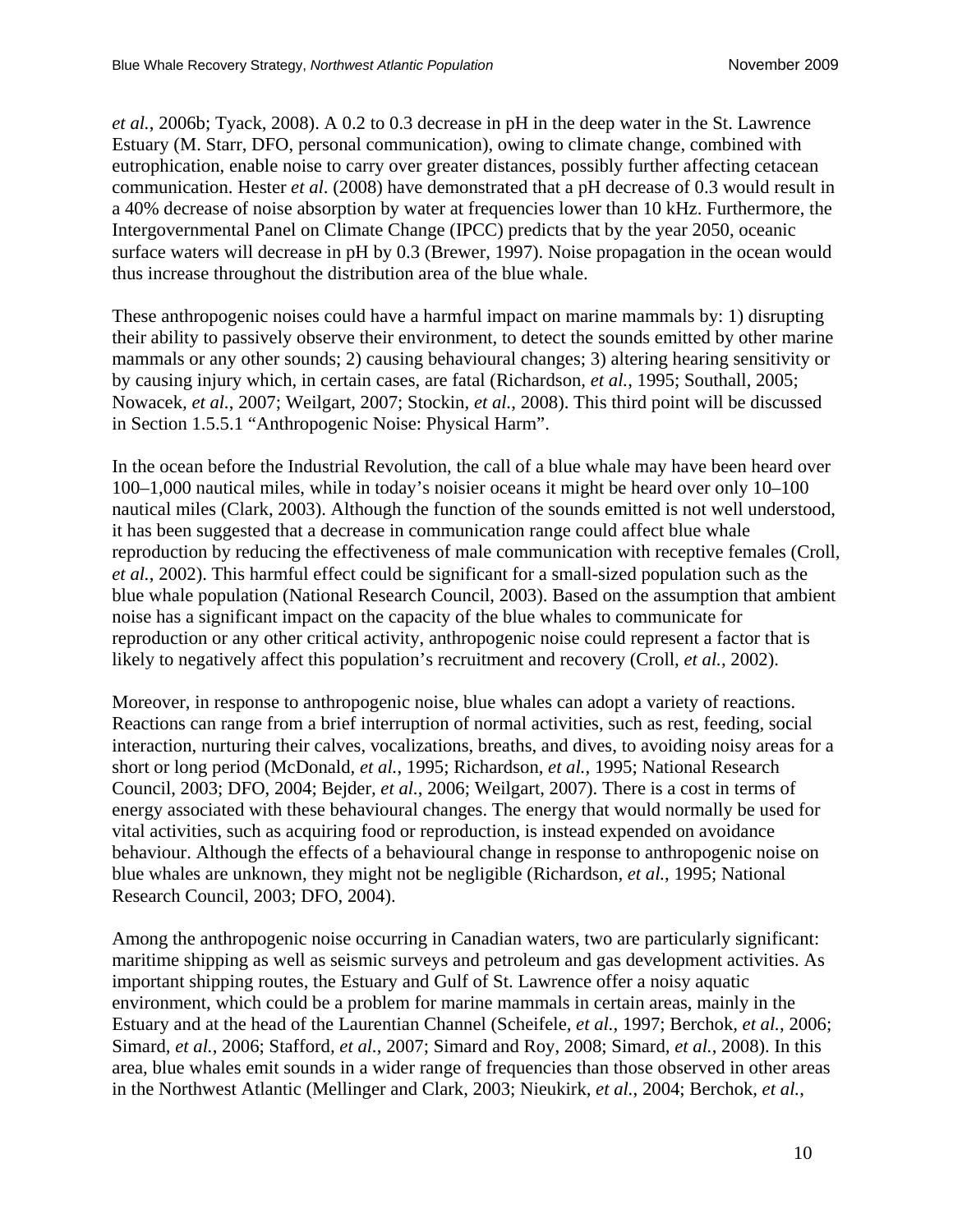2006). These authors have theorized that loud ambient noise in the St. Lawrence River c ould force blue whales to change the frequency of their signals in order to improve the likelihood that these signals will be h eard by other blue whales (Berchok*, et al.*, 2006). Changes in the vocalization pattern over time in response to ambient noise were also recorded for right whales (Parks*, et al.*, 2007).

Seismic surveys and oil and gas development are conducted in several coastal areas around the can be detected up to 3,000 km away, sometimes masking the ability to detect vocalizations produced by blue whales in affected areas (Nieukirk, et al., 2004). Moreover, it was shown that (Stone, 2003). Because of the potential effects on the ecosystem and on blue whale behaviour, nthropogenic noise is a threat that is likely to jeopardize blue whale recovery in the Northwest a Atlantic. world, including the east coast of Canada, east of Newfoundland and Labrador and on the Scotian Shelf (Lawson and McQuinn, 2004; Nieukirk*, et al.*, 2004). Under conditions of low ambient noise and good propagation, noise produced by air gun arrays used in seismic surveys seismic activities have consequences on cetacean behaviour in general; they can change navigation routes, alter their displacement speed, and modify their dive profiles and feeding

### <span id="page-20-0"></span>*1.5.3.2 Food Availability*

right whale (*Eubalaena glacialis*) was affected by the availability of food resources. In a context where food resources are limited, a post-lactating female blue whale may not accumulate enough energy for its subsequent conception or for the subsequent nursing period, and consequently With their restrictive diet (stenophagous) and their requirement for areas with high concentrations of prey, blue whales are particularly vulnerable to changes in prey abundance or distribution (Croll*, et al.*, 1998; Clapham*, et al.*, 1999; Acevedo-Gutièrrez*, et al.*, 2002). A drop in food resources could have significant consequences on the population, and more specifically on recruitment. For example, Greene *et al.* (2003) showed that recruitment for the North Atlantic abort the pregnancy or give birth to a calf that is unable to survive (Lockyer, 1984).

In addition to natural variability in the ocean's climate, three anthropogenic factors could have an effect on krill availability for blue whales. Firstly, an increase in pelagic fish that feed on krill availability of this resource for blue whales (i.e., interspecific competition). In recent decades, the abundance and distribution of pelagic fish has changed considerably in the Estuary and Gulf (Savenkoff, et al., 2004; Savenkoff, et al., 2006), but they exert weaker predatory pressure than the groundfish did (Savenkoff, et al., 2007). Although the effect on pelagic fish of having fewer such as capelin (*Mallotus villosus*) and Atlantic herring (*Clupea harengus*) could limit the of St. Lawrence following the decline of their predators, Atlantic cod (*Gadus morhua*) and redfish (*Sebastes* spp.), caused in part by the commercial fishery (CAFSAC, 1994; Gascon, 2003). Cetaceans and seals have gradually replaced them as principal predators for pelagic fish predators is unknown, it could have increased their numbers (Worm and Myers, 2003).

Moreover, Fisheries and Oceans Canada (DFO) research surveys seem to show a major expansion in the geographical distribution of capelin throughout the Gulf of St. Lawrence in the 1990s (DFO, 2001). There was a concomitant increase in the observations of cetacean species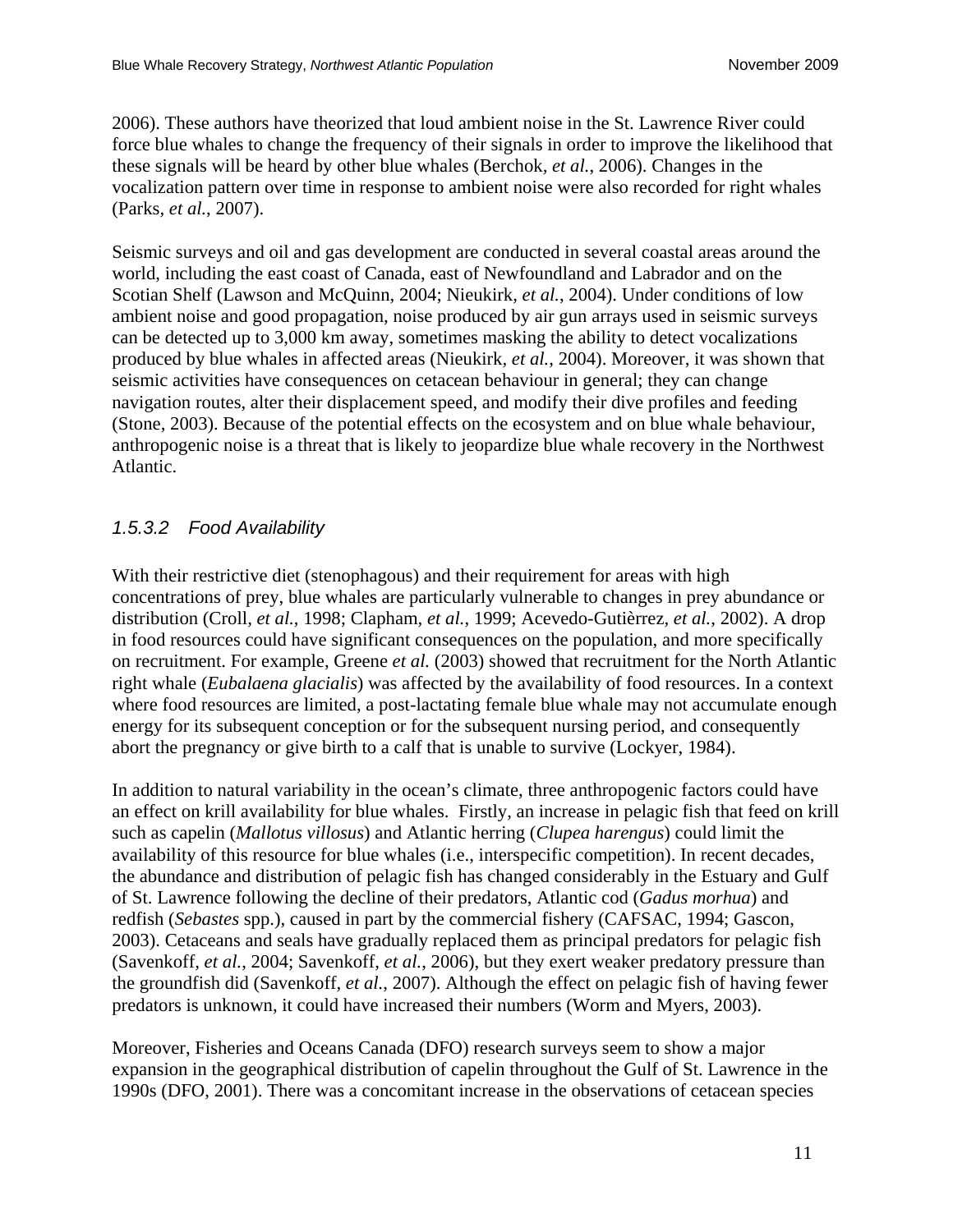such as humpback whales (*Megaptera novaeangliae*) in the northern Gulf of St. Lawrence (R. Sears, MICS, unpublished data). With their larger prey spectrum, these opportunist predators target both macrozooplankton and pelagic fish species (Mitchell, 1975; Borobia*, et al.*, 1995) . All these findings point to a deep change in the trophic structure of the St. Lawrence ecosystem , which may have affected or could eventually modify the distribution and abundance of blue whales. For examp le, the Mingan Islands in the Gulf of St. Lawrence, used to be a very active area for blue whales during the 1980s, which is no longer the case (R. Sears, MICS, personal communication).

Commercial exploitation of krill in the St. Lawrence Gulf for the nutritional food industry could reduce the availability of this food resource for blue whales. However, in 1998, a moratorium on the issuance of new licences for all the unexploited forage species (including krill) was put in place by the Minister of Fisheries and Oceans and is still in force in Eastern Canada.

abundance for marine mammals (Harwood, 2001). Long term impacts of global warming, which is occurring at a faster rate than previously expected, are difficult to forecast, but could lead to an Québec (Bourque and Simonet, 2008). From 1960 to 2003, an increase in temperature between 0.4°C and 2.2°C has been observed in several regions of southern Quebec (Yagouti, et al., 2006). since the 1970s (Roemmich and McGowan, 1995). Climate change could have an impact on blue of this species. The estuarine two-layer circulation pattern observed in the Estuary and Gulf of on the freshwater inputs from the St. Lawrence River and on the vertical stratification of the water column (Saucier and Chassé, 2000; Saucier, et al., 2003; Smith, et al., 2006), will also be Finally, climate change as a result of human activities could lead to variations in the ocean climate that are likely to have an effect on primary production as well as prey distribution or increase in average temperature between 1.5°C and 5.5°C by 2050, in central and southern For the Maritimes region, seasonal temperature trends from 1948 to 2005 reveal a general increase of 0.3°C, with a peak in the summer of 0.8°C. By 2050, summer temperatures will increase by 2°C to 4°C in Atlantic Canada (reviewed in Vasseur and Catto, 2008). Similar changes are expected in other ecosystems frequented by blue whales, such as in the Pacific, where the increase in surface water temperatures has led to a drop in zooplankton abundance whale food resources by affecting 1) the production of the krill included in blue whale diet, including *Thysanoessa raschi* and 2) the krill aggregation processes within feeding areas. For example, climate change could reduce the habitat of *T. raschi*, which is associated with the cold intermediate layer (Simard*, et al.*, 1986), with unknown impacts on the medium-term production St. Lawrence, which, presumably, is responsible for the aggregations of krill, and which depends likely affected by climate change.

the abundance of its food resources, made of zooplankton, mainly copepods. Considering that the repercussions on food resources for blue whales in the Northwest Atlantic could impact the species' recovery. Consequently, climate change could be affecting existing feeding grounds, but current knowledge is insufficient to predict how. For the Northwest Atlantic, Greene *et al.* (2003) theorized that changes in ocean climate will adversely impact the recruitment and recovery of the North Atlantic right whale by decreasing blue whale is, like the right whale, a selective species in terms of food choice, similar climate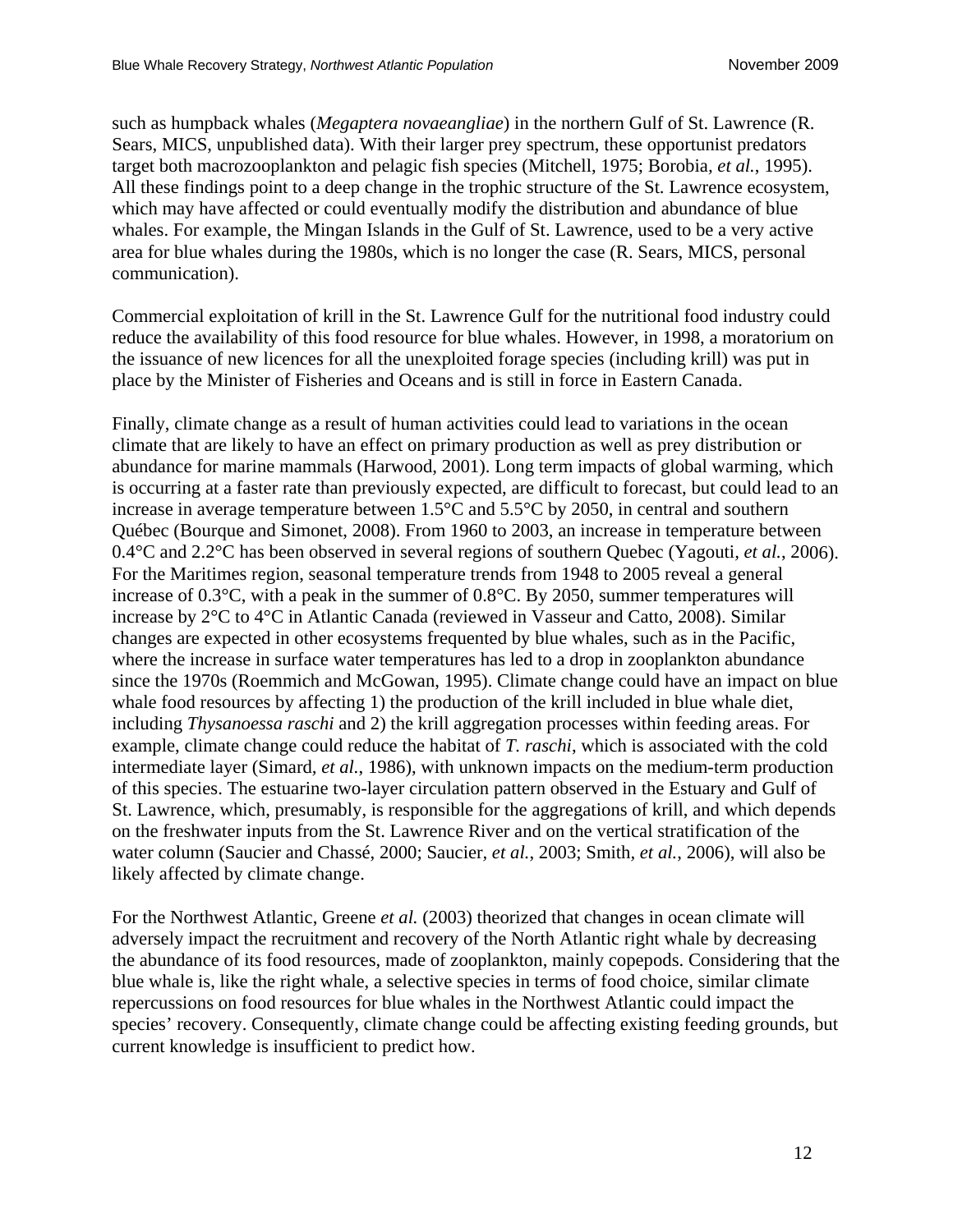#### <span id="page-22-0"></span>**1.5.4 Medium-risk Anthropogenic Threats**

#### <span id="page-22-1"></span>*1.5.4.1 Contaminants*

Contaminant sources in the aquatic environment are numerous (e.g., agricultural, industrial and municipal waste, shipping, dredging, gas and oil exploitation, aquaculture) and so are their impacts on marine mammals (e.g., depression of the immune system, altering reproductive capacity, lesions and cancer) (Colborn and Smolen, 1996; Aguilar*, et al.*, 2002).

Levels of polychlorinated biphenyls (PCBs) and other organochlorinated compounds have been found in St. Lawrence blue whales (Gauthier*, et al.*, 1997; Koenig*, et al.*, 1999). The levels of contamination, although lower than those measured in St. Lawrence belugas, possibly due to differences in diet and time spent in the St. Lawrence River (O'Shea and Brownell Jr, 1994; Angell*, et al.*, 2004; Lebeuf*, et al.*, 2007), are sufficiently high to trigger abnormal activity in certain cytochromes, which could lead to biological impacts on the whales' health (Angell*, et al.*, 2004).

The impact of contaminants on blue whales is difficult to track because this threat has many variables and depends on several determining factors such as age, gender, length of exposure, intensity of the exposure, season, and nutritional status (Colborn and Smolen, 1996). Blue whales can draw on their fat reserves in winter, which increases their exposure to contaminants (Colborn and Smolen, 1996). Concentrations of contaminants generally increase with age in males, while in mature females, they decrease as they age due to the transfer of contaminants to their young (O'Shea and Brownell Jr, 1994; Metcalfe*, et al.*, 2004). Indeed, during gestation and nursing, a portion of the contaminants from the mother is transmitted to the calf. This transfer is a serious issue that can generate contaminant levels as high in the calves as in their mothers (e.g., Metcalfe*, et al.*, 2004). Although there is no reason right now to believe contaminants have a lethal impact on baleen whales (O'Shea and Brownell Jr, 1994), there is enough evidence to suggest that some contaminants can alter the reproductive potential and health of cetaceans (Colborn and Smolen, 1996). Consequently, improving knowledge is necessary in order to better assess the genuine risk associated with contaminants for the blue whale in the Northwest Atlantic.

#### <span id="page-22-2"></span>*1.5.4.2 Collisions with Vessels*

In addition to disturbing marine mammals' activities on the water's surface, such as breathing, feeding, socializing, and nurturing, vessels can collide with them, severely injuring or killing them. Large vessels traveling at more than 14 knots (26 km/h), such as container ships and other large vessels (i.e., measuring 80 m long and more), have been found to be the principal source of severe or fatal injuries for large whales (Laist*, et al.*, 2001). Vanderlaan and Taggart (2007) also showed that the probability of a collision being fatal for a large whale increases quickly when vessel speeds range between 8.6 and 15 knots. Jensen and Silber (2004) estimate that at least 70% of vessel collisions with large whales are fatal.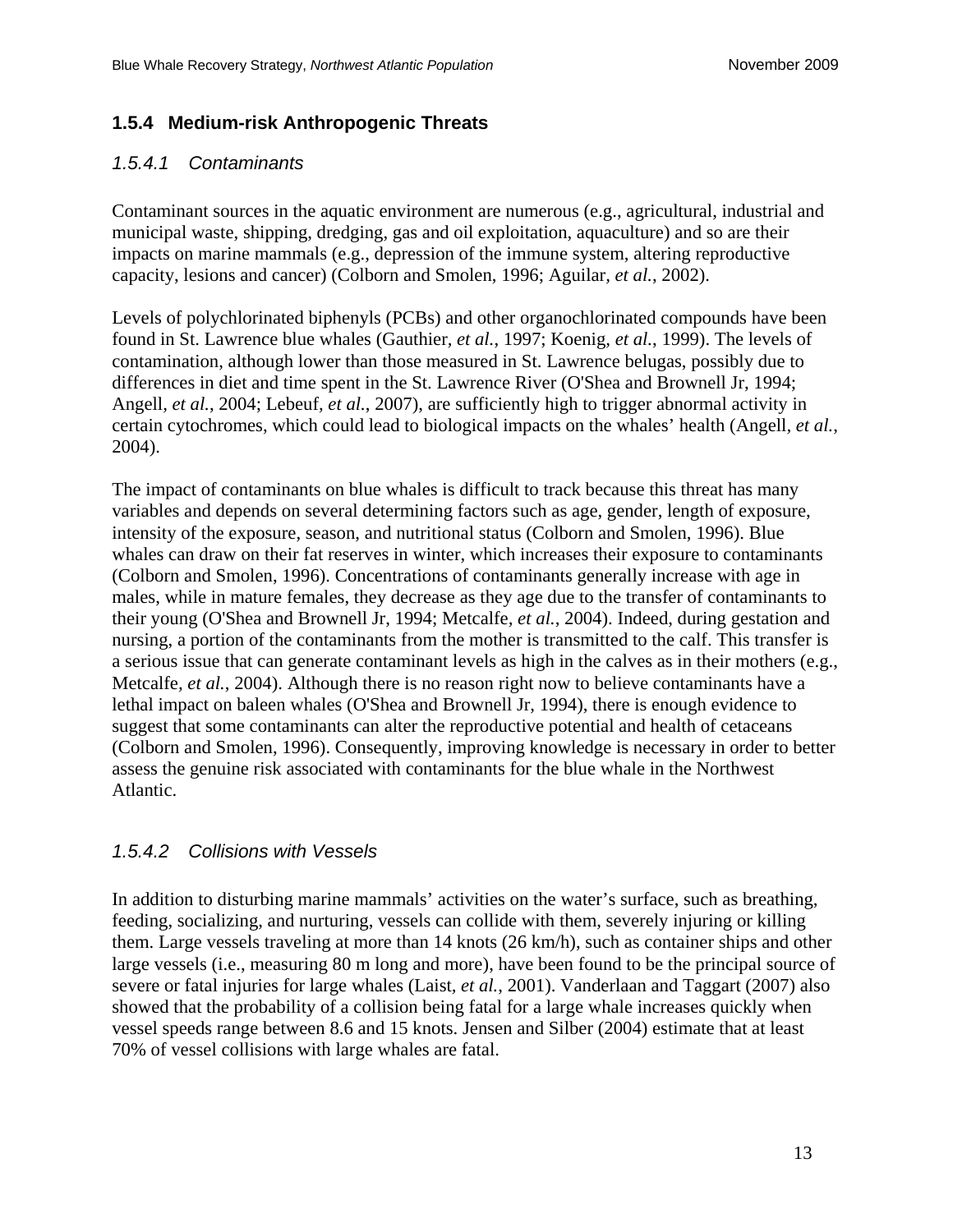Individuals that move along inhabited coastal areas or in busy seaways, such as the St. Lawrence Estuary, are more vulnerable to collisions with vessels (Clapham*, et al.*, 1999; Laist*, et al.*, 2001). According to the Bureau d'audiences publiques sur l'environnement, over 12,000 vessel movements were recorded for 2003 in the Estuary between Sept-Îles and Les Escoumins, with a little more than 6,000 west from Les Escoumins and 226 at Cacouna (BAPE, 2006). So it is not surprising that deep wounds and scars, which can be attributed to collisions with the propeller or hull of large vessels, have been observed on at least 5% of the blue whales seen in the St. Lawrence (R. Sears, MICS, personal communication).

Blue whale mortalities related to collisions with vessels have been reported in various oceans (Barlow*, et al.*, 1997; Reeves*, et al.*, 1998; Laist*, et al.*, 2001). Even though there have not been many cases reported in the Northwest Atlantic, the number of St. Lawrence blue whales with scars from collisions indicates that this threat is real and likely significant (Sears and Calambokidis, 2002). It is possible that whales struck and killed by fast-moving vessels sink to the bottom without being detected, leading to an underestimate of the real impact of this threat (Sears and Calambokidis, 2002).

The blue whale's ability to detect and avoid ships is yet to be determined (Laist*, et al.*, 2001). Adequately locating large ships acoustically can be difficult since the main sound source, the propeller, is located at the back of the ship with a long hull dampening the sound propagation forward. The least noisy area is the prow (Arveson and Vendittis, 2000), in the direction the ship is moving, where the risk of collision is the highest. Calves and juveniles are probably more vulnerable than adults, as they spend more time near the surface and have less experience avoiding ships (Laist*, et al.*, 2001). Because of the low number of blue whales in the Northwest Atlantic, the loss of even a few individuals can represent a significant obstacle to this population's recovery (Laist*, et al.*, 2001). When the critical habitat and distribution of the species in the North Atlantic is better understood, it will be easier to assess the significance of this threat to the blue whale population.

#### <span id="page-23-0"></span>*1.5.4.3 Whale Watching*

The increase in whale-watching activities by cruise companies and recreational boaters represents a significant threat to many coastal cetaceans, including blue whales. In the Estuary and Gulf of St. Lawrence, several sites frequented by blue whales have been attracting a significant number of tourists for a number of years. For example, Parks Canada estimates, for 2005, that nearly 275,000 people participated in whale-watching activities at sea in the Saguenay–St. Lawrence Marine Park. In the St. Lawrence Estuary, up to 50 cruise ships sail the waters in search of cetaceans. On several occasions, up to thirteen boats were observed simultaneously within 20 m of blue whales (Sears and Calambokidis, 2002). Whale watchers in the Gaspésie region seek out blue whales specifically. On several occasions, whale-watching vessels were seen within 200 m of this species (Pieddesaux*, et al.*, 2007). In addition, teams of scientists conducting research activities aimed at improving knowledge of the species must approach the blue whales within 25 m (e.g., collecting biopsies, deploying data collection equipment), which can cause stress for these animals.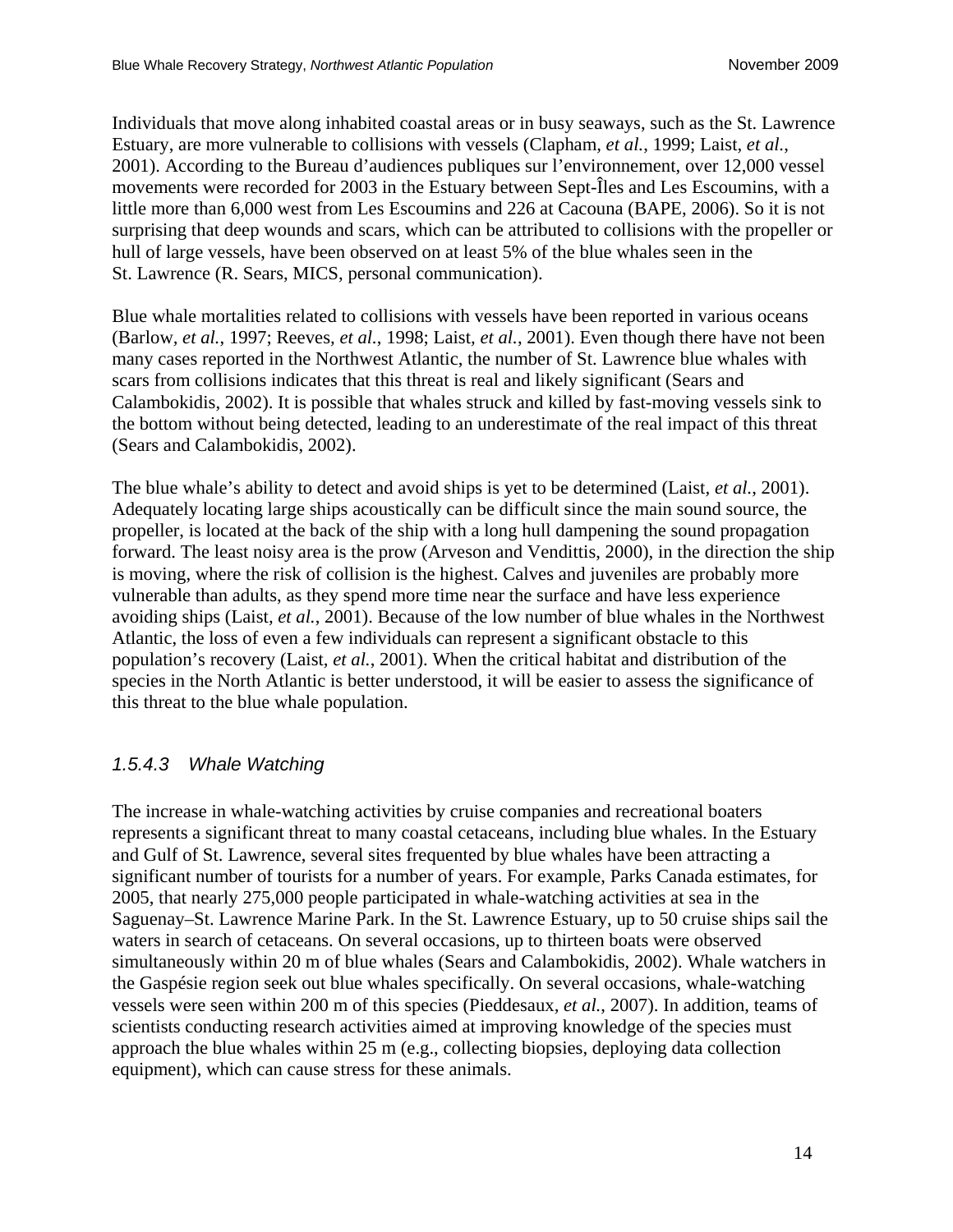Whale-watching activities can disturb cetaceans during daily activities that are essential to their survival, such as resting, feeding, avoiding predators, communicating, socializing, mating and nurturing calves. When these disturbances are repeated or sustained, they can affect the survival of individuals and the conservation of the species. Furthermore, the dependence of these animals on certain habitats leads to the concentration of whales and whale watchers in these important areas (Lien, 2001).

There has been no long-term study on the effects of whale-watching activities in the Estuary and Gulf of St. Lawrence (Lien, 2001). Among the short-term behavioural changes observed in various cetacean species, there have been alterations in swimming, diving, breathing, vocalization, feeding, resting, socializing, nursing and aerial acrobatics, as well as the short-term abandonment of habitat (GBRMPA, 2000 *in* Lien, 2001). Cetaceans could be forced to move to sub-optimal areas that are inadequate to meet their needs (IFAW, 1997 *in* Lien, 2001). There is a cost associated with these changes in behaviour and habitat, which can reduce the blue whale's capacity to store energy reserves that are critical for ensuring reproductive success and their survival during periods when food is scarcer (Richardson*, et al.*, 1995; National Research Council, 2003).

### <span id="page-24-0"></span>**1.5.5 Low-risk Anthropogenic Threats**

#### <span id="page-24-1"></span>*1.5.5.1 Anthropogenic Noise: Physical Harm*

In addition to the potential for masking the sounds produced by blue whales and affecting their behaviour (section 1.5.3.1 "Anthropogenic noise: acoustic environmental degradation and changes in blue whales' behaviour"), high amplitude or long-term anthropogenic noise could cause, in cetaceans, temporary or permanent alteration of hearing thresholds, production of stress hormones, or physical damage such as internal lesions that could cause death (Ketten*, et al.*, 1993; Crum and Mao, 1996; Evans and England, 2001; Finneran, 2003; National Research Council, 2003; DFO, 2004). For several species, knowledge is insufficient to clearly establish the noise levels perceived at the various frequencies and if these sounds can cause physical harm (Richardson*, et al.*, 1995; National Research Council, 2003; DFO, 2004; Southall*, et al.*, 2007).

It is during seismic research or the use of low frequency active sonar that the highest levels of underwater noise are usually recorded (Richardson*, et al.*, 1995). Since the ears of mammals share certain structural similarities with other vertebrates (Fay and Popper, 2000), and some noise exposure studies on different vertebrate species indicate that it is possible that exposure to the intense noise produced close to airgun arrays might also damage the ears of cetaceans if they do not avoid the noise source (McCauley*, et al.*, 2003; Popper*, et al.*, 2003; Cox*, et al.*, 2006; Lawson, 2007; Southall*, et al.*, 2007).

High-amplitude sound energy from underwater explosions, for example originating from demolition or construction blasting, and wellhead decommissioning, can also cause injury or death to cetaceans nearby. A high-amplitude impulsive noise caused by sea floor dynamiting might have caused the death of two humpback whales found in fishing gears along the coast of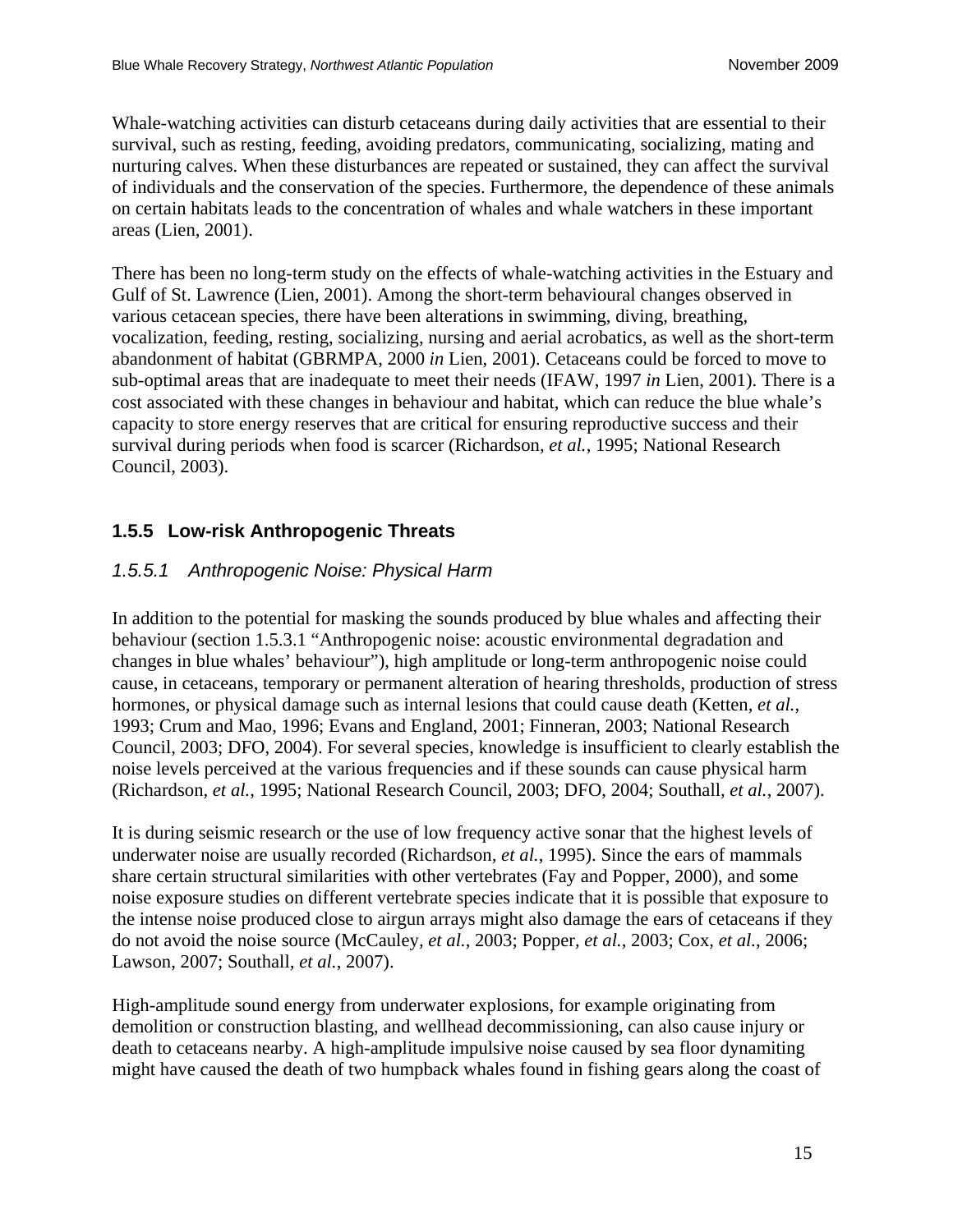Newfoundland. Both individuals had significant lesions on their temporal bones, and fractures of their auditory systems (Ketten*, et al.*, 1993).

Even in the absence of direct physical effects from exposure to loud anthropogenic noise, it is possible that behavioural reactions by cetaceans could produce adverse effects (National Research Council, 2005). Jepson *et al*. (2003) reported the death of approximately ten cetaceans following the occurrence of air bubbles in their vital organs, in an area where military sonar had been used in the previous hours. The noise produced by the sonar might have precipitated a rapid, abnormal resurfacing of these deep-diving species, which might have caused these lesions (Jepson*, et al.*, 2003).

### <span id="page-25-0"></span>*1.5.5.2 Accidental Entanglements in Fishing Gear*

The presence of certain types of fishing gear could present a threat to blue whales since the gear can kill animals by anoxia if they become entangled. Even when blue whales manage to escape fishing gear, they can be injured and tow parts of the gear (e.g., cables, buoys) over a long time. In 1987, a blue whale was observed north of Cape Cod trailing a fishing cable and buoy that appeared to be from the lobster fishery (Reeves*, et al.*, 1998). In some cases, entangled whales could have difficulty moving and feeding, to the point that their reproductive activities and survival are compromised (Reeves*, et al.*, 1998; Clapham*, et al.*, 1999). Blue whales are powerful animals that rarely become entrapped in fishing nets. Despite this, three blue whales caught in gillnets have died in the St. Lawrence since 1979 (Sears and Calambokidis, 2002). It is estimated that nearly 10% of blue whales occurring in the St. Lawrence have scars caused by contacts with fishing gear (R. Sears, MICS, personal communication).

Anthropogenic noise may also hamper the efforts of certain cetacean species to detect fishing nets by disrupting their ability to orient themselves. This phenomenon was observed on the east coast of Newfoundland; where the entanglement of several humpback whales in fishing nets was associated with noise produced by construction activities, such as explosion and drilling, that modified the underwater acoustic environment (Todd*, et al.*, 1996). It remains difficult to evaluate the real impact of noise on the capacity of blue whales to detect fishing gear as these animals tend to flee far from the point of contact with such gear (Reeves*, et al.*, 1998; Perry*, et al.*, 1999). The relatively noisy underwater environment of the Gulf of St. Lawrence could pose similar threats to blue whales, but no study has yet confirmed this assumption.

### <span id="page-25-1"></span>*1.5.5.3 Epizootics and Toxic Algal Blooms*

In the North Atlantic, the number of cases of large-scale marine mammal mortality caused by disease appears to be rising since the second half of the  $20<sup>th</sup>$  century (Harvell, *et al.*, 1999). According to Harwood (2001), this trend is likely to continue through the  $21<sup>st</sup>$  century. This increase in disease occurrence is likely to be caused by climate variations and human activities related to habitat degradation and pollution (Harvell*, et al.*, 1999). A significant number of pathogenic agents can be transmitted to marine mammals by municipal wastewater, septic tanks, landfill leachates, agricultural runoff, and commercial shipping (Measures and Olson, 1999;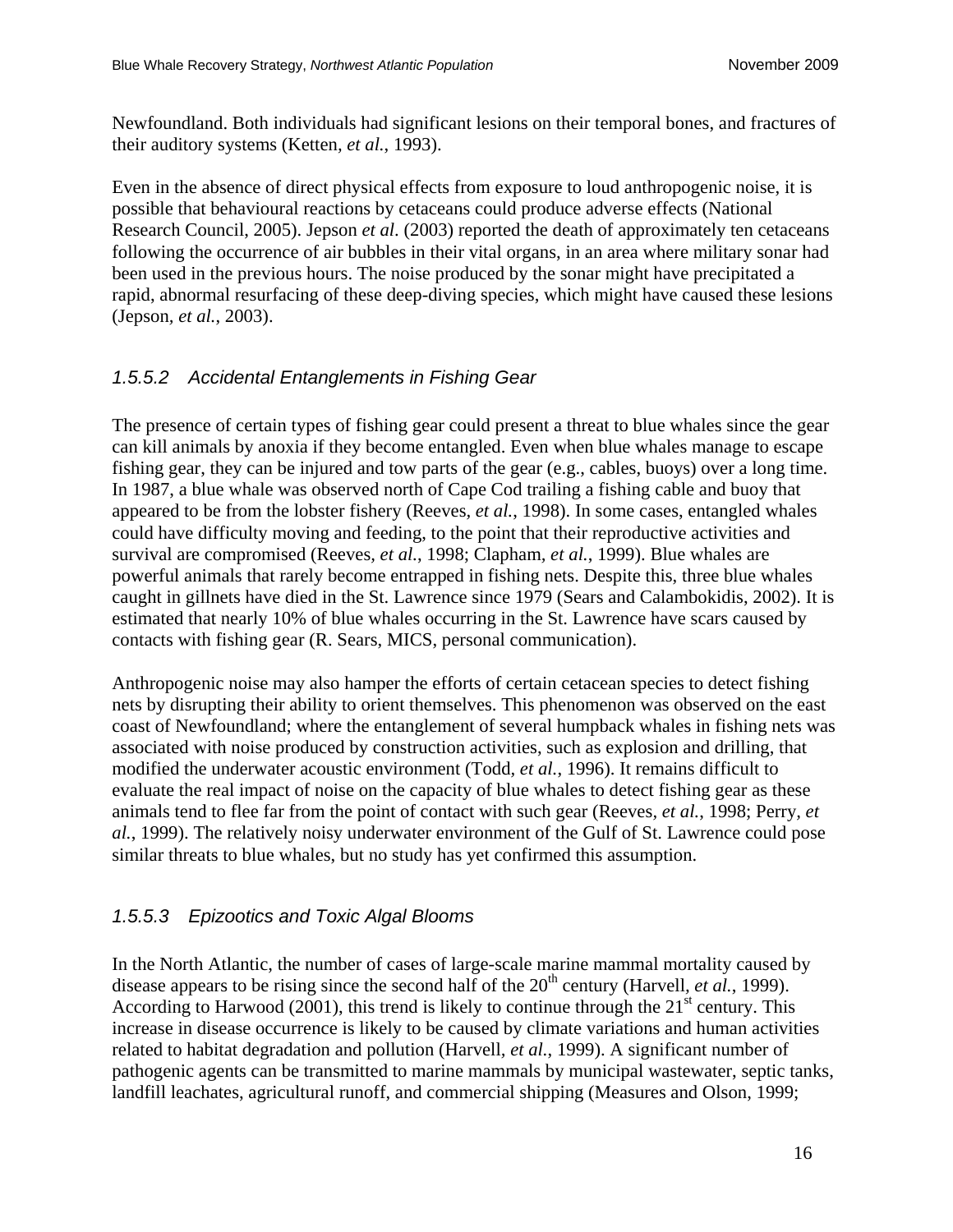Measures, 2002a, b; Measures*, et al.*, 2004b). Marine mammals that may be immunocompromised or weakened by exposure to marine pollution may also be exposed to new pathogens recently introduced into the environment or to existing pathogens that attack a greater variety of hosts (Harvell*, et al.*, 1999).

In Canada, pathogenic agents that can cause death in marine mammals are still not well documented, but the risk is nevertheless present, and could have significant impacts on a population with a low number of individuals such as the Northwest Atlantic blue whale. According to Nielsen *et al.* (2000), Mikaelian *et al.* (1999) and DFO (2007), viral epizooty risks exist, especially for beluga whales, but have not yet been evaluated in the St. Lawrence. Viruses, including morbilliviruses, are especially dangerous because they can rapidly cause epizootics. The Atlantic white-sided dolphin (*Lagenorhynchus acutus*), a species that visits the St. Lawrence, and the long-finned pilot whale (*Globicephala melas*), another less frequent visitor, are reservoirs for these viruses. It should be noted that climate change is likely to lead to increased occurrences of new marine mammal species in the St. Lawrence such as the pygmy sperm whale, *Kogia breviceps* (Measures*, et al.*, 2004a), thereby increasing the risk of exposure to new diseases (DFO*,* 2007). In addition, according to Measures (2004), introduction of novel or exotic pathogens from wildlife rehabilitation programs can also represent significant risks to wild populations.

In addition, there could also be a rise in the number of cases of toxic algae poisoning in cetaceans in all oceans (Harvell*, et al.*, 1999). In summer 2008, a red tide occurred over 600 km2 in the St. Lawrence Estuary and resulted in the death of several cetaceans, including a dozen belugas and harbour porpoises (*Phocoena phocoena*), dozens of seals and thousands of birds, invertebrates and fish (L. Measures, DFO, unpublished data; S. Lair, University of Montreal, unpublished data). This red tide was the work of *Alexandrium tamarense*, a microscopic alga which occurs naturally in the Estuary and Gulf of St. Lawrence. These algae produce a neurotoxine, saxotoxine, which induces temporary neurological problems that can cause death. Whales ingest this toxin through their prey, i.e. intoxication through the food web. The size of this event is probably due to the particularly abundant rainfall during summer 2008, which resulted in higher temperatures and lower salinity of surface waters (M. Starr, DFO, unpublished data). Climate change and the resulting alteration in the rainfall regime could be responsible for an increase in algal blooms, thus rendering this a significant threat for blue whales.

Few blue whale carcasses have been found on accessible shores, and the carcasses found were usually in an advanced stage of decomposition, making it impossible to identify any diseases (Measures, 2003). However, carcasses can be examined for ship collision evidence, such as broken bones and signs of hematoma, or to detect the presence of certain parasites (Measures, 1992, 1993). More than 40 blue whale carcasses have been reported on the Canadian east coast since 1951. All documented cases were immature whales and in most, the cause of death was not determined (Measures, 2003). Parasitic infections, such as *Crassicauda boopis*, a 2-m nematode that attacks the kidneys, can cause health problems and could explain the death of certain large rorquals, but their prevalence in blue whales remains unknown (Measures, 2003).

Epizootics, algal blooms or any other event resulting in mass mortalities could indeed be problematic for the blue whale because of the small size of this population.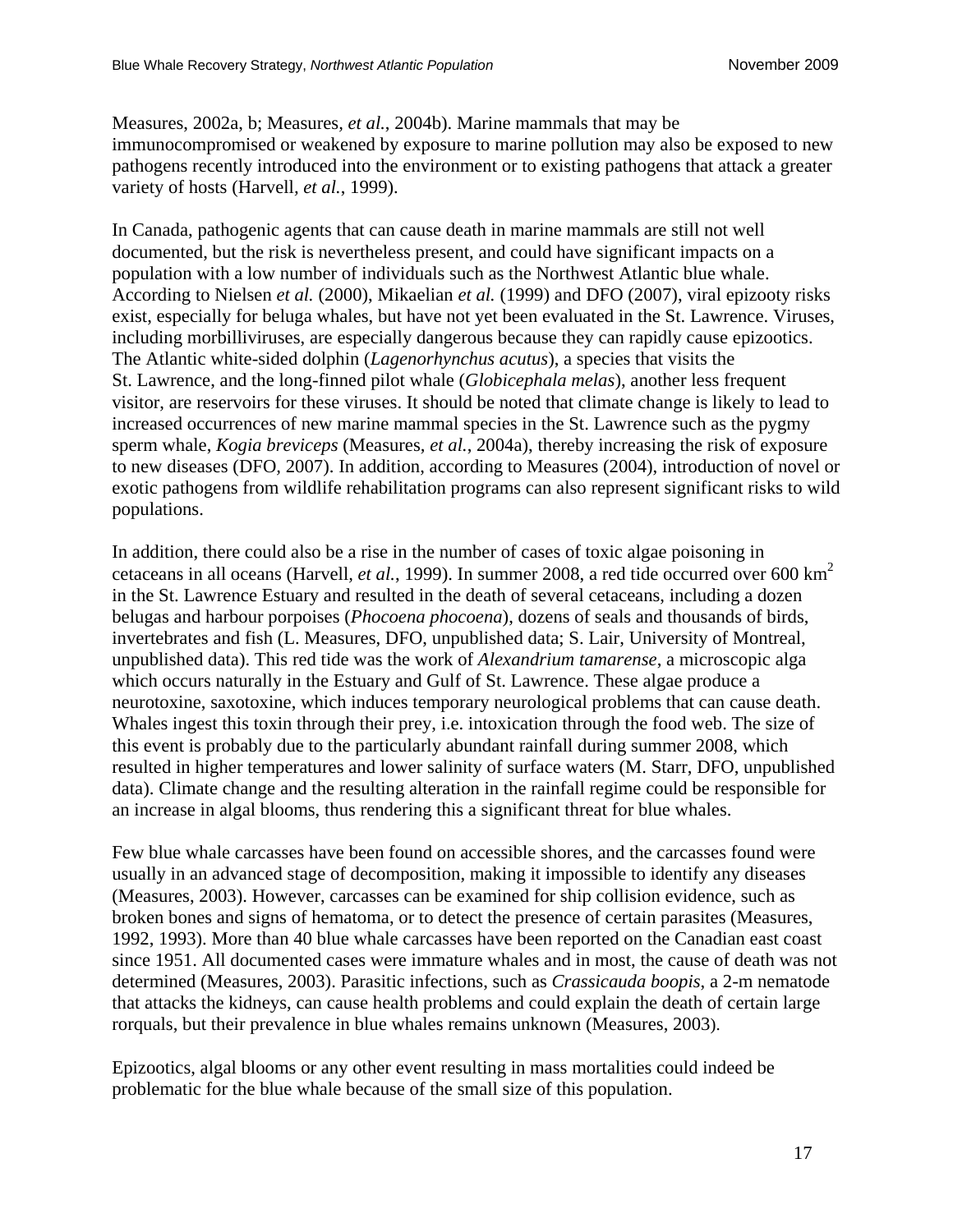#### <span id="page-27-0"></span>*1.5.5.4 Toxic Spills*

The consequences of a toxic spill for blue whales are variable and difficult to evaluate. Although most cetaceans avoid oil slicks on the water's surface, they can accidentally come in contact with toxic products (e.g., Harvey and Dahlheim, 1994; Matkin*, et al.*, 1994; Smultea and Wursig, 1995). The contamination risks associated with direct contact are low for marine mammals because their skin is an effective barrier (Geraci, 1990). Oil spills can nonetheless represent a risk for marine mammals because the toxic fumes can harm sensitive tissue, such as eye, mouth, and lung membranes (Geraci and Aubin, 1990). In addition, marine mammals can ingest the spilled product either directly or by eating contaminated prey, which can lead to various toxic and physiological effects (Geraci and Aubin, 1990). Cases of gastro-intestinal and pulmonary intoxication have been reported (Geraci, 1990). Finally, the whalebones of baleen whales, like those of blue whales, can temporarily be obstructed by spilled products, which can lead to feeding problems and lead to ingestion of petroleum products.

The maritime transportation of petroleum and other toxic products, such as chlorine, bauxite, and sulfite, is significant in the Atlantic, especially in the St. Lawrence Estuary, which has distinctive oceanographic conditions such as frequent occurrence of fog and strong tidal currents. Shipping traffic is therefore considered a potential source for an environmental disaster likely to impact blue whales (Savaria*, et al.*, 2003). The exploitation of oil and gas along the Northwest Atlantic coasts and in the Gulf of St. Lawrence also represents an additional risk for pollution. Toxic spills are therefore a potential threat that cannot be ignored.

### <span id="page-27-1"></span>**1.6 Actions Already Completed or Under Way**

#### <span id="page-27-2"></span>**1.6.1 Blue Whale Protection**

#### <span id="page-27-3"></span>*1.6.1.1 International Legal Protection*

This species has been protected from whaling worldwide by the International Whaling Commission (IWC) since 1966. The blue whale is listed in the "protected" category, since stocks estimates are under 40% of the required numbers to sustain a maximum long-lasting yield. This species is also designated as "endangered" by the World Conservation Union (IUCN). The Convention on International Trade in Endangered Species of Wild Fauna and Flora (CITES) has listed the blue whale in its Appendix 1, which contains "species threatened with extinction and for which international trade is prohibited". In the United-States, blue whale is designated "endangered" under the *Endangered Species Act* and the *Marine Mammal Protection Act*.

#### <span id="page-27-4"></span>*1.6.1.2 Canadian Legal Protection*

In Canada, the blue whale was legally listed and protected as an "endangered" species under SARA in January 2005. Listing under this Act prohibits the killing, harming, harassing,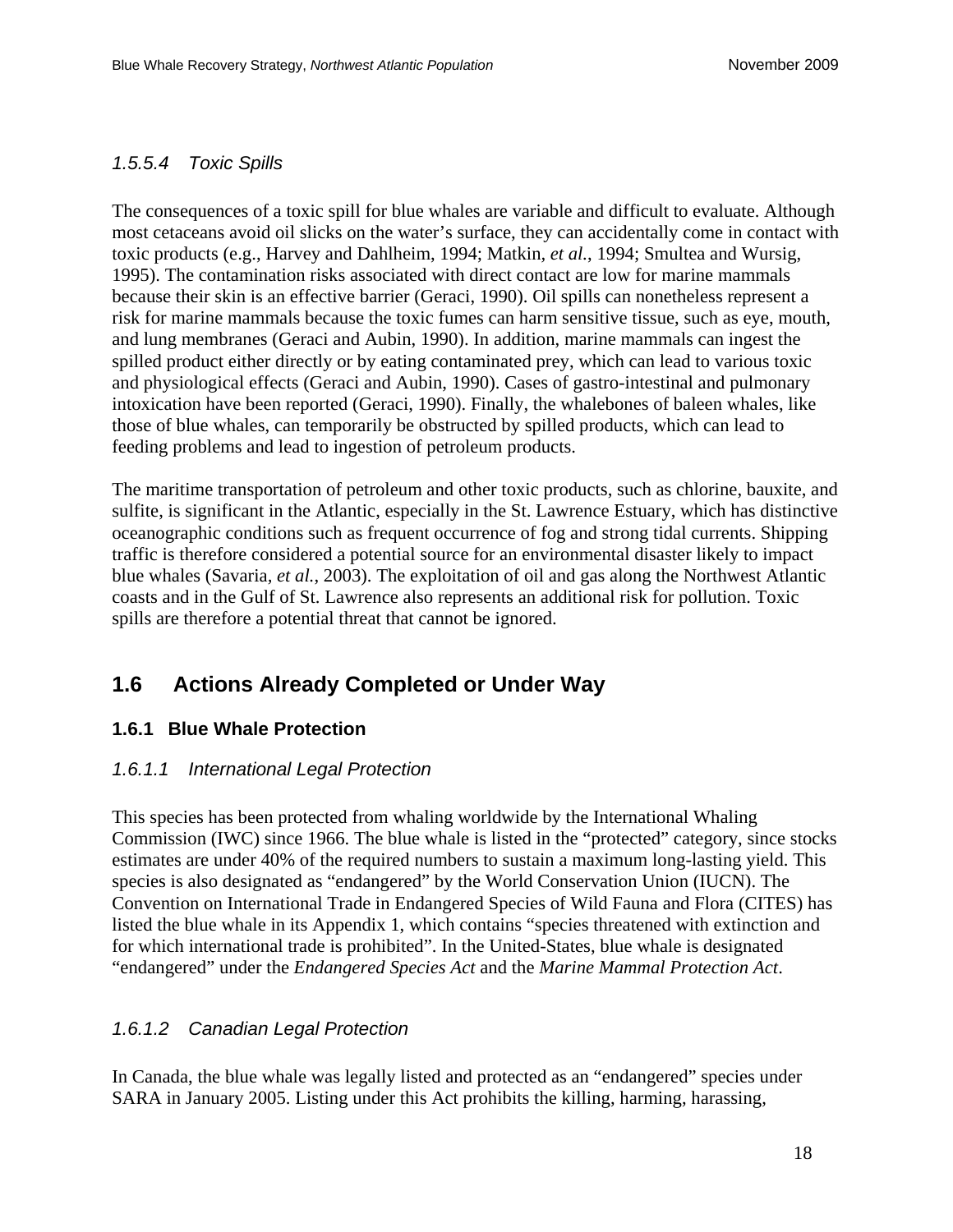capturing or taking of individuals of a listed species. The Act also prohibits damaging or destroying the species' residence or any other component of its critical habitat. It includes provisions to protect critical habitat and requires the creation of a recovery strategy and action plan for each listed species.

Since 1993, the blue whale has been protected under the *Marine Mammal Regulations* of the *Fisheries Act*, according to which it is prohibited to disturb a marine mammal. A public consultation began in 2005 to amend the *Marine Mammal Regulations* in order to elaborate on the concept of marine mammal disturbance to make it more understandable to the public and to provide a reference point as to when a disturbance is deemed to take place. These amendments (e.g. ability to licence whale watching industry, obligation to declare any physical contact with cetaceans and to avoid approaching to less than 100 m from any cetacean) are aimed at protecting the normal life processes of marine mammals.

Food resources of the blue whale have been protected from fishing since 1998, when a moratorium on the issuing of new permits for the harvest of any unexploited forage species (including krill) was ordered by the Minister of Fisheries and Oceans Canada. This moratorium is still in effect.

Individuals found within protected heritage areas, managed by Parks Canada, the Saguenay– St. Lawrence Marine Park and the waters of the Forillon National Park, are protected under the *Canada National Parks Act*, the *Saguenay–St. Lawrence Marine Park Act* and their regulations. Note also that the Quebec government has added this species to the list of species likely to be designated as "threatened" or "vulnerable" (provincial rank S4 and global rank G3G4).

#### <span id="page-28-0"></span>**1.6.2 Habitat Protection Measures, Awareness Raising and Other Measures**

#### <span id="page-28-1"></span>*1.6.2.1 The Saguenay–St. Lawrence Marine Park (SSLMP)*

The SSLMP, with a surface area of 1,245 km², was created in 1998 to increase, for the benefit of the present and future generations, the level of protection of the ecosystems of a representative portion of the Saguenay River and the St. Lawrence Estuary for conservation purposes, while encouraging its use for educational, recreational and scientific purposes (*Saguenay–St. Lawrence Marine Park Act*, s. 4). Several management measures were set up and are under way in this territory to contribute to the recovery of blue whale.

 Whale watching activities within the Park are managed through the application of the *Regulations on marine activities in the Saguenay–St. Lawrence Marine Park* by the park's resource conservation service. Under these regulations, the eligibility of permit applications made by marine tour businesses, research scientists and organizers of special activities are assessed. The Regulations determine mandatory approach distances (100 m from cetaceans in the case of commercial boats with marine tour license, 200 m from cetaceans for boats without license, and 400 m in the case of endangered species), the number and speed of boats, the duration of watching activities, the height of flight for aircrafts, and an obligation to report any accident resulting in wounds to or death of a marine mammal.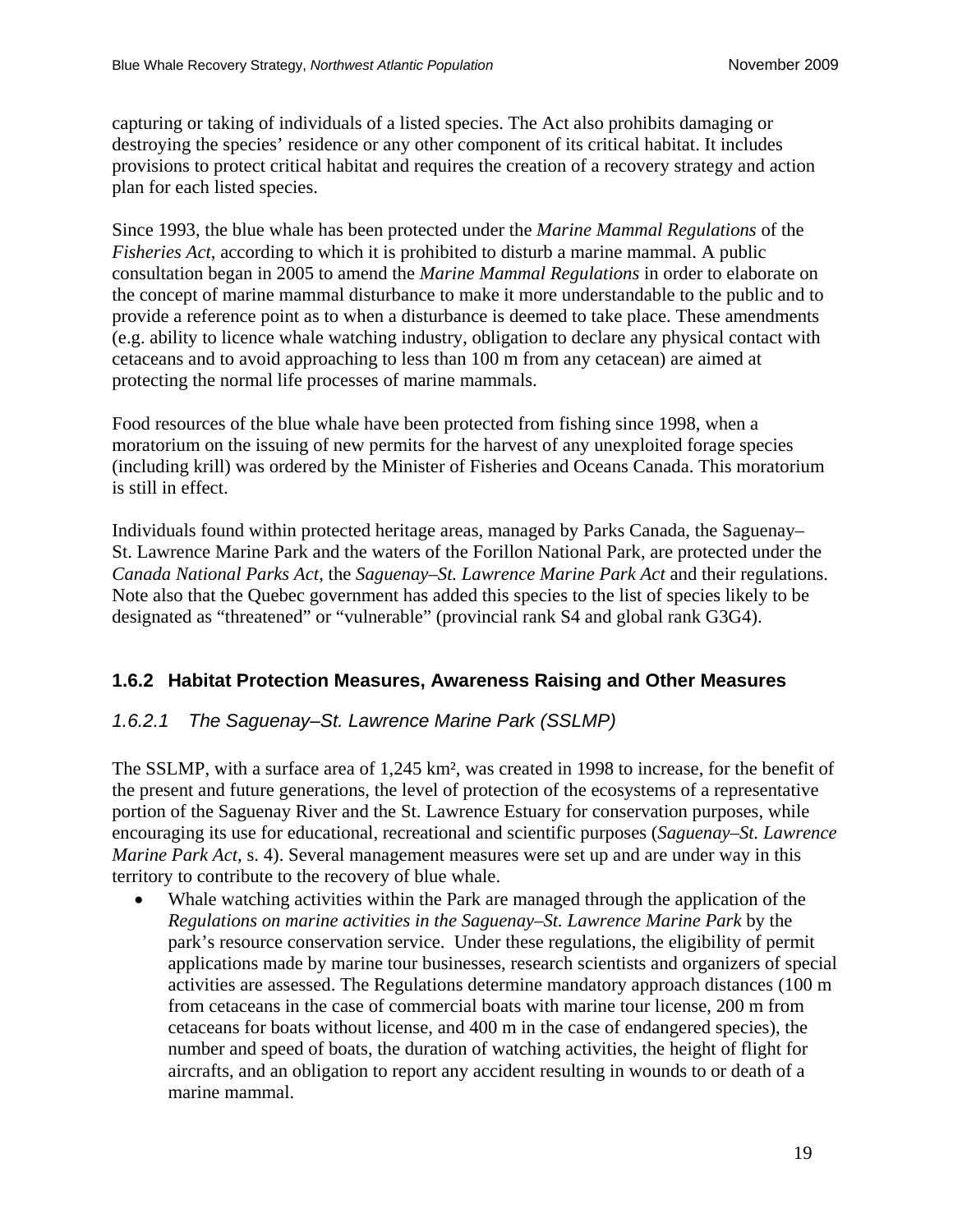- An emergency environmental plan.
- A zoning plan, which is under development.
- Awareness raising activities: communication plan for species at risk, action and education strategy in terms of species at risk, awareness raising tour aimed at boaters.

#### <span id="page-29-0"></span>*1.6.2.2 Marine Protected Areas*

Marine Protected Areas (MPA) were created or are currently under study, pursuant to the *Canada Oceans Act* (which came into effect in 1997), in order to raise the level of protection of marine species and their habitat.

- The Gully MPA was created on the Scotian Shelf in May 2004. This area, located about 200 km off the coast of Nova-Scotia, includes a deep underwater canyon which shelters several species of marine mammals, including the blue whale.
- Two MPA projects are under development in the St. Lawrence:
	- o The St. Lawrence Estuary MPA aimed primarily at the protection of marine mammals, is under development at the edge of the SSLMP, in an area in the Estuary where marine mammals concentrate and are under significant anthropogenic pressure. This project, covering approximately 6,000 km², should increase protection and ensure the long-term conservation of the blue whale and part of its habitat and food resources. For this purpose, a data acquisition study on whale-watching at sea and boating activities has been under way since 2005 in the proposed MPA in order to characterize these activities and their use of the territory (Michaud*, et al.*, 2007). This study also aims at analyzing the distribution of observations by species, including the blue whale, in order to determine their relative importance. This information will help the management of whalewatching activities in the future St. Lawrence Estuary MPA.
	- o The Manicouagan MPA, covering 543 km², aims to protect the overall biodiversity of the coastal zone up to a depth of 300 m in the St. Lawrence River and thus partially covers a territory which is occasionally frequented by the blue whale.

#### <span id="page-29-1"></span>*1.6.2.3 Awareness-raising Activities*

Projects aimed at informing the public and at decreasing the risk of disturbance and collision with ships have been financed under various programs.

- Increasing kayakers' awareness of proper navigation behaviours around species of marine mammals at risk – Priority Intervention Zone (PIZ) Committee on the North Shore of the Estuary.
- Development of whale watching from the shore to protect marine mammals at risk PIZ Committee on the North Shore of the Estuary
- Project aimed, over several years, at encouraging employees and industry leaders to rethink their whale-watching activities with, among other things, an information pack to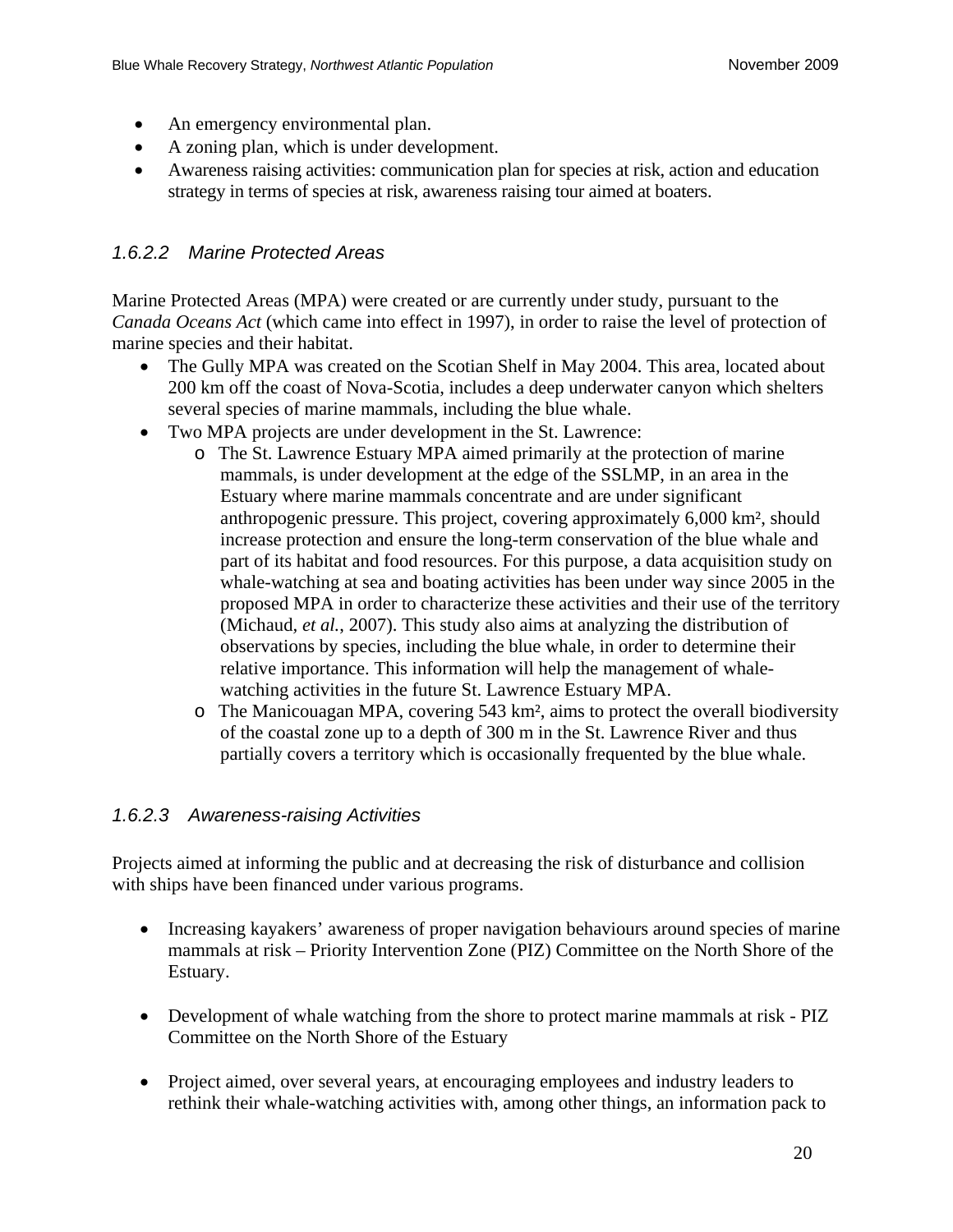provide a better service to their clients with regards to content – Réseau d'observation des mammifères marins (ROMM).

- A teaching kit for raising awareness on species of marine mammals at risk was distributed in schools – ROMM and Corporation PARC Bas-Saint-Laurent*.*
- Information panels on good marine wildlife observation practices were put up in the marinas around upper Gaspésie – ROMM
- An excellent reference and information website [\(http://www.whales](http://www.whales-online.net/indexe.html)[online.net/indexe.html\)](http://www.whales-online.net/indexe.html) dedicated to education on the conservation of St. Lawrence whales and of their natural habitat. Weekly publication between June and October of bulletin called *Portraits of whales* containing updates on projects under way and on actions undertaken to protect the whales – GREMM.
- An awareness raising initiative on the blue whales Forillon National Park.
- Awareness campaign of hunters and fishers to obtain their observation data on marine mammals and training of disentanglement techniques – Quebec-Labrador Foundation.

### <span id="page-30-0"></span>*1.6.2.4 Emergency Response for Marine Mammals in Difficulty*

Since 2004, the GREMM in collaboration with various partners, such as DFO and Parks Canada, implemented the Quebec Marine Mammal Emergency Response Network. This network's goal is to increase response capabilities when animals become entangled with fishing gear and to reduce mortalities of cetaceans caused by anthropogenic activities in the Estuary and Gulf of St. Lawrence. With DFO support, a similar program was established in Newfoundland and Labrador a few decades ago to allow fishers, partners and the public to report any case of marine mammal entanglement, injury or death, and for dispatching a team to help marine mammals in difficulty. Other research groups such as the Grand Manan Whale & Seabird Research Station from New Brunswick and the Marine Animal Response Society from Nova Scotia work for the conservation of marine mammals in the Maritime provinces.

#### <span id="page-30-1"></span>*1.6.2.5 Guidelines for Best Practices for Watching Marine Mammals in Quebec*

Guidelines<sup>[5](#page-30-2)</sup> for best practices for watching marine mammals in Quebec, which follow the code of ethics for the observation at sea of marine mammals, were developed by DFO. The objective of these guidelines is to minimize the risks of disturbance when encountering marine mammals. Although these best practices were developed first for the general public, they are also adapted to commercial activities. It should be noted that they have no force of law and do not override any laws and regulations in place.

1

<span id="page-30-2"></span><sup>5</sup> [http://www.qc.dfo-mpo.gc.ca/peches/en/observation\\_mammiferes/Default.htm](http://www.qc.dfo-mpo.gc.ca/peches/en/observation_mammiferes/Default.htm)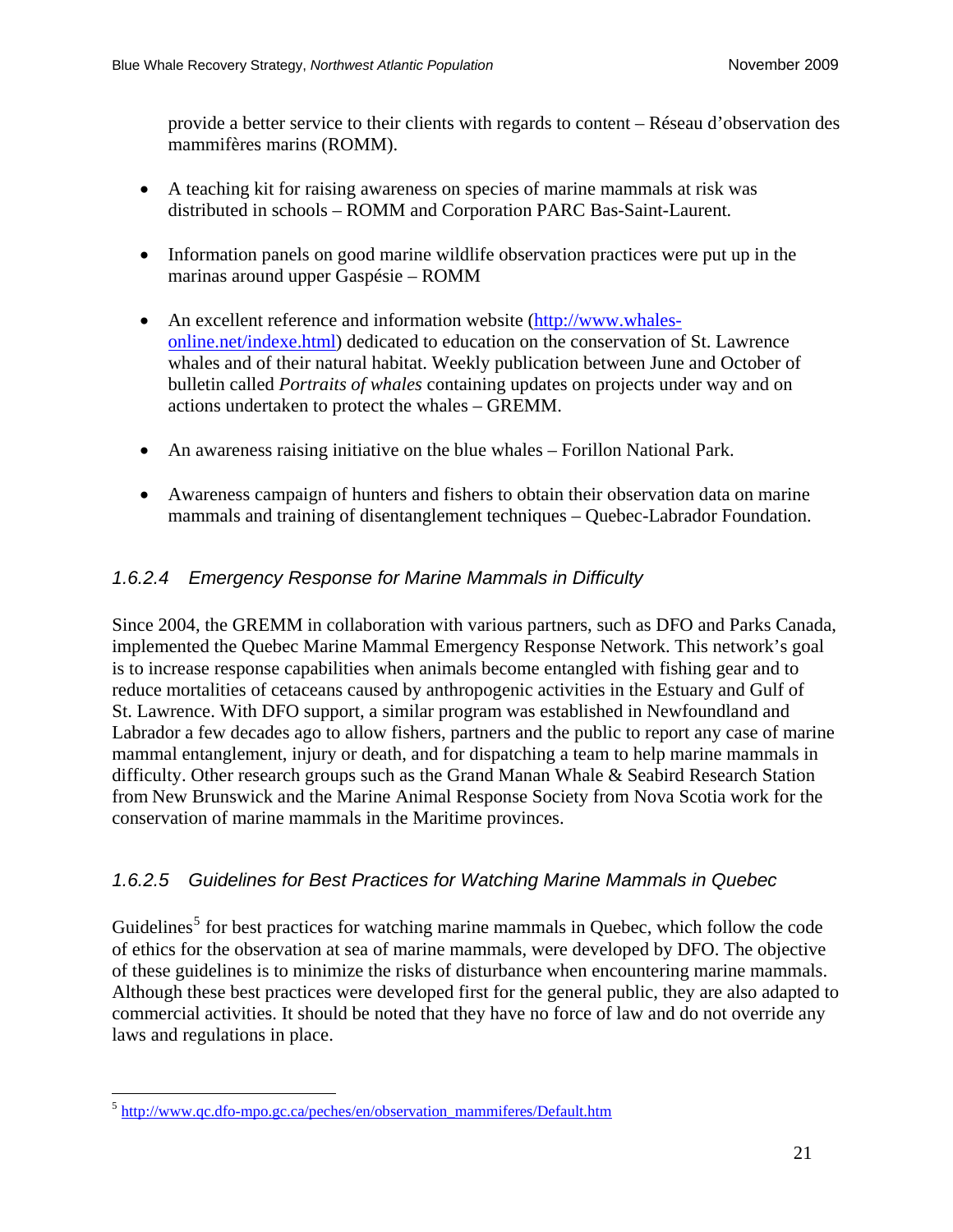#### <span id="page-31-0"></span>*1.6.2.6 Statement of Canadian Practice with respect to the Mitigation of Seismic Sound in the Marine Environment*

DFO has developed a statement of Canadian practice with respect to the mitigation of seismic noise in the marine environment in collaboration with various partners, in order to formalize and standardize mitigation measures in Canada for conducting seismic surveys in marine environments. This statement represents a set of basic standards that can be applied by existing regulatory agencies to reduce the possible effects of seismic surveys on marine wildlife.

#### <span id="page-31-1"></span>**1.6.3 Research**

A number of research projects on the Northwest Atlantic blue whale population are carried out in Canada, many in the Estuary and the Gulf of St. Lawrence. Here is a non-comprehensive list of some of these programs.

- The Mingan Island Cetacean Study (MICS) focuses its efforts on the blue whale: photoidentification, collecting biopsies to determine gender and concentrations of contaminants, studying movements and distribution via observations in the field and the use of a mobile acoustic recording system by way of VHF beacons. In 2007 and 2008, MICS with the collaboration of DFO led a study of temporal variations relating spatial distribution and abundance of blue whales in the maritime Estuary and northern Gulf of St. Lawrence to food availability. This project attempted to verify whether blue whale is affected by competing smaller pelagic fish, which have been growing in numbers with the declining number of predators like Atlantic cod and redfish. The MICS, along with the ROMM, also carries out since 2007, a photo-identification project of all large rorquals around the Gaspe Peninsula.
- The GREMM has been studying whale-watching activities since 1994 for the SSLMP by placing observers on board cruise ships (Michaud*, et al.*, 2007). The objectives of this study are: 1) to characterize the activities; 2) to assess marine mammal distribution; and 3) to measure the impacts of the management measures in place in this area. The study area covered by this project was increased in 2005 in order to include the future St. Lawrence Estuary MPA. Since 2006, the whale-watching activities from the Gaspé Peninsula are also part of a similar study carried out by ROMM (Pieddesaux*, et al.*, 2007).
- The GREMM is also participating in the blue whale photo-identification project and the systematic numbering of large whales.
- The research group Mériscope at Portneuf-sur-mer works on the photo-identification of blue whales and on the bioacoustic programs. It records whale vocalizations and ambient noise produced by shipping traffic using mobile hydrophones. The researchers simultaneously observe the surface behaviour of blue whales in an attempt to link certain behaviours to the type of noise they produce. In addition, a project lead in cooperation with Cornell University deployed several continuous recording buoys between 2003 and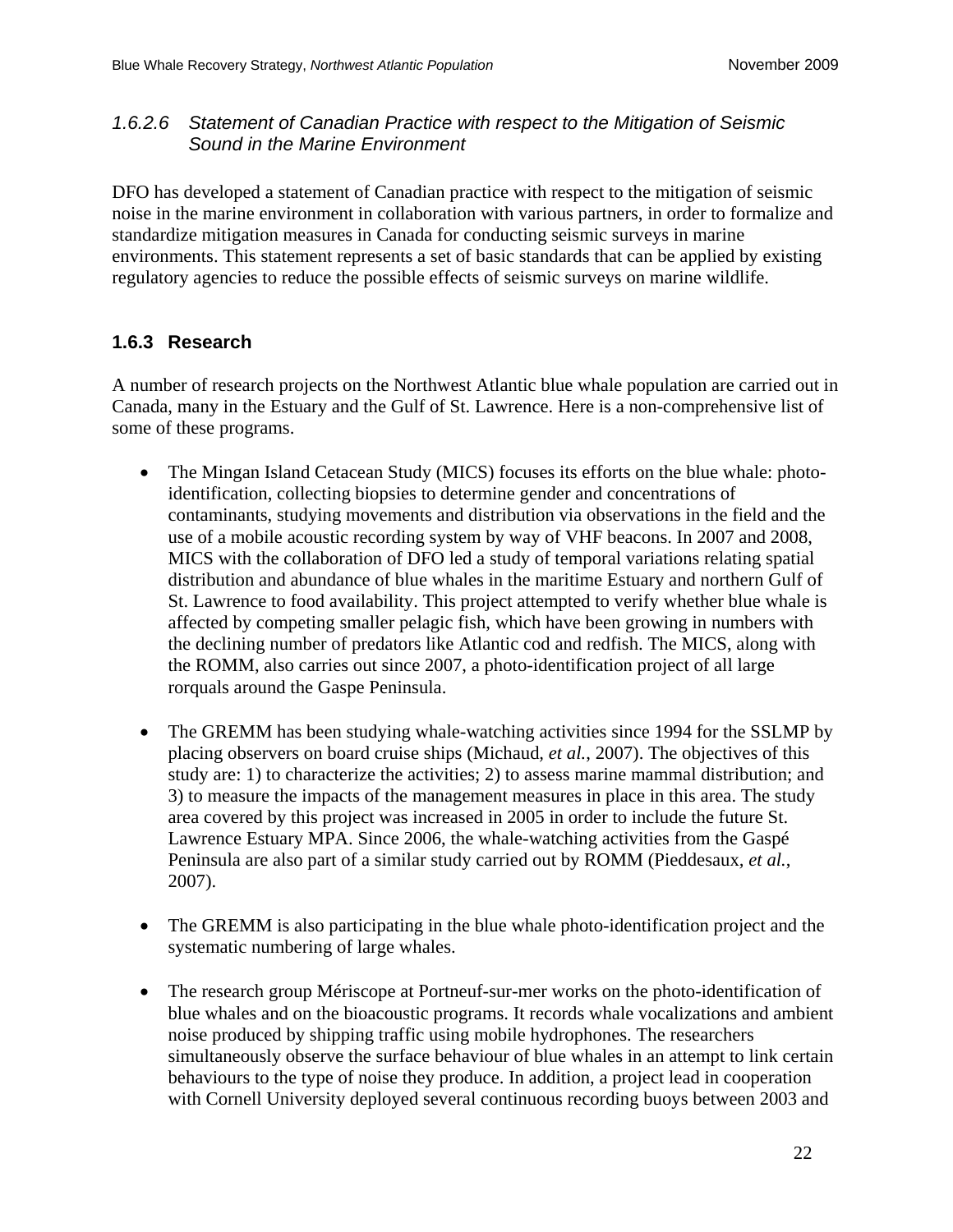2006 in order to record vocalizations and ambient noise. In collaboration with the Mériscope team, the University of California at Los Angeles has been studying large whale feeding strategies. The whales are observed and filmed underwater in order to collect data on their behaviour, swimming speed, the volume of water ingested, the amount of food consumed and the energy spent to catch their prey.

- Since 2002, DFO has been conducting a project based on passive acoustic techniques. Autonomous hydrophones continuously record sound ranging from 5 to 1,000 Hz such as whale vocalizations or ambient noise related to shipping traffic. The project goal is to study the distribution of whales in the area covered and attempt to assess their exposure to the existing noise in their environment. In 2003, a project to determine whether food abundance and whale-watching activities represent factors that could harm the recovery of blue whales was carried out with the analysis of fatty acids and the reproductive status in skin samples collected by biopsy. DFO is also coordinating the study of beached blue whales. Baleen, skin, fat and muscle samples are taken from beached cetaceans in order to study their diet and contaminant concentrations in their tissues.
- DFO, in collaboration with GREMM, has been conducting a project since 2002 to study blue whale movements and to document diving behaviour using instruments attached on individuals. The project's objective is to increase knowledge pertaining to blue whale movements, feeding behaviour and habitat as well as to document the impact of whalewatching activities on their feeding behaviour. Knowledge acquired on characteristics of feeding areas in the Estuary will lead to the identification of other potential feeding areas in Canadian or international waters. This project will be completed within two years.
- DFO, in cooperation with the Institut des sciences de la mer de Rimouski (ISMER) and other collaborators, are investigating the biological and physical processes that are responsible for creating the large concentrations of zooplankton and fish at the head of the Laurentian Channel. Furthermore, since 1994, DFO has been studying zooplankton in the Estuary and western part of the Gulf. This project aims at better understanding abundance, production and distribution of mesozooplankton, such as copepods, and macrozooplankton, such as krill, by various plankton net sampling techniques. Another project objective is to study the impacts that changes to the cold intermediate layer have on zooplankton community structure and abundance.
- Since 2004, DFO has worked on the identification of areas of concentration of forage species (pelagic fish, macro and mesozooplancton) in the Gulf of St. Lawrence, which could constitute critical habitat for marine mammals, and in particular for baleen whales like the blue whale. This project uses hydroacoustic data combined with data from plankton nets to better characterize the vertical and horizontal distribution of prey throughout the Gulf of St. Lawrence and describe potential whale habitat. Furthermore, since 2008, DFO has put in place in the northwest of the Gulf of St. Lawrence an ecosystem research initiative (ERI). Studies are planned to identify and validate krill aggregation areas, determine and characterize blue whale feeding areas and study physical and biological processes that influence krill aggregation and abundance. In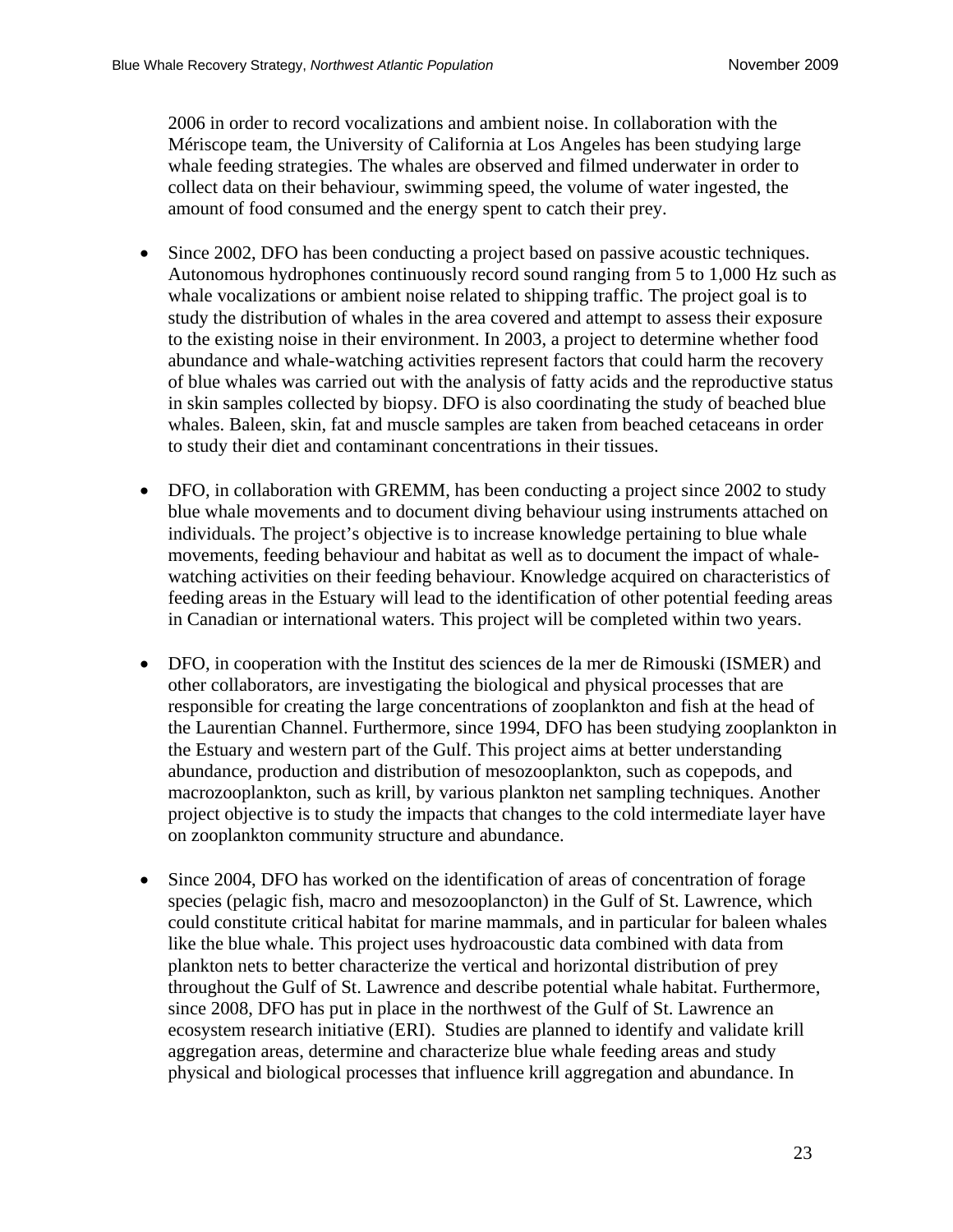summer 2009, with the collaboration of GREMM and MICS, DFO has initiated a study to characterize food density leading to the blue whale presence.

- In 2007, a trans-Atlantic cetacean air survey in the North Atlantic was jointly conducted by the government of Canada (DFO), United States and Europe. This project was aimed at evaluating the distribution and abundance of the various cetacean species including the blue whales, and to map their summer range.
- In the Newfoundland and Labrador region, the DFO is currently mapping the geographical distribution of blue whales. Cases of cetacean sightings, beaching and ice entrapment have been reported since 1979 to a whale study group at Memorial University or to DFO. In 2007, two autonomous acoustic recorders were deployed offshore Newfoundland areas with the goal of detecting and recording blue whale vocalizations over the fall and winter.
- The blue whale and its habitat, the Northwest Atlantic, were recently the subject of scientific publications. Here are some examples:
	- o Contaminants found in tissues (Metcalfe*, et al.*, 2004);
	- o Vocalizations (Berchok*, et al.*, 2006; Mouy, 2007);
	- o Survival of adult blue whales (Ramp*, et al.*, 2006);
	- o Growth rate (Branch*, et al.*, 2004);
	- o Habitat selection (Doniol-Valcroze*, et al.*, 2007; Abgrall, 2009).
	- o Acoustics (vocalisations and noise) (Simard*, et al.*, 2004; Simard and Roy, 2008; Simard*, et al.*, 2008);
	- o Krill aggregations (Cotté and Simard, 2005; Sourisseau*, et al.*, 2006; Sourisseau*, et al.*, 2008; Simard, 2009);
	- o Literature review (Lesage*, et al.*, 2007);
	- o Abundance and distribution (Lawson and Gosselin, 2009).

# <span id="page-33-0"></span>**1.7 Knowledge Gaps**

A workshop on research priorities for the Northwest Atlantic blue whale population was held in 2002 (Lesage and Hammill, 2003). The priorities, ranked in order, are:

- 1) increased knowledge on seasonal distribution, abundance, stock structure and seasonal migrations of blue whales;
- 2) knowledge acquisition of population parameters such as reproductive rates, sex ratio and age structure;
- 3) determining and defining feeding and reproductive grounds, as well as the effects that physical and biological processes have on determining distribution, behaviour and blue whale movements;
- 4) improving knowledge on the current threats to blue whales (e.g., studying the various levels of contaminants and different sources of noise in their habitat and their impact on blue whales).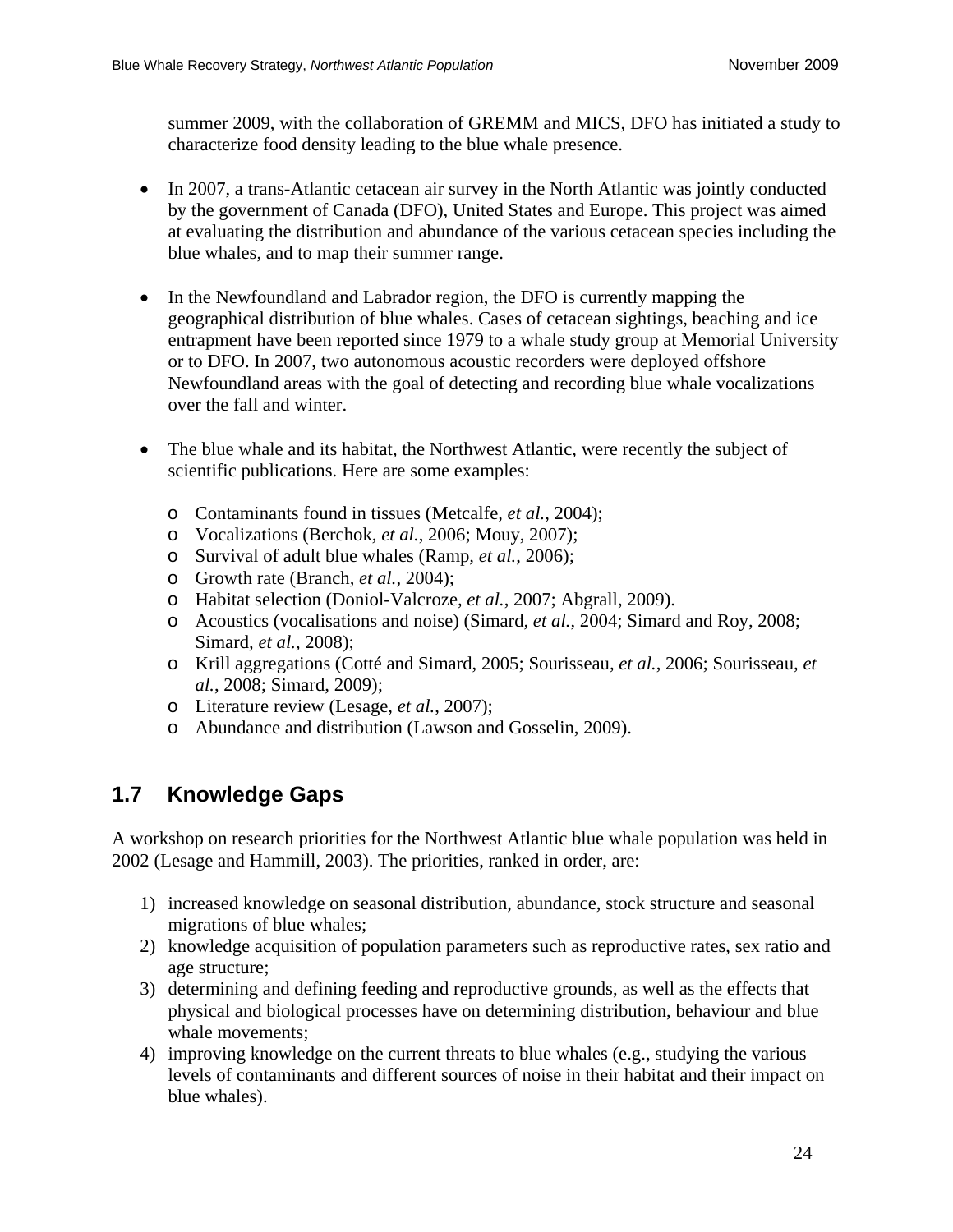To fill these knowledge gaps, in particular those concerning reproduction and wintering areas, partnerships with several countries bordering the Atlantic will be essential.

# <span id="page-34-0"></span>**2. RECOVERY**

### <span id="page-34-1"></span>**2.1 Recovery Feasibility**

The recovery of the Northwest Atlantic blue whale population is feasible. This population's extensive distribution range goes far beyond Canadian jurisdiction and therefore limits the scope of this recovery strategy. Adequate protection throughout this population's entire distribution range requires international efforts, both new and continuing. The following criteria were considered to determine whether recovery was feasible:

**1) There are individuals able to reproduce**: The number of adult blue whales seems sufficient to increase population growth rate or abundance, despite uncertainties in terms of growth rates and the overall number of blue whales in the Northwest Atlantic (Sears and Calambokidis, 2002). More than 400 blue whales have been photo-identified in the Estuary and Gulf of St. Lawrence since 1979 (R. Sears, MICS, personal communication). This species' survival rate, whose longevity exceeds 80 years (Yochem and Leatherwood, 1985; Sears, 2002) is estimated at 97.5% in the Gulf of St. Lawrence (Ramp*, et al.*, 2006). In addition, since 1994 (except for 2006), at least one mother-calf pair has been sighted every year in the Estuary and Gulf of St. Lawrence, which indicates a certain level of reproductive activity.

**2) There is sufficient suitable habitat available to support the species:** The blue whale is a migratory species that occupies a vast distribution range in which limited habitat availability initially does not appear to be an issue for the population's survival. According to available information, the blue whale uses Canadian coastal and pelagic Atlantic waters in the summer to feed. In order to fulfill its energy requirements, the blue whale must feed in areas with high krill densities (Brodie*, et al.*, 1978; Kawamura, 1980; Croll*, et al.*, 2005). Many such areas that could constitute feeding areas for blue whales have been identified in the Estuary and Gulf of St. Lawrence. These potential feeding areas could be protected or restore (e.g. noise reduction) to ensure their availability for blue whales.

**3) Significant threats to the population or to its habitat can be avoided or mitigated with recovery measures:** Several significant threats to the species and its habitat can be avoided or mitigated by recovery actions such as the moratorium on forage species and approach distances for whale-watching activities. For blue whale habitat in Canadian waters that shows some deterioration, such as the head of the Laurentian Channel, most of the disruptive elements such as noise and disturbances, are caused by humans. There are ways to mitigate the impacts of these disruptive elements in order to improve habitat quality for the blue whale. These measures can be effective providing sufficient resources are invested in education and raising awareness as well as in control and implementation.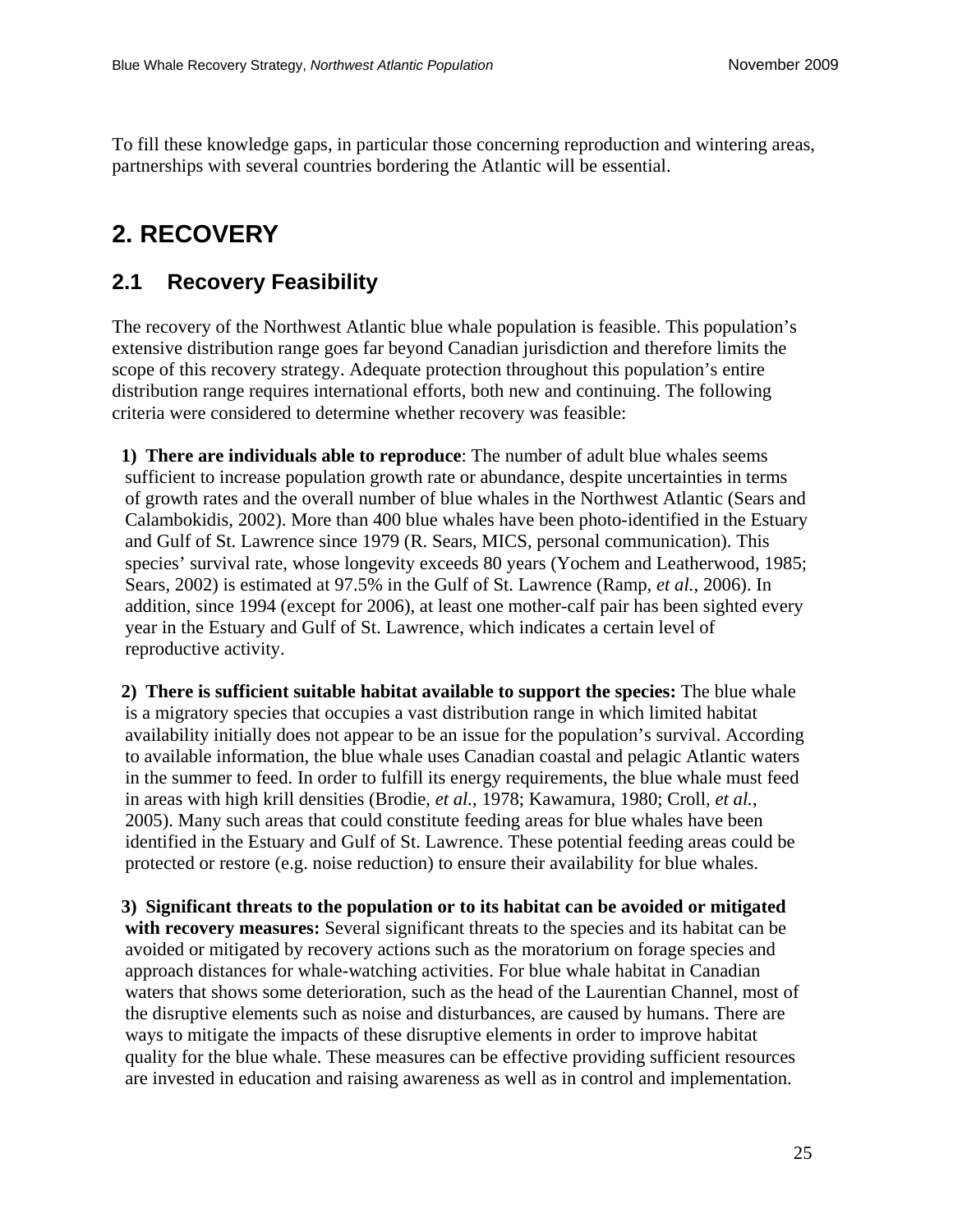## <span id="page-35-0"></span>**2.2 Recovery Goal**

In order to ensure the survival and recovery of the blue whale population in the Northwest Atlantic, this recovery strategy's goal is to reach a level of 1,000 **mature** individuals. This recovery target corresponds to the COSEWIC criteria for marking down the blue whale population from a status of "endangered" to a "no at risk" status. This target based on COSEWIC criteria was chosen over the precautionary approach implemented by the DFO for managing various marine resources (DFO, 2006; Hammill and Stenson, 2007), which proposes a threshold target of 70 % from the maximum historic population size.

The best historic blue whale population size estimates were from hunting data analyses, which suggest a population size between 1,100 and 1,500 individuals before intensive hunting began (Sergeant, 1966; Allen, 1969). Sergeant (1966) estimated that between 1898 and 1915, approximately 1,500 blue whales were hunted by the whaling stations located in Newfoundland and in Labrador. Allen (1969) concluded after comparing blue whale and fin whale yield indices that the initial population of blue whales was slightly more than 1,100 individuals. However, experts believe these estimates of historic population size might represent only a fraction of the entire Northwest Atlantic population. By using the precautionary approach, the recovery target would have been around 1,050 **mature and immature** individuals (70% of 1,500 individuals), a slightly lower target than the one proposed (1,000 **mature** individuals). The recovery team preferred using a target of 1,000 mature individuals because applying a precautionary approach on a likely underestimate of the maximum historic size seemed less judicious. However, it is difficult to estimate the time necessary to reach this target owing to the knowledge gaps on the present population structure.

# <span id="page-35-1"></span>**2.3 Recovery Objectives**

In order to reach the recovery goal, three objectives were established for the next five years:

- 1. Define and undertake a long term assessment of the number of Northwest Atlantic blue whales, the structure and trends of the population, and determine their range as well as their critical habitat within Canadian waters.
- 2. Implement control and follow-up measures for activities which could disrupt the recovery of the blue whale in its Canadian range by prioritizing the following actions:
	- 2.1 first, reducing anthropogenic noise (e.g., seismic exploration) and protecting food resources;
	- 2.2 second, reducing disturbance from anthropogenic activities (e.g., whalewatching), reducing the risk of accidents associated to collisions as well as other human activities (e.g., fisheries and by-catch) and by reducing toxic contamination in the marine environment, which may have an impact on blue whales.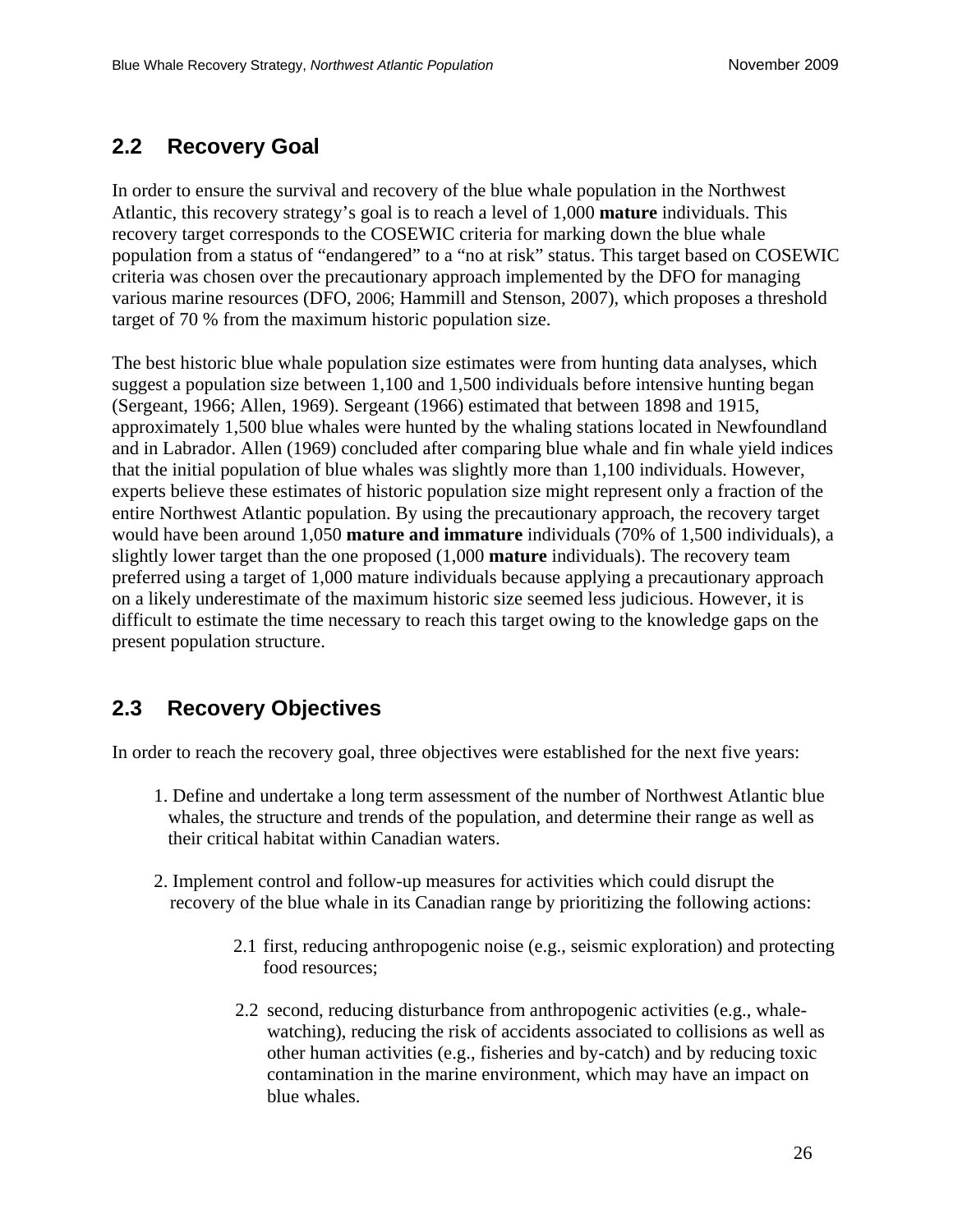3. Increase knowledge concerning the principal threats to the recovery of the blue whale in Canadian waters, such as anthropogenic noise, the reduced availability of food resources, anthropogenic activities that can lead to disturbance, injuries or mortality (e.g., whalewatching activities, shipping traffic, coastal and offshore developments) and contamination, in order to determine their true impact and identify effective measures to mitigate the negative consequences for this population's recovery.

### <span id="page-36-0"></span>**2.4 Approaches Recommended to Meet Recovery Objectives**

#### <span id="page-36-1"></span>**2.4.1 Recovery Planning**

To achieve these objectives, several approaches are recommended, grouped in three broad strategies: "research and monitoring", "conservation" and "awareness and education" (Table 1). Recommended approaches to meet objectives are presented in table format along with related performance measures. Performance measures allow for an assessment of progress in reaching the listed recovery objectives for the Northwest Atlantic blue whale population. These will help determine whether the recovery approaches used have a positive impact on the blue whale population, assess whether or not the objectives are being reached, report on the progress, and finally evaluate the objectives in order to improve them.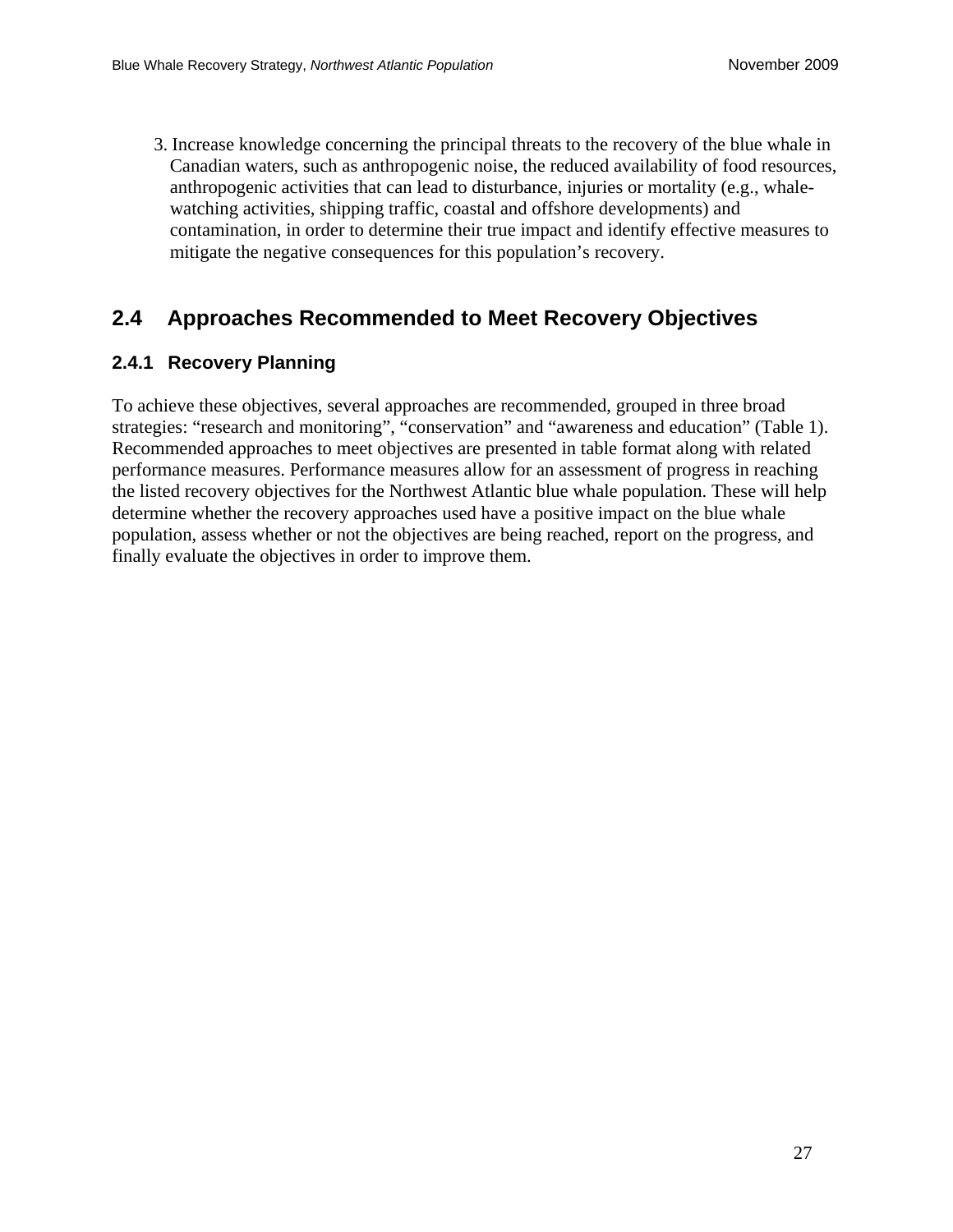### **Table 1. Recovery Planning Table and performance measures**

<span id="page-37-0"></span>

| <b>Objectives</b>                                                                                                                                | <b>Broad</b><br>strategies                                                                                                                          | Threat(s)<br>addressed | Recommended approaches to meet recovery<br>objectives                                                                                                                                    | <b>Performance measures</b>                                                                                                                                                                                                                     |  |  |
|--------------------------------------------------------------------------------------------------------------------------------------------------|-----------------------------------------------------------------------------------------------------------------------------------------------------|------------------------|------------------------------------------------------------------------------------------------------------------------------------------------------------------------------------------|-------------------------------------------------------------------------------------------------------------------------------------------------------------------------------------------------------------------------------------------------|--|--|
|                                                                                                                                                  | Objective 1. Assess the number of Northwest Atlantic blue whales, the structure and trends of the population, and<br>determine their Canadian range |                        |                                                                                                                                                                                          |                                                                                                                                                                                                                                                 |  |  |
| Urgent                                                                                                                                           | Research<br>and                                                                                                                                     | All                    | Develop and implement a Northwest Atlantic<br>blue whale population monitoring program.                                                                                                  | - Data acquisition on population size, structure<br>and dynamics within Canadian waters.                                                                                                                                                        |  |  |
|                                                                                                                                                  | monitoring                                                                                                                                          |                        |                                                                                                                                                                                          | - Development of multiple temporal and spatial<br>frequentation change indicators and<br>implementation of a monitoring based follow-up<br>system.                                                                                              |  |  |
|                                                                                                                                                  |                                                                                                                                                     |                        |                                                                                                                                                                                          | - A monitoring program is joined to international<br>programs in order to acquire a uniform and<br>extended spatial and temporal coverage.                                                                                                      |  |  |
| Urgent                                                                                                                                           | Research<br>and<br>monitoring                                                                                                                       | All                    | Better understand the biological and physical<br>processes that influence the life cycle of blue<br>whales.                                                                              | - Number of publications and studies on the<br>biological and physical processes that influence<br>the life cycle.                                                                                                                              |  |  |
|                                                                                                                                                  |                                                                                                                                                     |                        |                                                                                                                                                                                          | - Number of management measures stemming<br>from these studies.                                                                                                                                                                                 |  |  |
| Urgent                                                                                                                                           | Research<br>and<br>monitoring                                                                                                                       | All                    | Analyze existing and newly acquired data in<br>order to identify high concentration areas or areas<br>that are regularly visited by blue whales and<br>periods of intensive habitat use. | - Identification of the boundaries of the seasonal<br>distribution range (in particular feeding,<br>reproduction and wintering areas), periods of<br>intensive habitat use, and critical blue whale<br>habitat and its degree of sustainability |  |  |
| Necessary                                                                                                                                        | Research<br>and<br>monitoring                                                                                                                       | All                    | Encourage the implementation and continuation<br>of marine mammal observation networks.                                                                                                  | - Functional network of marine mammal<br>observers and database.                                                                                                                                                                                |  |  |
| Objective 2. Implement control and follow-up measures for activities which could disrupt the recovery of the blue<br>whale in its Canadian range |                                                                                                                                                     |                        |                                                                                                                                                                                          |                                                                                                                                                                                                                                                 |  |  |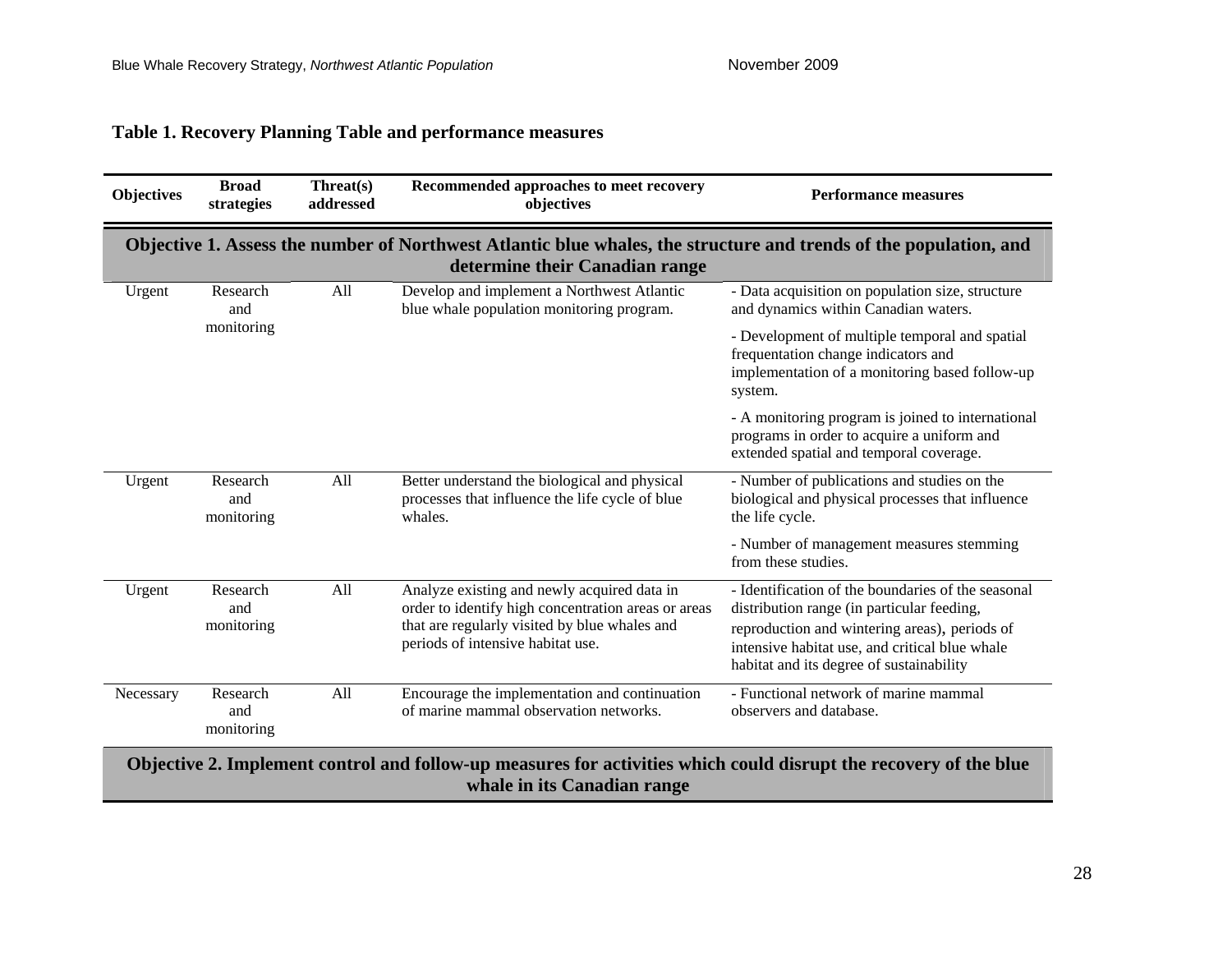| <b>Objectives</b> | <b>Broad</b><br>strategies    | Threat(s)<br>addressed  | Recommended approaches to meet recovery<br>objectives                                                                                                                                                                                     | Performance measures                                                                                                                                                                                                                                            |  |
|-------------------|-------------------------------|-------------------------|-------------------------------------------------------------------------------------------------------------------------------------------------------------------------------------------------------------------------------------------|-----------------------------------------------------------------------------------------------------------------------------------------------------------------------------------------------------------------------------------------------------------------|--|
| Urgent            | Conservation                  | Noise                   | Implement adequate mitigation measures for all<br>inshore and offshore projects within the range of<br>the blue whale.                                                                                                                    | - Percentage of noise reduction from<br>anthropogenic sources (e.g. seismic exploration,<br>military operations, explosions, drilling) within<br>the Canadian portion of the range.                                                                             |  |
| Urgent            | Conservation                  | Noise and<br>collisions | Minimize blue whale exposure to vessel noise<br>and risk of collisions in the areas known to be<br>frequented by blue whale.                                                                                                              | - Protection measures have been put in place in<br>the shipping lanes that were found to be<br>problematic.                                                                                                                                                     |  |
| Urgent            | Conservation                  | Prey<br>availability    | Promote the continuation of the moratorium on<br>the exploitation of forage species to prevent<br>further strain on their food resources.                                                                                                 | - The moratorium on the exploitation of forage<br>species is maintained.                                                                                                                                                                                        |  |
| Urgent            | Awareness<br>and<br>education | Noise and<br>collisions | Raise awareness of boaters, ship owners and<br>other industries that generate high noise levels of<br>their negative impact on the blue whale<br>population.                                                                              | - Target audiences have been identified and<br>appropriate activities to raise awareness on<br>technologies or alternate behaviours in order to<br>reduce the production and the propagation of<br>noises as well as risks of ship strikes were carried<br>out. |  |
|                   |                               |                         |                                                                                                                                                                                                                                           | - Efficiency of awareness campaigns to change<br>behaviours and maintain new behaviours.                                                                                                                                                                        |  |
|                   |                               |                         |                                                                                                                                                                                                                                           | - Sources of information on technologies and best<br>practices to reduce production and propagation of<br>underwater noise are available to industries and<br>ship owners.                                                                                      |  |
| Necessary         | Conservation                  | All                     | Designate Marine Protection Areas (MPA) in the<br>range of the blue whale                                                                                                                                                                 | - Designation of the St. Lawrence Estuary MPA<br>and of the Manicouagan MPA.                                                                                                                                                                                    |  |
| Necessary         | Conservation                  | Whale-<br>watching      | Review, adopt and implement the Marine<br>Mammals Regulations and the Marine Activities<br>in the Saguenay-St. Lawrence Marine Park<br>Regulations to better protect blue whales against<br>anthropogenic disturbances within their range | - Implementation of the new Marine Mammals<br>Regulations to better protect blue whales, in<br>particular by maintaining a distance requirement<br>of 400 m with blue whales, for all boats within<br>Canadian waters.                                          |  |
|                   |                               |                         |                                                                                                                                                                                                                                           | - Improvement of surveillance of marine tours<br>within known areas of occurrence during the<br>tourism high season.                                                                                                                                            |  |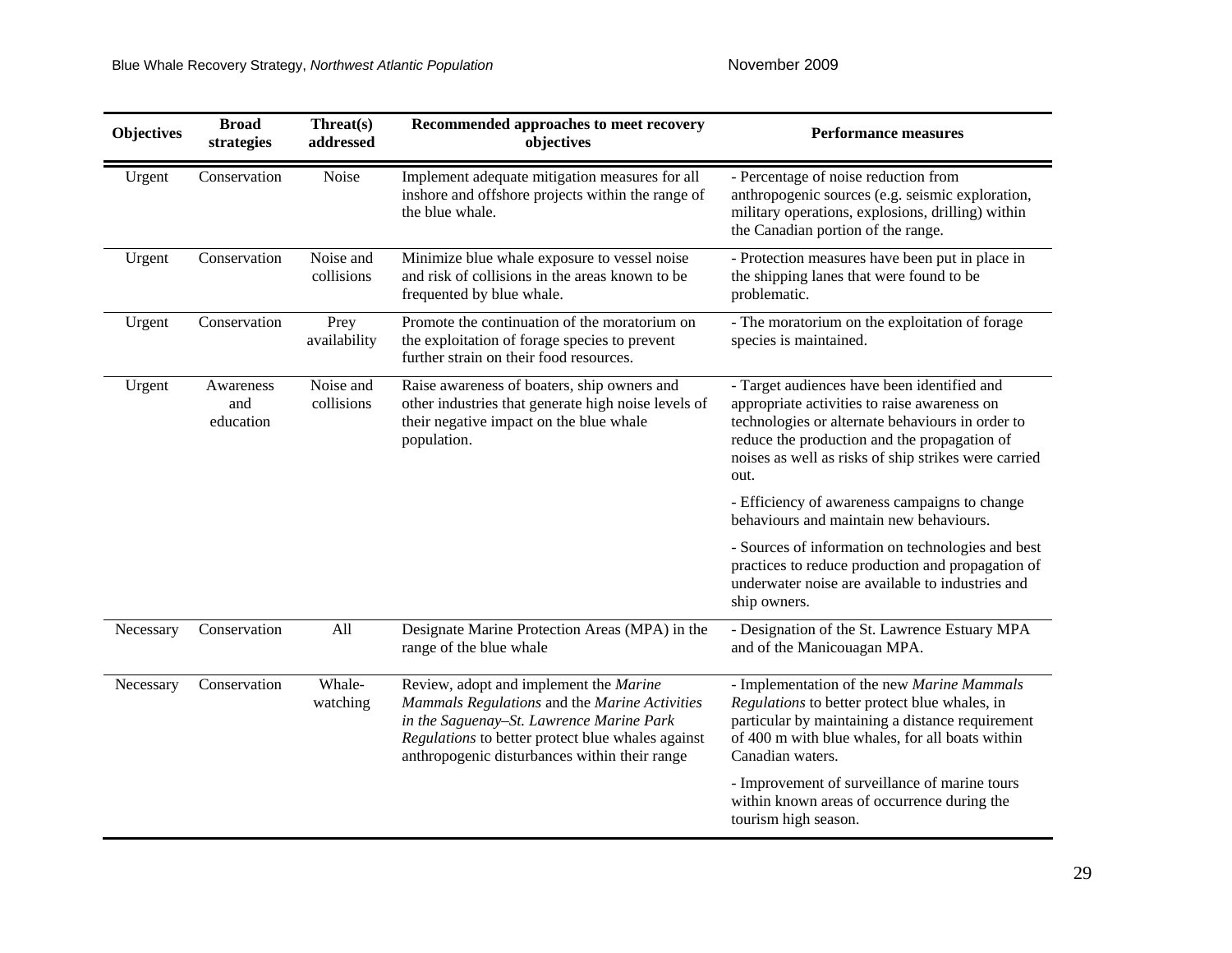| <b>Objectives</b> | <b>Broad</b><br>strategies    | Threat(s)<br>addressed                                                      | Recommended approaches to meet recovery<br>objectives                                                                                                                                                                                                                | <b>Performance measures</b>                                                                                                                                                                                                         |  |
|-------------------|-------------------------------|-----------------------------------------------------------------------------|----------------------------------------------------------------------------------------------------------------------------------------------------------------------------------------------------------------------------------------------------------------------|-------------------------------------------------------------------------------------------------------------------------------------------------------------------------------------------------------------------------------------|--|
| Necessary         | Conservation                  | Whale-<br>watching                                                          | Improve the decision-making process for issuing<br>permits for research or activities requiring<br>approaches of less than 400 m.                                                                                                                                    | - Establishment of rules and a centralized<br>decision-making committee, one-stop service for<br>all jurisdictions, to assess the relevance, methods<br>and licensing for activities targeting whales or<br>their critical habitat. |  |
| Necessary         | Conservation                  | All, whaling                                                                | Enhance Canadian participation in international<br>conservation efforts for marine mammals in<br>general, and for blue whales in particular.                                                                                                                         | - Number of Canadian initiatives in the<br>international effort for marine mammal<br>conservation.                                                                                                                                  |  |
|                   |                               |                                                                             |                                                                                                                                                                                                                                                                      | - Maintaining the moratorium set by the<br>International Whaling Commission.                                                                                                                                                        |  |
| Necessary         | Awareness<br>and<br>education | Whale-<br>watching                                                          | Raise the awareness of whale-watching activity<br>enthusiasts, recreational boaters and the general<br>public to the issue of blue whale disturbance.                                                                                                                | - Target audiences have been identified and<br>appropriate activities to raise awareness were<br>carried out.                                                                                                                       |  |
|                   |                               |                                                                             |                                                                                                                                                                                                                                                                      | - Efficiency of awareness campaigns to change<br>behaviours and maintain new behaviours.                                                                                                                                            |  |
| Useful            | Conservation                  | Spills,<br>epizootics<br>and algal<br>blooms                                | In known areas of occurrence of blue whales,<br>implement contingency plans in order to reduce<br>damages which can be caused by toxic spills,<br>epizootics and algal blooms.                                                                                       | - Contingency plans in the case of toxic spills,<br>epizootics or algal blooms have been written<br>when necessary and are updated regularly.                                                                                       |  |
| Useful            | Conservation                  | Accidental<br>entanglement<br>in fishing<br>gear or<br>entrapment in<br>ice | Encourage the maintenance of activities<br>conducted by the Quebec Marine Mammal<br>Emergency Response Network and develop a<br>warning system when conditions are likely to trap<br>blue whales in the ice during spring for the<br>southwest part of Newfoundland. | - Number of effective and successful responses to<br>entanglement in fishing gear or entrapment in ice<br>contributing to blue whale survival.                                                                                      |  |
| Useful            | Conservation                  | Contaminants                                                                | Start an extensive pollution reduction program<br>aimed at the various sources of pollution.                                                                                                                                                                         | - Percentage reduction of contaminant<br>concentrations in the environment and the tissues<br>of blue whales.                                                                                                                       |  |
|                   |                               |                                                                             |                                                                                                                                                                                                                                                                      | - Percentage reduction of emissions by source<br>(waste disposal areas, landfills, sewage treatment<br>plants, industries, etc.) and by pollutant type.                                                                             |  |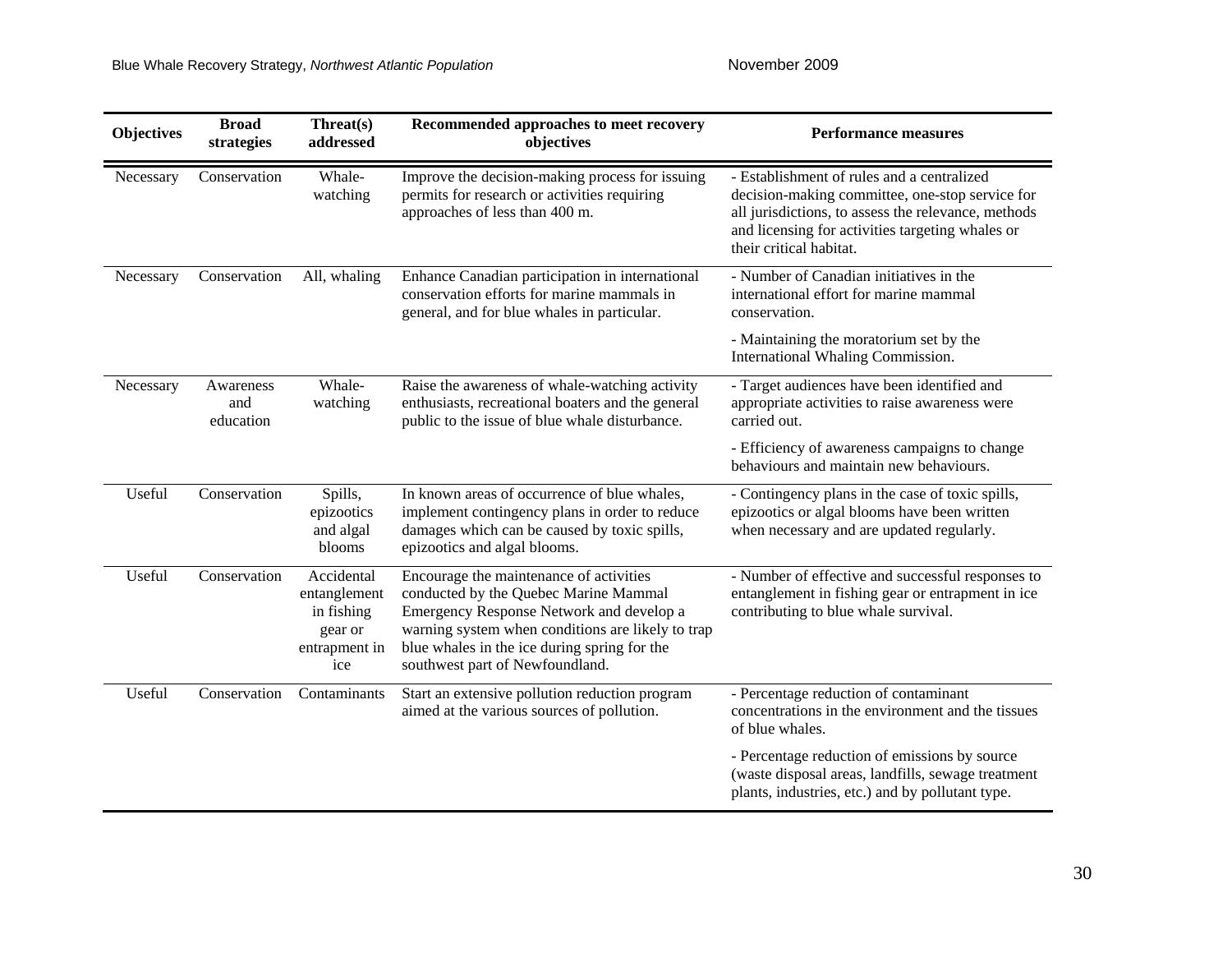| <b>Objectives</b>                                                                                                                                                                                                                                     | <b>Broad</b><br>strategies    | Threat(s)<br>addressed | Recommended approaches to meet recovery<br>objectives                                                                                                                                    | <b>Performance measures</b>                                                                                                                                                                                       |  |
|-------------------------------------------------------------------------------------------------------------------------------------------------------------------------------------------------------------------------------------------------------|-------------------------------|------------------------|------------------------------------------------------------------------------------------------------------------------------------------------------------------------------------------|-------------------------------------------------------------------------------------------------------------------------------------------------------------------------------------------------------------------|--|
| Objective 3. Increase knowledge concerning the principal threats to the recovery of the blue whale in order to<br>determine their true impact and identify effective measures to mitigate the negative consequences for this<br>population's recovery |                               |                        |                                                                                                                                                                                          |                                                                                                                                                                                                                   |  |
| Urgent                                                                                                                                                                                                                                                | Research<br>and<br>monitoring | Contaminants           | Evaluate contaminant concentrations in blue<br>whale tissues, its food and its environment.                                                                                              | - Number of publications and studies on the main<br>sources of pollution, on contamination levels and<br>on main contaminants.                                                                                    |  |
|                                                                                                                                                                                                                                                       |                               |                        |                                                                                                                                                                                          | - Number of management measures stemming<br>from these studies.                                                                                                                                                   |  |
| Urgent                                                                                                                                                                                                                                                | Research<br>and<br>monitoring | Prey<br>availability   | Implement a research and monitoring program to<br>fill in the knowledge gaps in terms of<br>zooplankton and other prey<br>(distribution/concentration/variability) of the blue<br>whale. | - Number of publications and studies on the<br>carrying capacity of habitat as well as the<br>distribution of forage species, fluctuations in<br>abundance and the factors responsible for these<br>fluctuations. |  |
|                                                                                                                                                                                                                                                       |                               |                        |                                                                                                                                                                                          | - Number of management measures stemming<br>from these studies.                                                                                                                                                   |  |
| Urgent                                                                                                                                                                                                                                                | Research<br>and               | Noise                  | Identify/characterize noise sources and levels in<br>different areas of the blue whale distribution                                                                                      | - Number of noisy areas and noise sources<br>identified.                                                                                                                                                          |  |
|                                                                                                                                                                                                                                                       | monitoring                    |                        | range and assess the degree of exposure to the<br>noise, particularly in the known areas of<br>occurrence.                                                                               | - Number of publications and studies on the<br>impacts of noise on blue whales.                                                                                                                                   |  |
|                                                                                                                                                                                                                                                       |                               |                        |                                                                                                                                                                                          | - Number of management measures stemming<br>from these studies.                                                                                                                                                   |  |
| Urgent                                                                                                                                                                                                                                                | Research<br>and<br>monitoring | All                    | Implement a blue whale carcass necropsy<br>program in eastern Canada in order to routinely<br>identify the causes of mortality.                                                          | - Number of publications and studies on causes of<br>mortality and the overall health status of<br>individuals.                                                                                                   |  |
|                                                                                                                                                                                                                                                       |                               |                        |                                                                                                                                                                                          | - Number of management measures stemming<br>from these studies.                                                                                                                                                   |  |
| Necessary                                                                                                                                                                                                                                             | Research<br>and<br>monitoring | Noise                  | Study reactions of blue whales when exposed to<br>various noise sources in various contexts.                                                                                             | - Completion of an assessment report on the<br>circumstances leading to the most significant<br>noise impacts on blue whales.                                                                                     |  |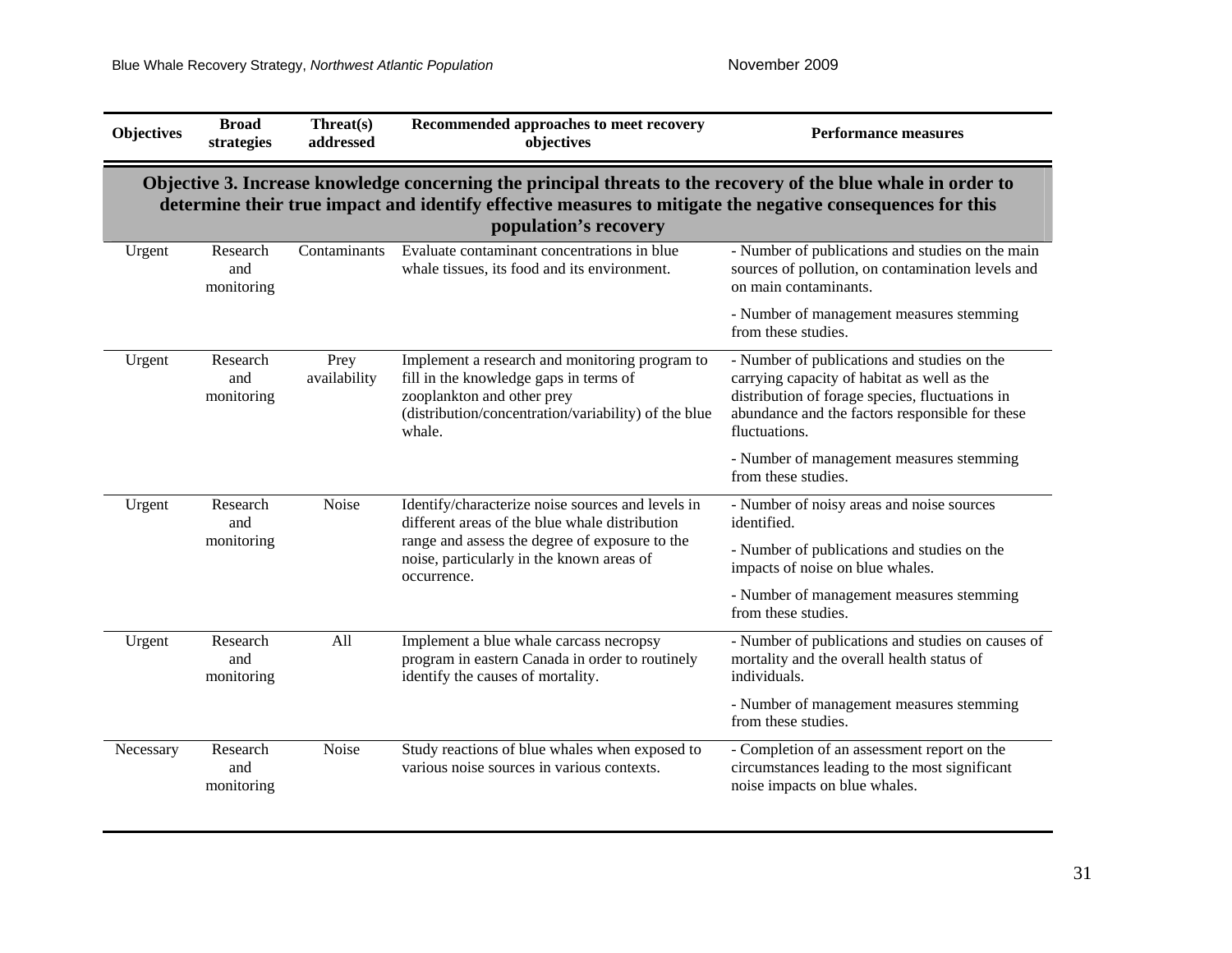Blue Whale Recovery Strategy, Northwest Atlantic Population November 2009

| <b>Objectives</b> | <b>Broad</b><br>strategies                                                                         | $Thread(s)$<br>addressed          | Recommended approaches to meet recovery<br>objectives                                                                | Performance measures                                                                                                                                                                                                                                                                               |  |
|-------------------|----------------------------------------------------------------------------------------------------|-----------------------------------|----------------------------------------------------------------------------------------------------------------------|----------------------------------------------------------------------------------------------------------------------------------------------------------------------------------------------------------------------------------------------------------------------------------------------------|--|
| Necessary         | Study the feeding behaviour and diet of blue<br>Research<br>Prey<br>availability<br>whales.<br>and |                                   | - Number of publications and studies on the<br>feeding behaviour and diet of blue whales.                            |                                                                                                                                                                                                                                                                                                    |  |
|                   | monitoring                                                                                         |                                   |                                                                                                                      | - Number of management measures stemming<br>from these studies.                                                                                                                                                                                                                                    |  |
| Necessary         | Research<br>and<br>monitoring                                                                      | All                               | Study the impact of various anthropogenic<br>activities on the feeding behaviour and<br>distribution of blue whales. | - Number of publications and studies on impacts<br>of various threats (e.g., whale-watching, shipping<br>traffic, coastal or offshore development) on the<br>feeding behaviour, diet and energy requirements<br>of blue whales.<br>- Number of management measures stemming<br>from these studies. |  |
| Useful            | Research<br>and<br>monitoring                                                                      | Noise and<br>prey<br>availability | Study the impact of loud noise on the aggregation<br>of prey in blue whale feeding areas.                            | - Completion of an assessment report on the<br>impact of loud noise on the availability and<br>aggregation of prey in blue whale feeding areas.                                                                                                                                                    |  |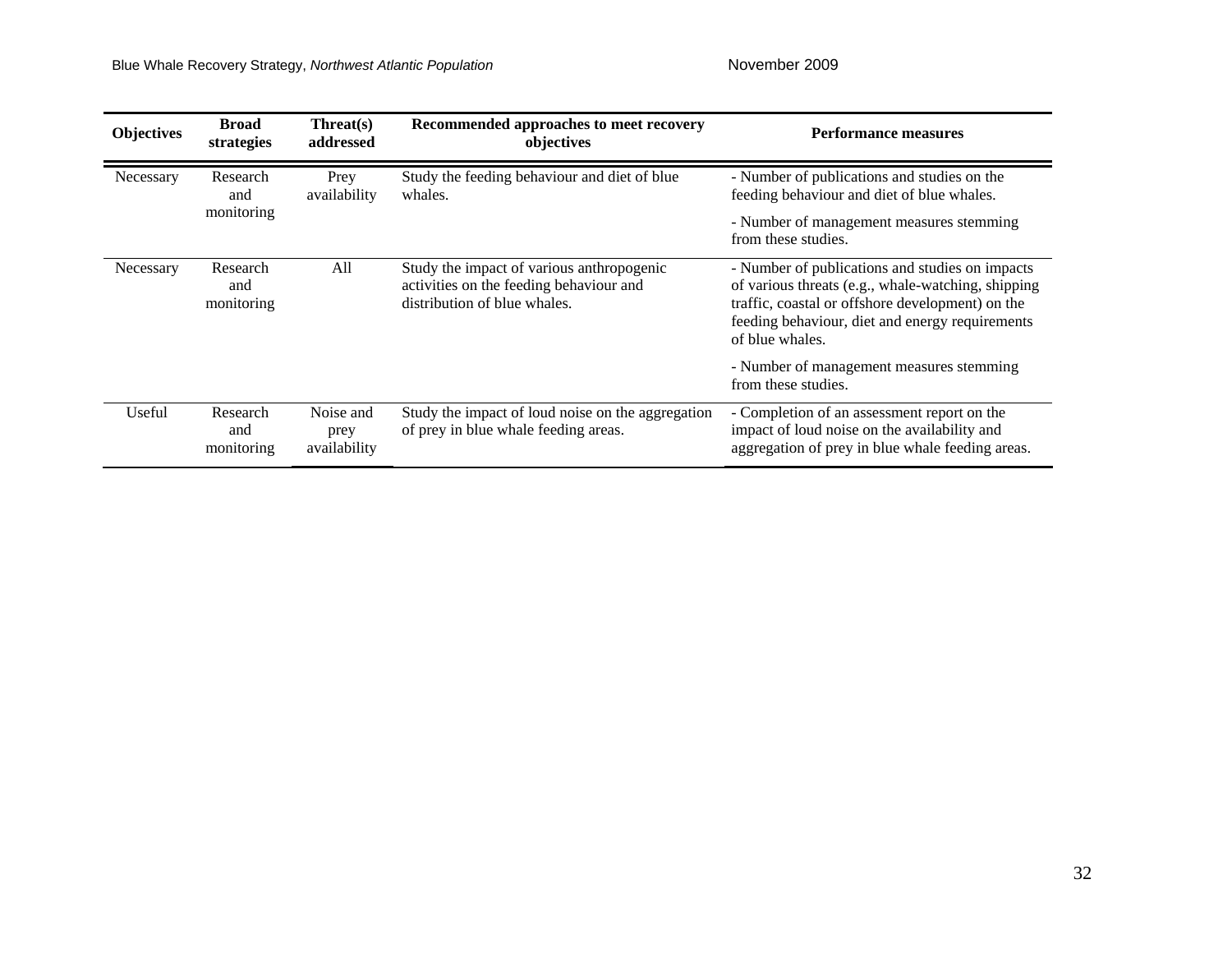### <span id="page-42-0"></span>**2.5 Critical Habitat**

Critical habitat is defined by SARA as the habitat that is necessary for the survival or recovery of a listed wildlife species. This critical habitat must be identified in the recovery strategy or in an action plan for the species (s. 2). Identifying the critical habitat is mandatory within the framework of a recovery strategy for an endangered species such as the blue whale (Sections 41 and 49). When the critical habitat has not been clearly identified, a research schedule leading to its identification must be included in the recovery strategy. After the critical habitat has been identified, measures must be applied to protect this habitat (ss. 57–63) as SARA prohibits the destruction of any part of the critical habitat of a wildlife species listed as endangered.

#### <span id="page-42-1"></span>**2.5.1 Identification of the Species' Critical Habitat**

At the time of drafting this recovery strategy, the best available information does not allow the identification of the critical habitat for the blue whale. There are knowledge gaps regarding the Northwest Atlantic blue whale population habitat that could be considered "critical". For marine mammals, Harwood (Harwood, 2001) suggests that the critical habitat be established in terms of functional ecological units in order to ensure feeding and reproductive success. This recovery strategy identifies the areas where knowledge acquisition will be necessary in order to complete the identification of blue whale critical habitat.

### <span id="page-42-2"></span>**2.5.2 Schedule of Studies to Identify Critical Habitat**

The information available concerning feeding and reproductive areas for the Northwest Atlantic population is currently sparse. Because available data indicates the blue whale uses Canadian coastal and pelagic Atlantic waters in the summer to feed, research to identify critical habitat within Canadian waters will focus on blue whale distribution and feeding areas (Table 2). This species' restricted diet and its feeding method suggest that krill concentration areas, whose formation seems to depend on the interaction between hydrodynamic circulation and submarine landform, are the blue whales' preferred feeding areas. As a result, studies will be required to identify and validate krill aggregation areas in the Gulf of St Lawrence and the Canadian continental shelf, and to determine and characterize blue whale feeding areas within Canadian waters, in order to gain the knowledge needed to identify blue whale critical habitat. These studies are currently underway, for details on the projects please see section 1.6.3.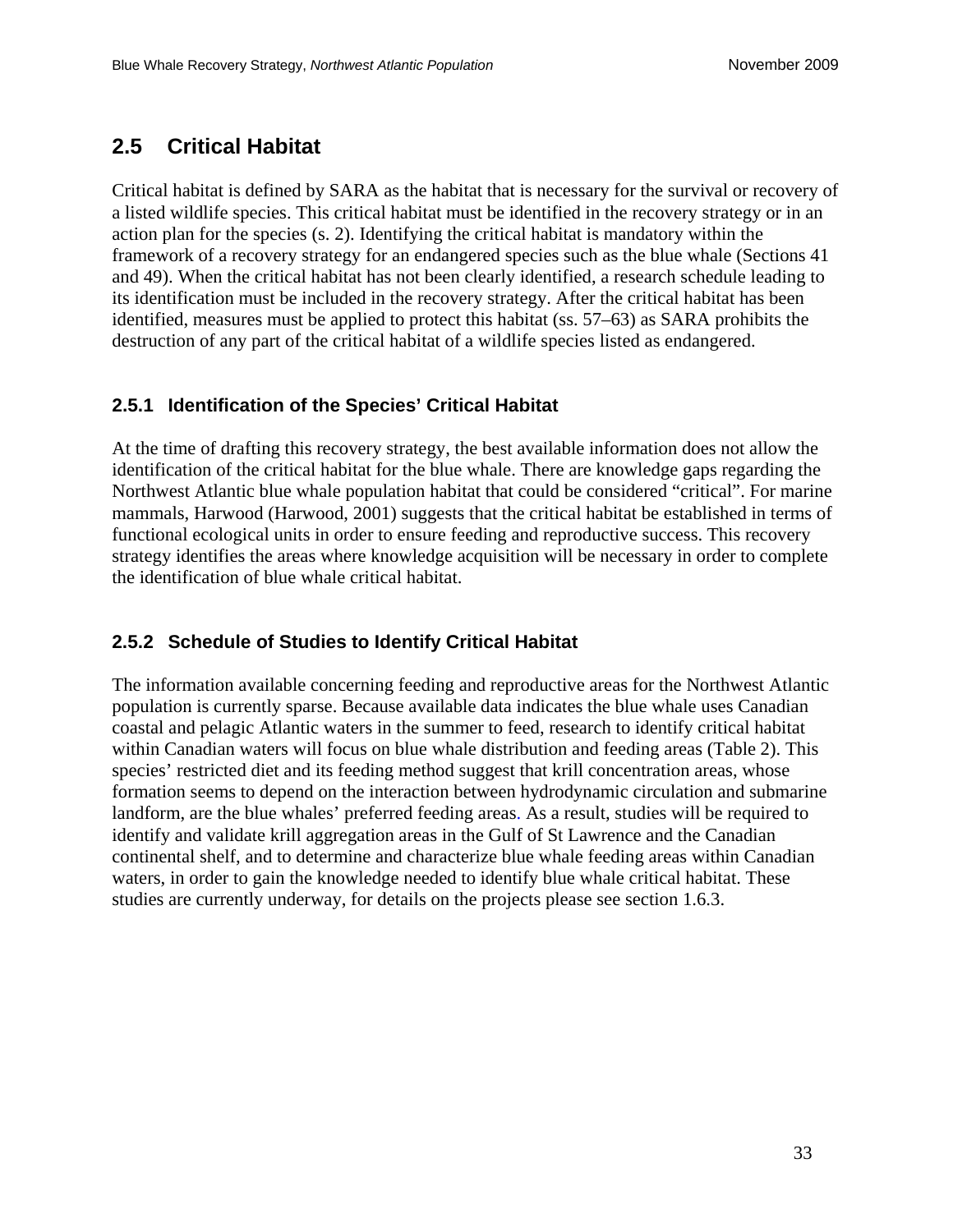<span id="page-43-2"></span>

| <b>Research objective</b>                        | <b>Activity Description</b>                                                                                                                                                                                                                                                                                           | Due date |
|--------------------------------------------------|-----------------------------------------------------------------------------------------------------------------------------------------------------------------------------------------------------------------------------------------------------------------------------------------------------------------------|----------|
| Improve knowledge of blue whale<br>distribution. | Determine blue whale seasonal distribution in<br>Canadian waters.<br>• Determine distribution in areas where there are few<br>or no data such as off the coast of Newfoundland<br>and Labrador, the Scotian Shelf, the Eastern and<br>Sourthern parts of the Gulf of St. Lawrence.                                    | 2014     |
| Improve knowledge of feeding areas               | • Determine and characterize blue whale feeding<br>areas within Canadian waters.<br>• Identify and validate krill aggregation areas in the<br>Estuary and Gulf of St. Lawrence and the Canadian<br>continental shelf.<br>• Study physical and biological processes that<br>influence krill aggregation and abundance. | 2014     |

**Table 2**. Schedule of studies to identify critical habitat

### <span id="page-43-0"></span>**2.6 Existing and Recommended Approaches to Habitat Protection**

As mentioned in Section 1.6.2 Habitat Protection Measures, Awareness Raising and Other Measures, a marine park was created in 1998 in the St. Lawrence Estuary. Under the *Oceans Act*, marine protected areas have been created, The Gully MPA located on the Scotian Shelf, or are being developed, the St. Lawrence Estuary and Manicouagan MPA,. In addition, the *Fisheries Act* protects marine mammal habitat by prohibiting any operation or undertaking that would cause the harmful alteration, disruption or destruction of fish habitat (a term that includes marine mammals under this Act).

A moratorium on new permits for the harvest of unexploited forage species (including krill) ordered by the Minister of Fisheries and Oceans has been in place since 1998. This moratorium allows in part for the protection of an important part of the habitat of the blue whale, its food.

### <span id="page-43-1"></span>**2.7 Effects on Other Species**

Thirteen cetacean species visit the Estuary and the Gulf of St. Lawrence, of which eight are toothed whale species (odontocete) and five are baleen whale species (mysticeti) (Appendix 2). In addition, at least nine other odontocete species visit the Canadian Atlantic coast and one species, the grey whale (*Eschrichtius robustus*) is extirpated from the Canadian Atlantic coast. Therefore, studies within the framework of this recovery strategy, such as impact studies on anthropogenic activities, and proposed mitigation measures, such as restrictive measures for whale-watchers, can also be beneficial for some of the species visiting the Estuary and the Gulf of St. Lawrence and Canadian Atlantic coast. If the blue whale population increased from 250 to 1,000 individuals, krill could become less abundant, which could affect the entire food chain. However, the targeted population objective, 1,000 mature individuals, is in line with the blue whale stock status before commercial whaling.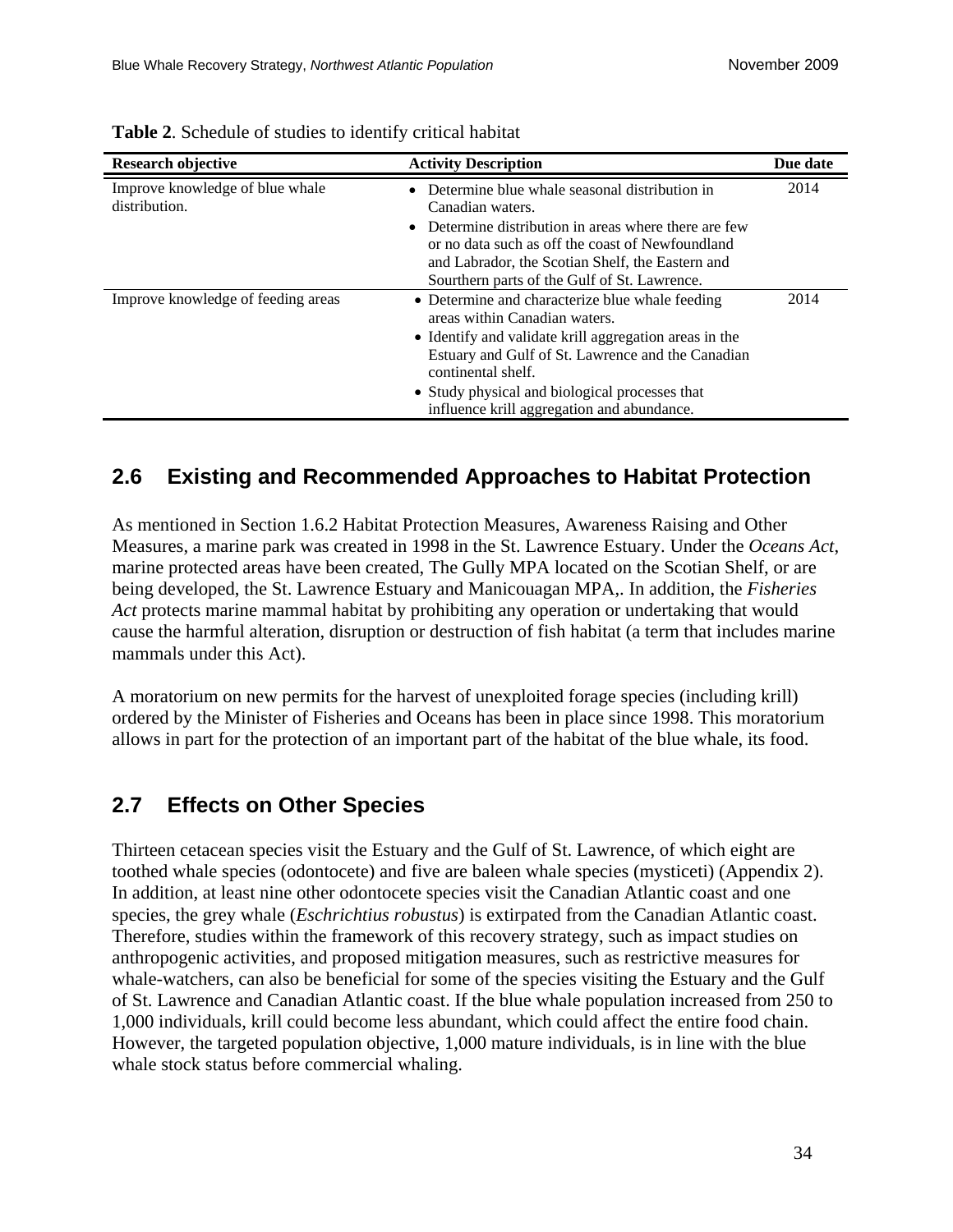### <span id="page-44-0"></span>**2.8 Statement on Action Plan**

A blue whale (Northwest Atlantic population) recovery action plan will be developed within 5 years, by 2014 at the latest. Meanwhile, many of the recommended approaches proposed in this recovery strategy, notably those related to research needs, can be initiated and pursued even in the absence of a formal action plan. The action plan will include a schedule and specific details for implementing the recovery strategy and will include measures for implementing and monitoring the recovery, solve issues pertaining to threats and work towards meeting the objectives. The action plan will also include the identification of critical habitat, to the extent possible, and examples of activities that are likely to lead to their destruction or degradation. It will also include recommendations aimed at protecting critical habitat and will report on any portion of critical habitat that is not already subject to protection. However, if knowledge regarding the identification of critical habitat is acquired before the drafting of an action plan, the designation of critical habitat will be made before the five-year timeline.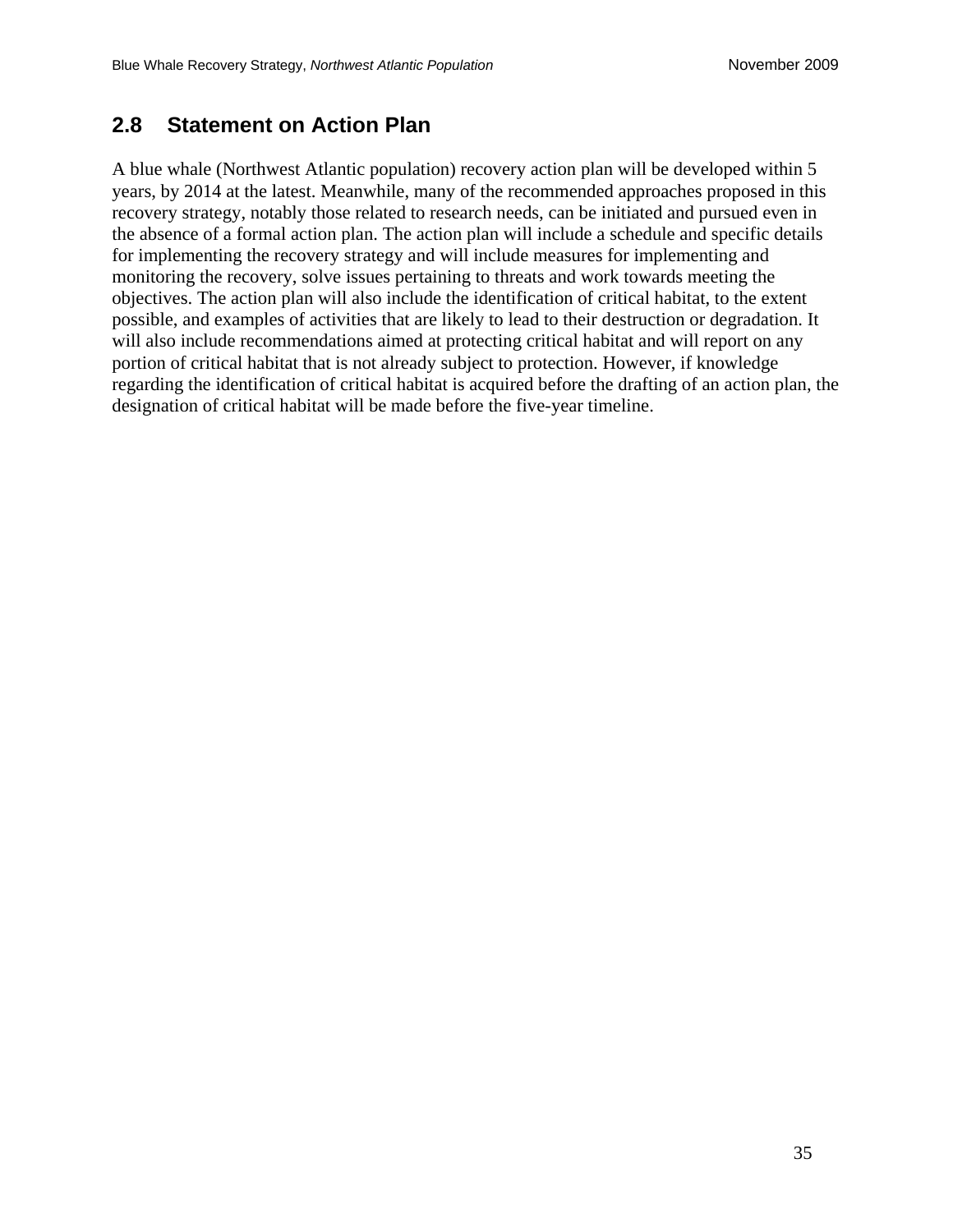# <span id="page-45-0"></span>**3. REFERENCES**

- Abgrall, P. 2009. *Defining Critical Habitat for Large Whales in Newfoundland and Labrador Waters - Design and Assessment of a Step-by-Step Protocol*. PhD thesis. Memorial University of Newfoundland, Cognitive and Behavioural Ecology Programme. St. John's. 215p.
- Acevedo-Gutièrrez, A., D. A. Croll and B. R. Tershy. 2002. High feeding costs limit dive time in the largest whales. *Journal of Experimental Biology.* **205** (12):1747-1753.
- Aguilar, A., A. Borrell and P. J. H. Reijnders. 2002. Geographical and temporal variation in levels of organochlorine contaminants in marine mammals. *Marine Environmental Research.* **53** (5):425-452.
- Allee, W. C., A. E. Emerson, O. Park, T. Park and K. P. Schmidt. 1949. *Principles of animal ecology*. W.B. Saunders. Philadelphia.
- Allen, K. R. 1969. *A note on baleen whale stocks of the North West Atlantic*. Fisheries Research Board of Canada. Manuscript report series 1045. 3p.
- Andrew, R. K., B. M. Howe, J. A. Mercer and M. A. Dzieciuch. 2002. Ocean ambient sound: Comparing the 1960s with the 1990s for a receiver off the California coast. *Acoustic Research Letters Online.* **3**:65-70.
- Angell, C. M., J. Y. Wilson, M. J. Moore and J. J. Stegeman. 2004. Cytochrome P450 1A1 expression in cetacean integument: Implications for detecting contaminant exposure and effects. *Marine Mammal Science.* **20** (3):554-566.
- Arveson, P. T. and D. J. Vendittis. 2000. Radiated noise characteristics of a modern cargo ship. *Journal of the Acoustical Society of America.* **107** (1):118-129.
- Baird, R. W. 2001. Status of Killer Whales, *Orcinus orca*, in Canada. *Canadian Field-Naturalist.* **115** (4):676-701.
- Baker, C. S., G. M. Lento, F. Cipriano and S. R. Palumbi. 2000. Predicted decline of protected whales based on molecular genetic monitoring of Japanese and Korean markets. *Proceedings of the Royal Society B: Biological Sciences.* **267** (1449):1191-1199.
- BAPE. 2006. *Commission d'examen d'enquête, Projet d'implantation du terminal méthanier Énergie Cacouna*. Bureau d'audience publique sur l'environnement. rapport 230, Rapport d'enquête et d'audience publique, novembre 2006. 257p.
- Barlow, J., K. A. Forney, P. S. Hill, R. L. B. Jr., J. V. Carretta, D. P. DeMaster, F.Julian, M. S. Lowry, T. Ragen and R. R. Reeves. 1997. *U.S. Pacific Marine Mammal Stock Assessments: 1996*. National Technical Information Service. Springfield (Virginia). NOAA Technical Memorandum NOAA-TM-NMFS-SWFSC-248. 223 p.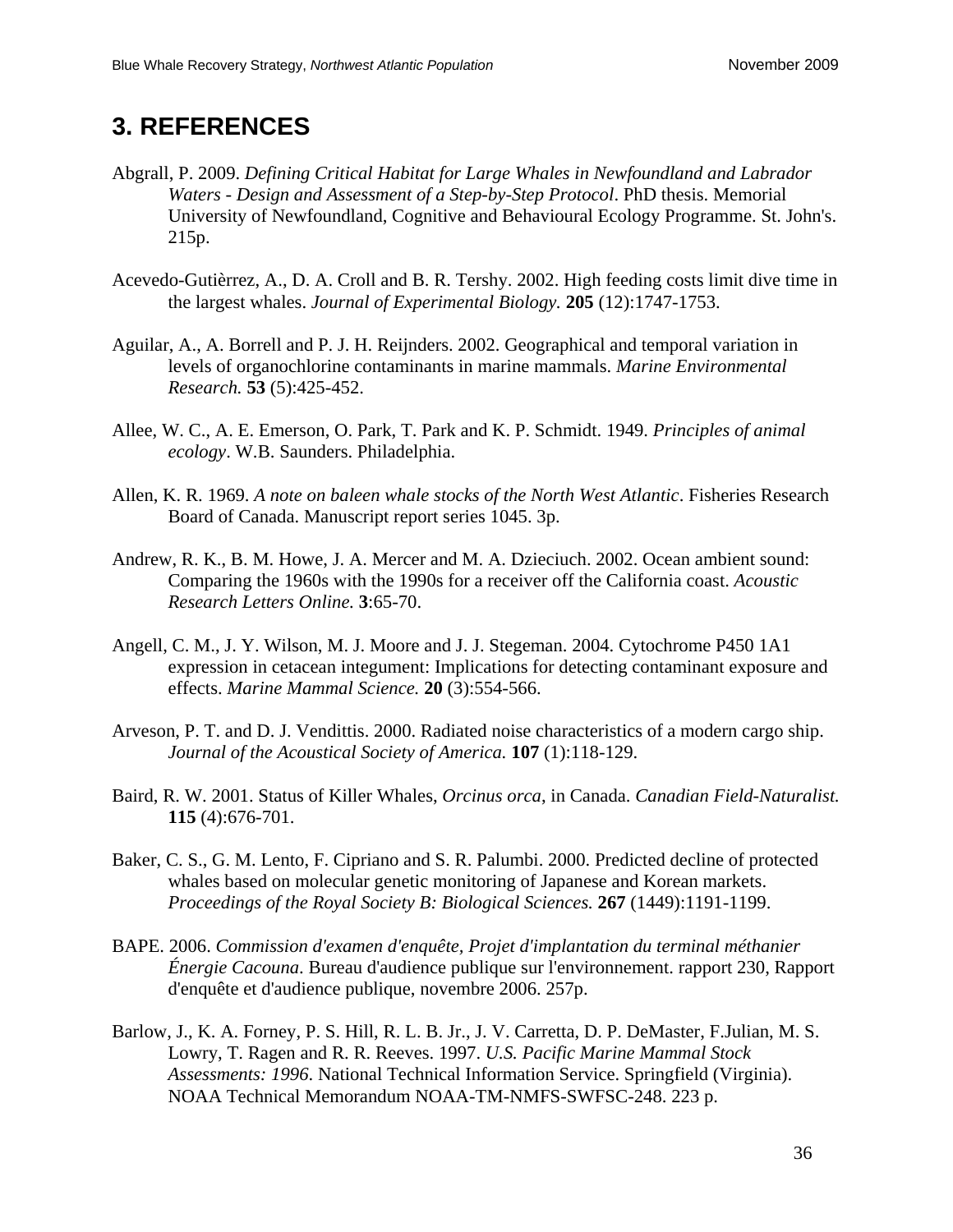- Bejder, L., A. Samuels, H. Whitehead and N. Gales. 2006. Interpreting short-term behavioural responses to disturbance within a longitudinal perspective. *Animal Behaviour.* **72**:1149- 1158.
- Berchok, C. L., D. L. Bradley and T. B. Gabrielson. 2006. St. Lawrence blue whale vocalizations revisited: Characterization of calls detected from 1998 to 2001. *Journal of the Acoustical Society of America.* **120** (4):2340-2354.
- Borobia, M., P. J. Gearing, Y. Simard, J. N. Gearing and P. Beland. 1995. Blubber fatty acids of finback and humpback whales from the Gulf of St. Lawrence. *Marine Biology.* **122** (3):341-353.
- Bourque, A. and G. Simonet. 2008. Quebec. In: *From impacts to adaptation: Canada in a changing climate 2007*. D. S. Lemmen, F. J. Warren, J. Lacroix and E. Bush (Ed.). Gouvernment of Canada. Ottawa. p.171-226.
- Branch, T. A., K. Matsuoka and T. Miyashita. 2004. Evidence for increases in Antarctic blue whales based on Bayesian modelling. *Marine Mammal Science.* **20** (4):726-754.
- Brewer, P. G. 1997. Ocean chemistry of the fossil fuel CO2 signal: The haline signal of "business as usual". *Geophysical Research Letters.* **24** (11):1367-1369.
- Brodie, P. F., D. D. Sameoto and R. W. Sheldon. 1978. Population densities of euphausiids off Nova Scotia as indicated by net samples, whale stomach contents and sonar. *Limnolology and Oceanography.* **23**:1264-1267.
- CAFSAC. 1994. *Report on the status of groundfish stocks in the Canadian Northwest Atlantic*. DFO Atlantic Fish Stock Status Report 94/4
- Calambokidis, J. 1990. Sightings and movements of blue whales off central California 1986- 88 from photo-identification of individuals. *Report - International Whaling Commission, Special Issue.* **12**:343-348.
- Carretta, J. V., K. A. Forney, M. M. Muto, J. Barlow, J. Baker and M. Lowry. 2003. *U.S. Pacific Marine Mammal Stock Assessments - 2003*. NOAA Technical Memorandum. NOAA-TM-NMFS-SWFSC-358. 280p.
- CETAP. 1982. *A characterization of marine mammals and turtles in the mid- and north-Atlantic areas of the U.S. outer continental shelf*. Cetacean and Turtle Assessment Program, University of Rhode Island, présenté au Bureau of Land Management, Washington (D.C.). rapport final no AA551-CT8-48. 538p.
- Clapham, P. J., S. B. Young and R. L. Brownell Jr. 1999. Baleen whales: Conservation issues and the status of the most endangered populations. *Mammal Review.* **29** (1):35-60.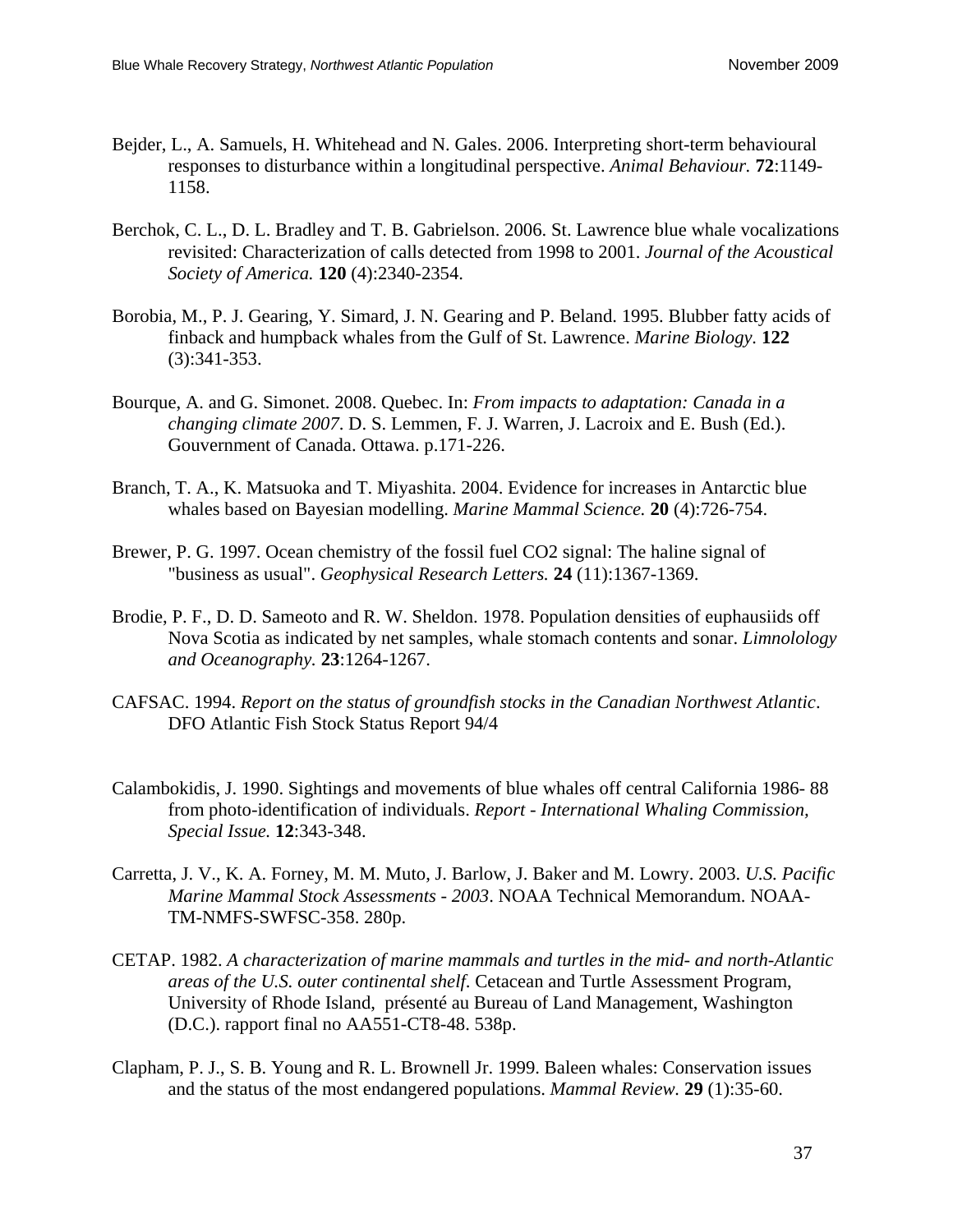- Clark, C. W. 1994. Blue deep voices: Insights from the Navy's Whales '93 program. *Whalewatcher.* **28**:6-11.
- Clark, C. W. 2003. Blue whale population assessment using passive acoustics. In: *Compte rendu de l'atelier sur le développement de priorités de recherche pour la population de rorquals bleus de l'Atlantique du Nord-Ouest, 20-21 novembre 2002*. V. Lesage and M. Hammill (Ed.). Pêches et Océans Canada, Secrétariat canadien de consultation scientifique. Compte rendu 2003/031. p.7-12.
- Cochrane, N. A., D. D. Sameoto and A. W. Herman. 2000. Scotian Shelf euphausiid and silver hake population changes during 1984-1996 measured by multi-frequency acoustics. *ICES Journal of Marine Science.* **57** (1):122-132.
- Colborn, T. and M. J. Smolen. 1996. Epidemiological analysis of persistent organochlorine contaminants in cetaceans. *Reviews of environmental contamination and toxicology.* **146**:91-172.
- Cotté, C. and Y. Simard. 2005. Formation of dense krill patches under tidal forcing at whale feeding hot spots in the St. Lawrence Estuary. *Marine Ecology Progress Series.* **288**:199- 210.
- Cox, T. M., T. J. Ragen, A. J. Read, E. Vos, R. W. Baird, K. Balcomb, J. Barlow, J. Caldwell, T. Cranford, L. Crum, A. D'amico, G. D'spain, A. Fernández, J. Finneran, R. Gentry, W. Gerth, F. Gulland, J. Hildebrand, D. Houserp, R. Hullar, P. D. Jepson, D. Ketten, C. D. Macleod, P. Miller, S. Moore, D. C. Mountain, D. Palka, P. Ponganis, S. Rommel, T. Rowles, Taylor, P. Tyack, D. Wartzok, R. Gisiner, J. Meads and L. Benner. 2006. Understanding the impacts of anthropogenic sound on beaked whales. *Journal of cetacean research and management.* **7**:177-187.
- Croll, D. A., C. W. Clark, A. Acevedo, B. Tershy, S. Flores, J. Gedamke and J. Urban. 2002. Only male fin whales sing loud songs. *Nature.* **417** (6891):809.
- Croll, D. A., C. W. Clark, J. Calambokidis, W. T. Ellison and B. R. Tershy. 2001. Effect of anthropogenic low-frequency noise on the foraging ecology of Balaenoptera whales. *Animal Conservation.* **4** (1):13-27.
- Croll, D. A., B. Marinovic, S. Benson, F. P. Chavez, N. Black, R. Ternullo and B. R. Tershy. 2005. From wind to whales: Trophic links in a coastal upwelling system. *Marine Ecology Progress Series.* **289**:117-130.
- Croll, D. A., B. R. Tershy, R. P. Hewitt, D. A. Demer, P. C. Fiedler, S. E. Smith, W. Armstrong, J. M. Popp, T. Kiekhefer, V. R. Lopez, J. Urban and D. Gendron. 1998. An integrated approach to the foraging ecology of marine birds and mammals. *Deep-Sea Research Part II: Topical Studies in Oceanography.* **45** (7):1353-1371.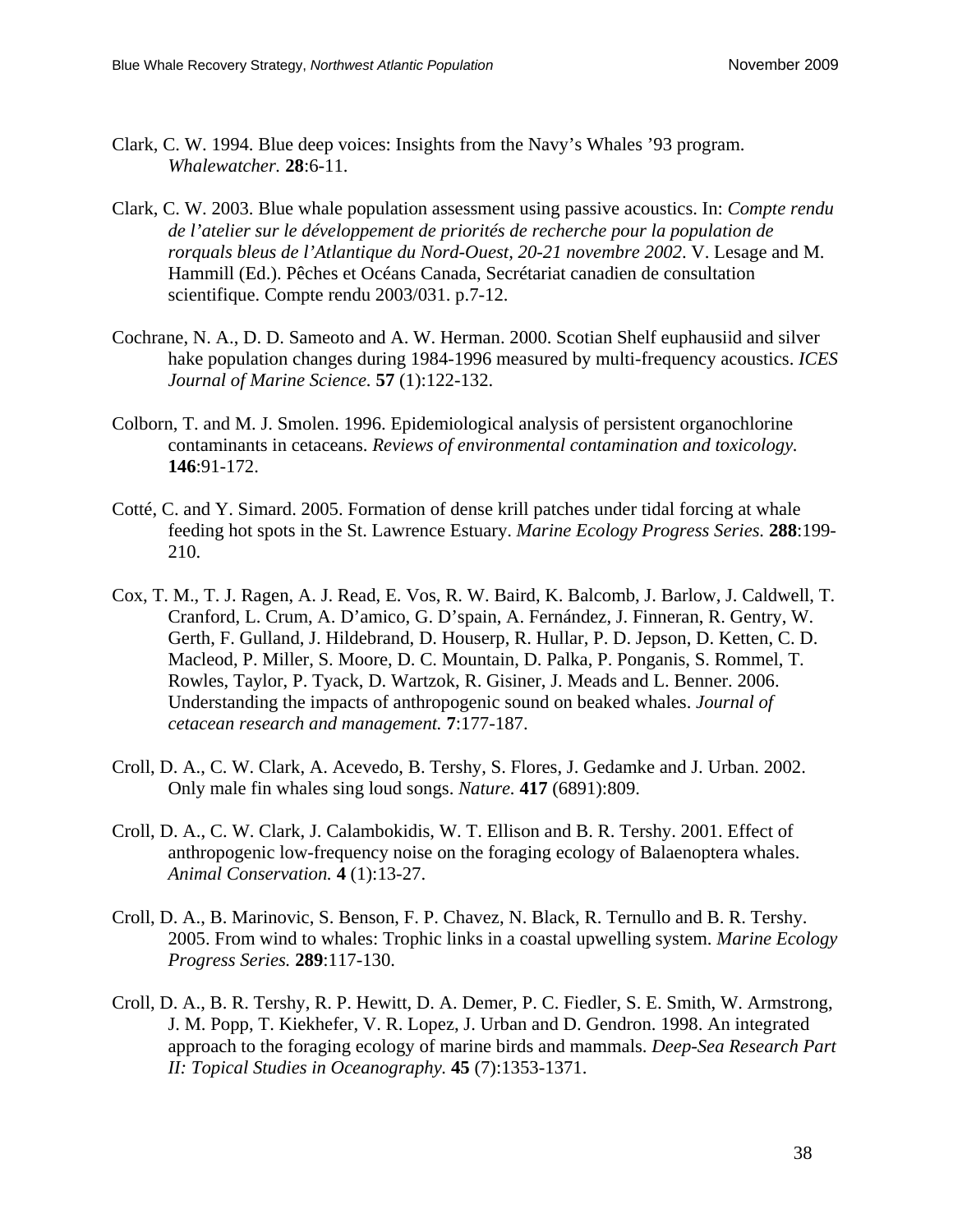- Crum, L. A. and Y. Mao. 1996. Acoustically enhanced bubble growth at low frequencies and its implications for human diver and marine mammal safety. *Journal of the Acoustical Society of America.* **99** (5):2898-2907.
- DFO. 2001. *Capelin of the Estuary and Gulf of St. Lawrence. Fisheries and Oceans Canada*. Canadian Science Advisory Secretariat. Stock Status Report B4-03. 8p.
- DFO. 2004. *Review of scientific information on impacts of seismic sound on fish, invertebrates, marine turtle and marine mammals*. Canadian Science Advisory Secretariat. Habitat status report, 2007/005.
- DFO. 2006. *A Harvest Strategy Compliant with the Precautionary Approach*. DFO Canadian Science Advisory Secretariat Science Advisory Report 2006/023.
- DFO. 2007. *Proceedings of the workshop on the St. Lawrence Estuary beluga review of carcass program*. Canadian Science Advisory Secretariat. Proceedings series 2007/005. 99p.
- Doniol-Valcroze, T., D. Berteaux, P. Larouche and R. Sears. 2007. Influence of thermal fronts on habitat selection by four rorqual whale species in the Gulf of St. Lawrence. *Marine Ecology Progress Series.* **335**:207-216.
- Evans, D. L. and G. R. England. 2001. *Joint interim report Bahamas marine mammal stranding event of 15-16 March 2000.* NOAA, US Department of Commerce and Department of the Navy.
- Fay, R. R. and A. N. Popper. 2000. Evolution of hearing in vertebrates: The inner ears and processing. *Hearing Research.* **149** (1-2):1-10.
- Finneran, J. J. 2003. Whole-lung resonance in a bottlenose dolphin (*Tursiops truncatus*) and white whale (*Delphinapterus leucas*). *Journal of the Acoustical Society of America.* **114** (1):529-535.
- Ford, J. K. B., G. M. Ellis, D. R. Matkin, K. C. Balcomb, D. Briggs and A. B. Morton. 2005. Killer whale attacks on minke whales: Prey capture and antipredator tactics. *Marine Mammal Science.* **21** (4):603-618.
- Gambell, R. 1979. The blue whale. *Biologist.* **26**:209-215.
- Gascon, D. 2003. *Programme de recherche multidisciplinaire sur le sébaste (1995-1998) : rapport final*. Pêches et Océans Canada. Rapport technique canadien des sciences halieutiques aquatiques 2462. 152p.
- Gauthier, J. M., C. D. Metcalfe and R. Sears. 1997. Chlorinated organic contaminants in blubber biopsies from northwestern Atlantic balaenopterid whales summering in the Gulf of St Lawrence. *Marine Environmental Research.* **44** (2):201-223.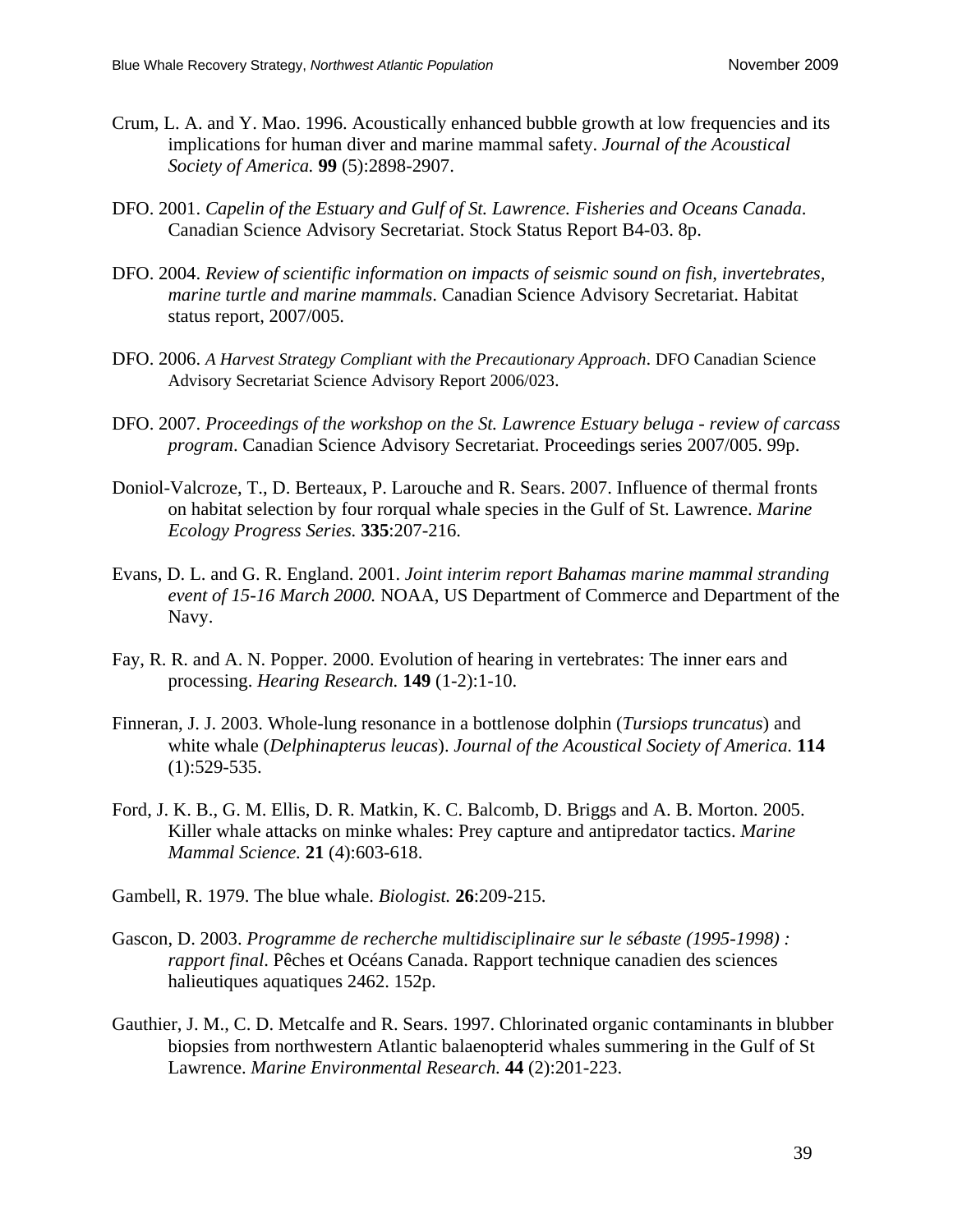- Geraci, J. R. 1990. Physiological and toxic effects of oil on cetaceans. In: *Sea Mammals and Oil: Confronting the Risks*. J. R. Geraci and D. J. S. Aubin (Ed.). Academic Press. San Diego, California. p.167-197.
- Geraci, J. R. and D. J. S. Aubin. 1990. *Sea mammals and oil: confronting the risks*. Academy Press. Toronto.
- Greene, C. H., A. J. Pershing, R. D. Kenney and J. W. Jossi. 2003. Impact of climate variability on the recovery of endangered North Atlantic right whales. *Oceanography.* **16** (4):98- 103.
- Gregr, E. J., J. Calambokidis, L. Convey, J. K. B. Ford, R. I. Perry, L. Spaven and M. Zacharias. 2005. *Programme de rétablissement pour le rorqual bleu, le rorqual commun et le rorqual boréal (Balaenoptera musculus, B. physalus et B. borealis) dans les eaux canadiennes du Pacifique*. Pêches et Océans Canada. Vancouver. 63p.
- Hammill, M. O. and G. B. Stenson. 2007. Application of the precautionary approach and conservation reference points to management of Atlantic seals. *ICES Journal of Marine Science.* **64** (4):702-706.
- Hammond, P. S., R. Sears and M. Bérubé. 1990. A note on problems in estimating the number of blue whales in the Gulf of St. Lawrence from photo-identification data. *Report of the International Whaling Commission.* **12** (SPEC. ISSUE 12):141-142.
- Harvell, C. D., K. Kim, J. M. Burkholder, R. R. Colwell, P. R. Epstein, D. J. Grimes, E. E. Hofmann, E. K. Lipp, A. D. M. E. Osterhaus, R. M. Overstreet, J. W. Porter, G. W. Smith and G. R. Vasta. 1999. Emerging marine diseases - Climate links and anthropogenic factors. *Science.* **285** (5433):1505-1510.
- Harvey, J. T. and M. E. Dahlheim. 1994. Cetaceans in oil. In: *Marine Mammals and the Exxon Valdez*. T. R. Loughlin (Ed.). Academic Press. San Diego. p.257-264.
- Harwood, J. 2001. Marine mammals and their environment in the twenty-first century. *Journal of Mammalogy.* **82** (3):630-640.
- Hester, K. C., E. T. Peltzer, W. J. Kirkwood and P. G. Brewer. 2008. Unanticipated consequences of ocean acidification: A noisier ocean at lower pH. *Geophysical Research Letters.* **35**
- Jefferson, T. A., P. J. Stacey and R. W. Baird. 1991. A review of killer whale interactions with other marine mammals: predation to co-existence. *Mammal Review.* **21** (4):151-180.
- Jensen, A. S. and G. K. Silber. 2004. *Large whale ship strike database*. NMFS-OPR, U.S. Department of Commerce, Silver Spring, MD. 37p.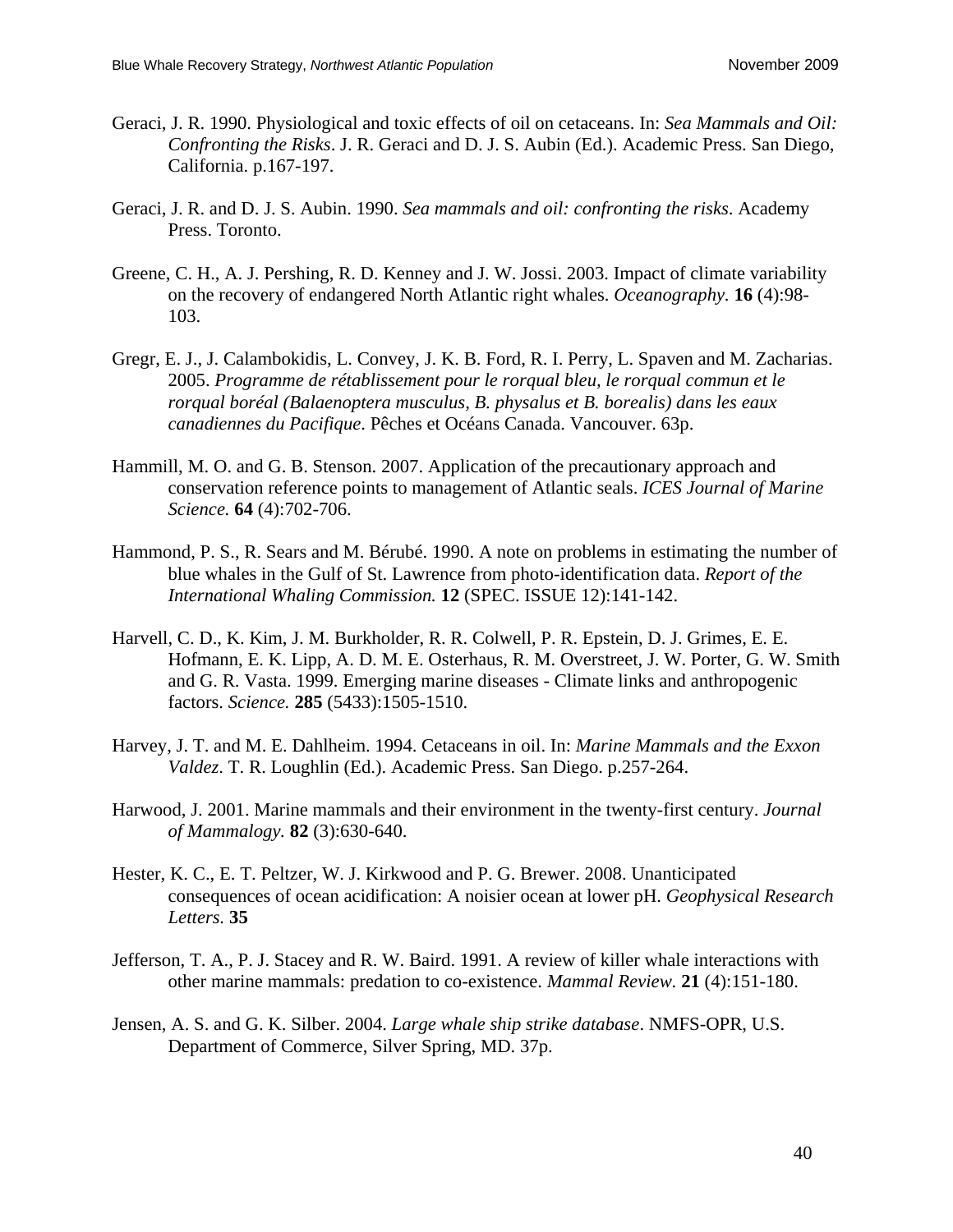- Jepson, P. D., M. Arbelo, R. Deaville, I. A. P. Patterson, P. Castro, J. R. Baker, E. Degollada, H. M. Ross, P. Herràez, A. M. Pocknell, F. Rodrìguez, F. E. Howie, A. Espinosa, R. J. Reid, J. R. Jaber, V. Martin, A. A. Cunningham and A. Fernàndez. 2003. Gas-bubble lesions in stranded cetaceans. *Nature.* **425** (6958):575-576.
- Jonsgård, Å. 1955. The stocks of blue whales (*Balaenoptera musculus*) in the northern Atlantic Ocean and adjacent Arctic waters. *Norsk Hvalfangsttidende.* **44**:297-311.
- Kawamura, A. 1980. A review of food of balaenopterid whales. *Scientific Reports, Whales Research Institute, Tokyo.* **32**:155-197.
- Ketten, D. R. 1998. *Marine mammals auditory systems: a summary of audiometric and anatomical data and its implications for underwater acoustic impacts*. National Oceanic and Atmospheric Administration (NOAA) Technical memorandum NMFS. 74p.
- Ketten, D. R., J. Lien and S. Todd. 1993. Blast injury in humpback whale ears: Evidence and implications. *Journal of the Acoustical Society of America.* **94** (3 PART 2):1849-1850.
- Koenig, B., T. Metcalfe, C. Metcalfe, J. Stegeman, M. Moore, C. Miller and R. Sears. 1999. Monitoring contaminants and biomarker responses in biopsy samples of blue whales. In: *Résumés du compte rendu officiel de la treizième conférence biennale sur la biologie des mammifères marins. Maui (Hawaii). 28 nov.-3 déc. 1999*. (Ed.). Society for Marine Mammalogy, Lawrence (Kansas).
- Laist, D. W., A. R. Knowlton, J. G. Mead, A. S. Collet and M. Podesta. 2001. Collisions between ships and whales. *Marine Mammal Science.* **17** (1):35-75.
- Lavoie, D., Y. Simard and F. J. Saucier. 2000. Aggregation and dispersion of krill at channel heads and shelf edges: The dynamics in the Saguenay - St. Lawrence Marine Park. *Canadian Journal of Fisheries and Aquatic Sciences.* **57** (9):1853-1869.
- Lawson, J. and I. McQuinn. 2004. *Revue des problématiques potentielles liées à l'hydrophysique au Canada, leurs risques pour les mammifères marins et des stratégies de monitorage et d'atténuation dans le contexte d'activités sismiques*. Pêches et Océans Canada, Secrétariat de consultation scientifique. 2004/121. 53p.
- Lawson, J. W. 2007. *Effects of low frequency anthropogenic sounds on marine mammals*. Workshop on long range, low-frequency acoustic fish detection, Department of Fisheries and Oceans. Halifax, Nova Scotia.
- Lawson, J. W. and J.-F. Gosselin. 2009. *Distribution and preliminary abundance estimates for cetaceans seen during Canada's marine megafauna survey - A component of the 2007 TNASS*. Secrétariat Canadien de Consultation Scientifique. Document de recherche 2009/031. 28p.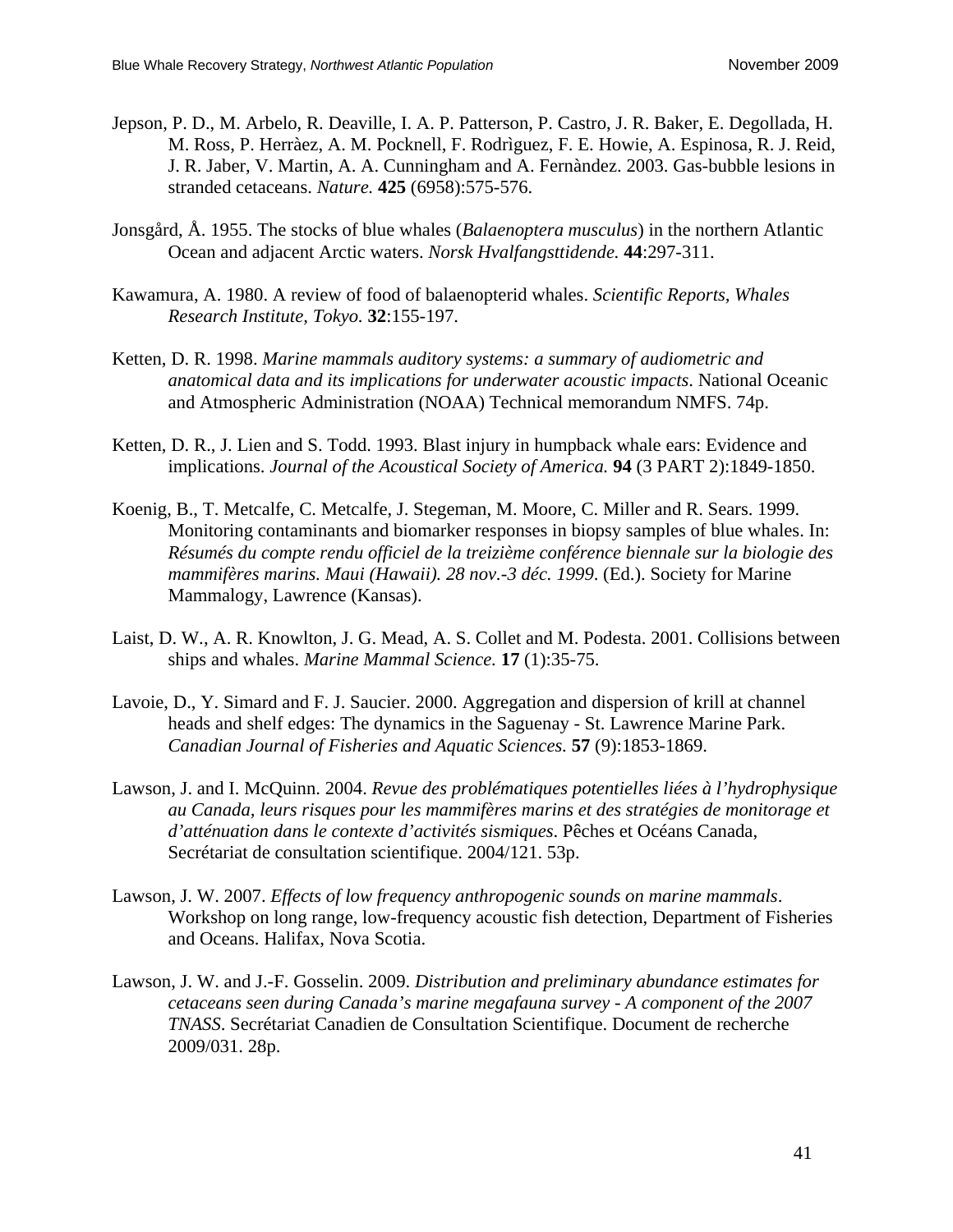- Lebeuf, M., M. Noël, S. Trottier and L. Measures. 2007. Temporal trends (1987-2002) of persistent, bioaccumulative and toxic (PBT) chemicals in beluga whales (*Delphinapterus leucas*) from the St. Lawrence Estuary, Canada. *Science of the Total Environment.* **383** (1-3):216-231.
- Lesage, V., J.-F. Gosselin, M. O. Hammill, M. C. S. Kingsley and J. W. Lawson. 2007. *Zones d'importance écologique et biologique (ZIEB) pour l'estuaire et le golfe du Saint-Laurent - une perspective des mammifères marins*. CSAS Doc. Res. 2007/046. Disponible à <http://www.dfo-mpo.gc.ca/csas>.
- Lesage, V. and M. Hammill. 2003. *Proceedings of the workshop on the development of research priorities for the Northwest Atlantic blue whale population, 20-21 November 2002*. Canadian Science Advisory Secretariat. Proceedings 2003/031. 33p.
- Lien, J. 2001. *Les principes de conservation justifiant la réglementation de l'observation des baleines au Canada par le ministère des Pêches et des Océans : une approche prudente*. Pêches et Océans Canada, Région Centre et Arctique, Rapport techniques canadien des sciences halieutiques et aquatiques Ottawa. 2363. 27 p.
- Lockyer, C. 1984. Review of baleen whales (Mysticeti) reproduction and implications for management. In: *Reproduction in whales, dolphins and porpoises. Proceedings of the conference, La Jolla, CA, 1981.* W. F. Perrin, R. L. Brownell Jr and D. P. Demaster (Ed.). Rapports de la Commission baleinière internationale, numéro spécial 6. p.25-48.
- Matkin, C. O., G. M. Ellis, M. E. Dahlheim and J. Zeh. 1994. Status of killer whales in Prince William Sound, 1985-1992. In: *Marine Mammals and the Exxon Valdez*. T. R. Loughlin (Ed.). Academic Press. San Digo. p.141-162.
- McCauley, R. D., J. Fewtrell and A. N. Popper. 2003. High intensity anthropogenic sound damages fish ears. *Journal of the Acoustical Society of America.* **113** (1):638-642.
- McDonald, M. A., J. Calambokidis, A. M. Teranishi and J. A. Hildebrand. 2001. The acoustic calls of blue whales off California with gender data. *Journal of the Acoustical Society of America.* **109** (4):1728-1735.
- McDonald, M. A., J. A. Hildebrand and S. C. Webb. 1995. Blue and fin whales observed on a seafloor array in the Northeast Pacific. *Journal of the Acoustical Society of America.* **98** (2 I):712-721.
- McDonald, M. A., J. A. Hildebrand and S. M. Wiggins. 2006a. Increases in deep ocean ambient noise in the Northeast Pacific west of San Nicolas Island, California. *Journal of the Acoustical Society of America.* **120** (2):711-718.
- McDonald, M. A., S. L. Mesnick and J. A. Hildebrand. 2006b. Biogeographic characterization of blue whale song worldwide: Using song to identify populations. *Journal of Cetacean Resource Management.* **8** (1):55-65.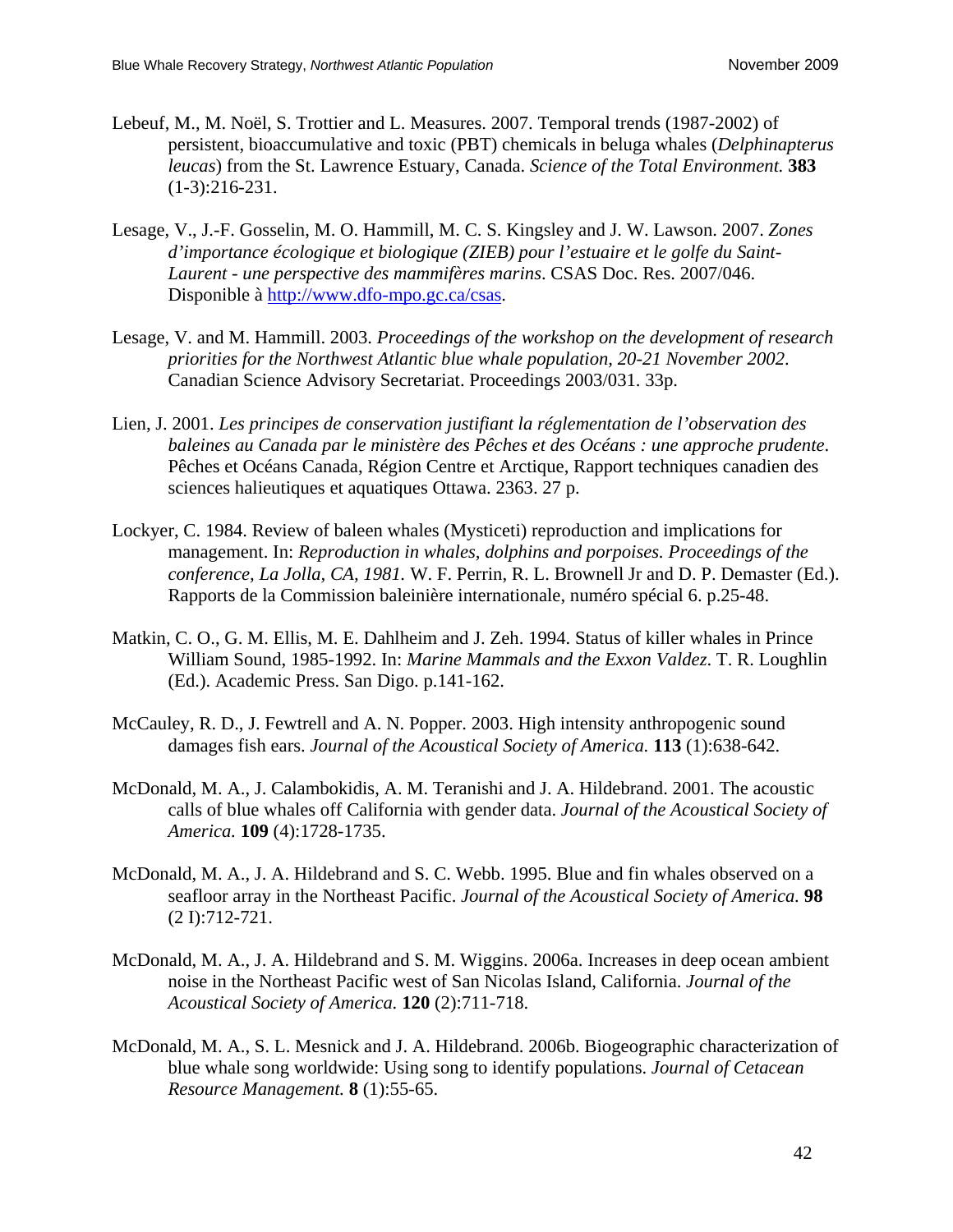- Measures, L., B. Roberge and R. Sears. 2004a. Stranding of a Pygmy Sperm Whale, Kogia breviceps, in the Northern Gulf of St. Lawrence, Canada. *Canadian Field-Naturalist.* **118** (4):495-498.
- Measures, L. N. 1992. *Bolbosoma turbinella* (Acanthocephala) in a blue whale, *Balaenoptera musculus*, stranded in the St. Lawrence Estuary, Quebec. *Journal of the Helminthological Society of Washington.* **59**:206-211.
- Measures, L. N. 1993. Annotated list of metazoan parasites reported from the blue whale, *Balaenoptera musculus*. *Journal of the Helminthological Society of Washington.* **60**:62- 66.
- Measures, L. N. 2002a. Pathogen pollution in the Gulf of St. Lawrence and estuary. In: *Proceedings of the First Annual National Science Workshop, Department of Fisheries and Oceans*. F. McLaughlin, C. Gobeil, D. Monahan and M. Chadwick (Ed.). Fisheries and Oceans Canada, Canadian Technical Report of Fisheries and Aquatic Sciences 2403. p.165-168.
- Measures, L. N. 2002b. *Protozoans of marine mammals*. Proceedings of the Tenth International Congress of Parasitology - ICOPA X Vancouver, August, 2002, Monduzzi Editore. p.49- 57.
- Measures, L. N. 2003. Mortality of Blue Whales. In: *Compte rendu de l'atelier sur le développement de priorités de recherche pour la population de rorquals bleus de l'Atlantique du Nord-Ouest, 20-21 novembre 2002*. V. Lesage and M. Hammill (Ed.). Pêches et Océans Canada, Secrétariat canadien de consultation scientifique. Compte rendu 2003/031. p.19-20.
- Measures, L. N. 2004. *Mammifères marins et programme de réhabilitation de la faune*. Pêches et Océans Canada, Secrétariat canadien de consultation scientifique, Document de recherche 2004/122. 35p.
- Measures, L. N., J. P. Dubey, P. Labelle and D. Martineau. 2004b. Seroprevalence of *Toxoplasma gondii* in Canadian pinnipeds. *Journal of Wildlife Diseases.* **40** (2):294-300.
- Measures, L. N. and M. Olson. 1999. Giardiasis in pinnipeds from eastern Canada. *Journal of Wildlife Diseases.* **35** (4):779-782.
- Mellinger, D. K. and C. W. Clark. 2003. Blue whale (*Balaenoptera musculus*) sounds from the North Atlantic. *Journal of the Acoustical Society of America.* **114** (2):1108-1119.
- Metcalfe, C., B. Koenig, T. Metcalfe, G. Paterson and R. Sears. 2004. Intra- and inter-species differences in persistent organic contaminants in the blubber of blue whales and humpback whales from the Gulf of St. Lawrence, Canada. *Marine Environmental Research.* **57** (4):245-260.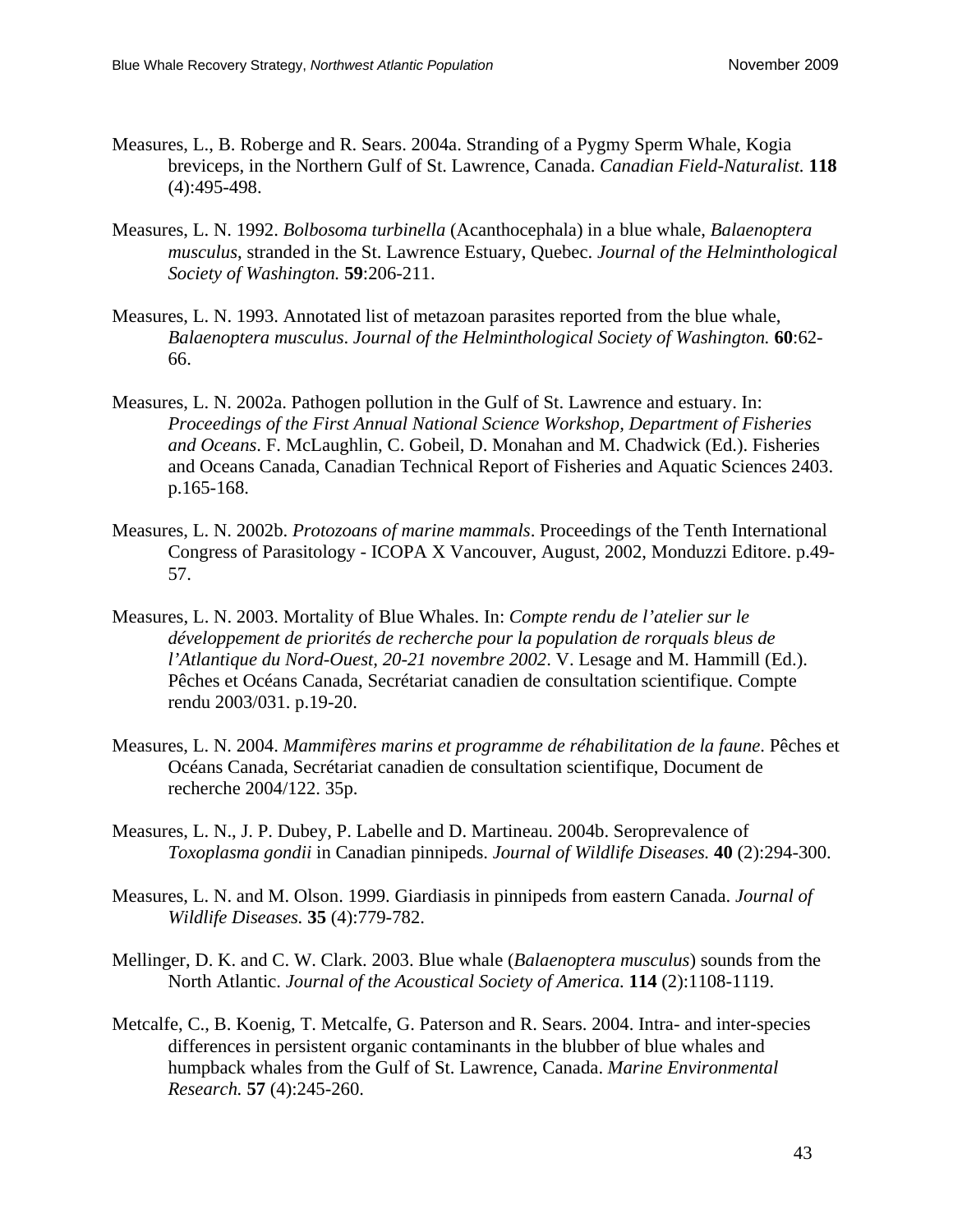- Michaud, R., V. d. l. Chenelière, M.-H. D'Arcy and M. Moisan. 2007. *Les activités d'observation en mer (AOM) dans l'estuaire du Saint-Laurent : zone de protection marine Estuaire du Saint-Laurent et parc marin du Saguenay-Saint-Laurent - Suivi annuel 2006. Rapport final*. Groupe de recherche et d'éducation sur les mammifères marins conjointement avec le parc marin du Saguenay-Saint-Laurent et le ministère des Pêches et des Océans du Canada. Québec. vii + 10 tableaux, 6 figures, 17 cartes et 9 annexesp.
- Mikaelian, I., M. P. Tremblay, C. Montpetit, S. V. Tessaro, H. J. Cho, C. House, L. Measures and D. Martineau. 1999. Seroprevalence of selected viral infections in a population of beluga whales (*Delphinapterus leucas*) in Canada. *Veterinary Record.* **144** (2):50-51.
- Mitchell, E. D. 1974a. Canadian progress report on whale research May 1972-1973. *Report of the International Whaling Commission.* **24**:196-213.
- Mitchell, E. D. 1974b. Present status of northwest Atlantic fin and other whale stocks. In: *The whale problem: a status report*. W. E. Schevill (Ed.). Harvard University Press. Massassuchetts. p.108-169.
- Mitchell, E. D. 1975. Trophic relashionships and competition for food in Northwest Atlantic whales. *Proceedings of the Canadian Society of Zoologists annual meeting.* **1974**:123- 133.
- Mitchell, E. D. and R. R. Reeves. 1988. Records of killer whales in the western North Atlantic, with emphasis on eastern Canadian waters. In: (Ed.). North Atlantic Killer Whales. Journal of the marine research institute Reykjavik, vol XI. p.160-193.
- Mouy, X. 2007. *Détection et identification automatique en temps-réel des vocalises de rorqual bleu (Balaenoptera musculus) et de rorqual commun (Balaenoptera physalus) dans le Saint-Laurent*. Thèse de maîtrise. Université du Québec à Rimouski, Rimouski, Qc, Canada.
- National Research Council. 2003. *Ocean Noise and Marine Mammals*. The National Academy of Science. États-Unis. 151p.
- National Research Council. 2005. *Marine mammal populations and ocean noise: determining when noise causes biologically significant effect*. The National Academy Press. Washington DC.
- Nielsen, O., R. E. A. Stewart, L. Measures, P. Duignan and C. House. 2000. A morbillivirus antibody survey of Atlantic walrus, narwhal and beluga in Canada. *Journal of Wildlife Diseases.* **36** (3):508-517.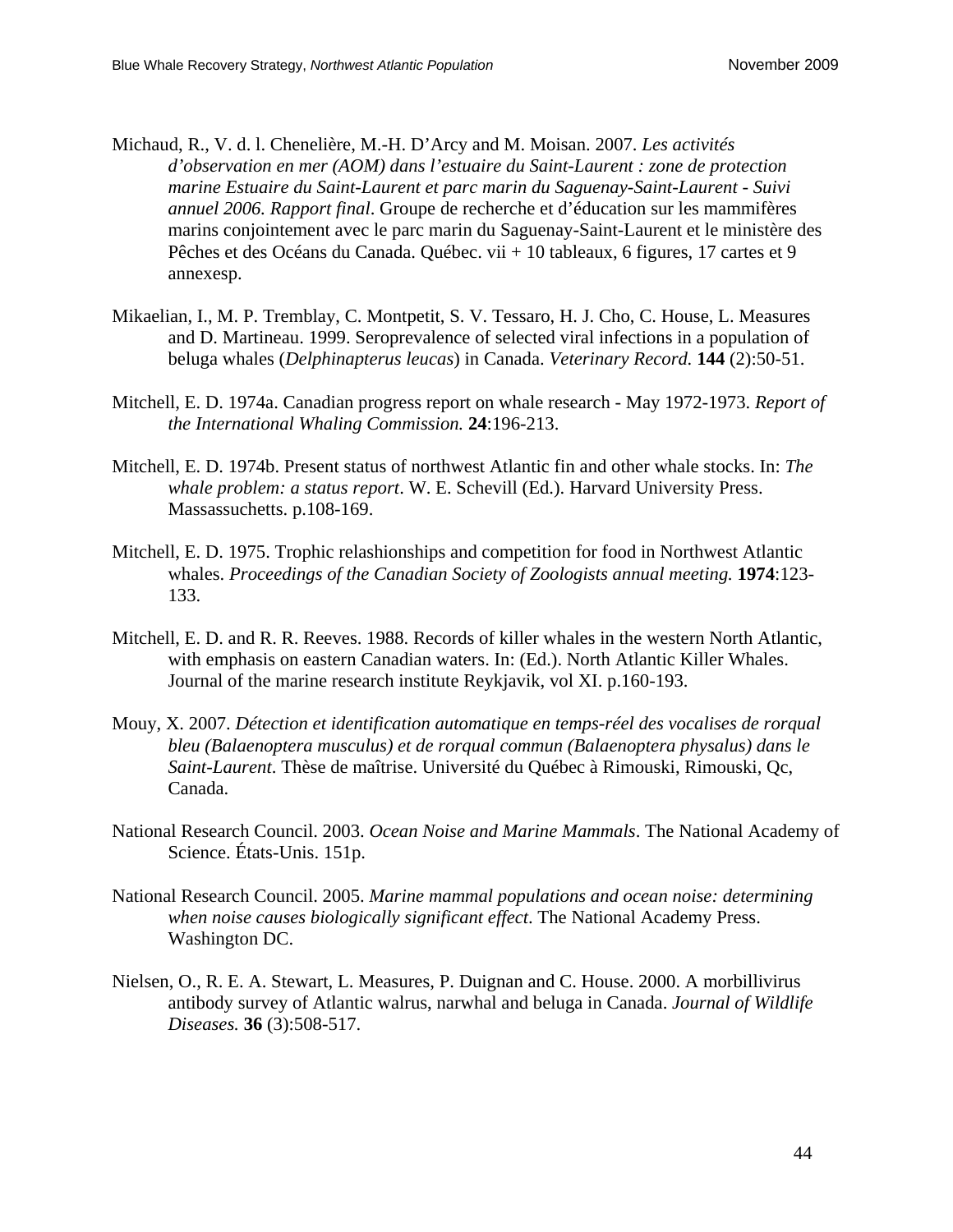- Nieukirk, S. L., K. M. Stafford, D. K. Mellinger, R. P. Dziak and C. G. Fox. 2004. Lowfrequency whale and seismic airgun sounds recorded in the mid-Atlantic Ocean. *Journal of the Acoustical Society of America.* **115** (4):1832-1843.
- Nowacek, D. P., L. H. Thorne, D. W. Johnston and P. L. Tyack. 2007. Responses of cetaceans to anthropogenic noise. *Mammal Review.* **37**:81-115.
- O'Shea, T. J. and R. L. Brownell Jr. 1994. Organochlorine and metal contaminants in baleen whales: A review and evaluation of conservation implications. *Science of the Total Environment.* **154** (2-3):179-200.
- Olar, M., W. Adamowicz, P. Boxall and G. E. West. 2007. *Estimation of the economic benefits of marine mammal recovery in the St. Lawrence estuary*. Centre de recherche en économie agroalimentaire, Faculté des sciences de l'agriculture et de l'alimentation, Université Laval. Québec. 62 p.
- Parks, S. E., C. W. Clark and P. L. Tyack. 2007. Short- and long-term changes in right whale calling behavior: The potential effects of noise on acoustic communication. *Journal of the Acoustical Society of America.* **122** (6):3725-3731.
- Perry, S. L., D. P. DeMaster and G. K. Silber. 1999. The great whales: History and status of six species listed as endangered under the U.S. Endangered Species Act of 1973. *Marine Fisheries Review.* **61** (1):1-74.
- Pieddesaux, S.-C., E. Blier and V. Nolet. 2007. *Projet de caractérisation des activités d'observation en mer de la péninsule gaspésienne, suivi 2006. Rapport final*. Réseau d'observation des mammifères marins (ROMM). Rivière-du-Loup, Québec. 65p.
- Pitman, R. L., L. T. Ballance, S. I. Mesnick and S. J. Chivers. 2001. Killer whale predation on sperm whales: Observations and implications. *Marine Mammal Science.* **17** (3):494-507.
- Popper, A. N., J. Fewtrell, M. E. Smith and R. D. McCauley. 2003. Anthropogenic sound: Effects on the behavior and physiology of fishes. *Marine Technology Society Journal.* **37**  $(4):35-40.$
- Ramp, C., M. Bérubé, W. Hagen and R. Sears. 2006. Survival of adult blue whales *Balaenoptera musculus* in the Gulf of St. Lawrence, Canada. *Marine Ecology Progress Series.* **319**:287-295.
- Reeves, R. R., P. J. Clapham, R. L. B. Jr and G. K. Silber. 1998. *Recovery Plan for the Blue Whale (Balaenoptera musculus)*. Office of Protected Resources, National Marine Fisheries Service, National Oceanic and Atmospheric Administration. Silver Spring, Maryland. 39p.
- Reeves, R. R., T. D. Smith, E. A. Josephson, P. J. Clapham and G. Woolmer. 2004. Historical observations of humpback and blue whales in the North Atlantic Ocean: Clues to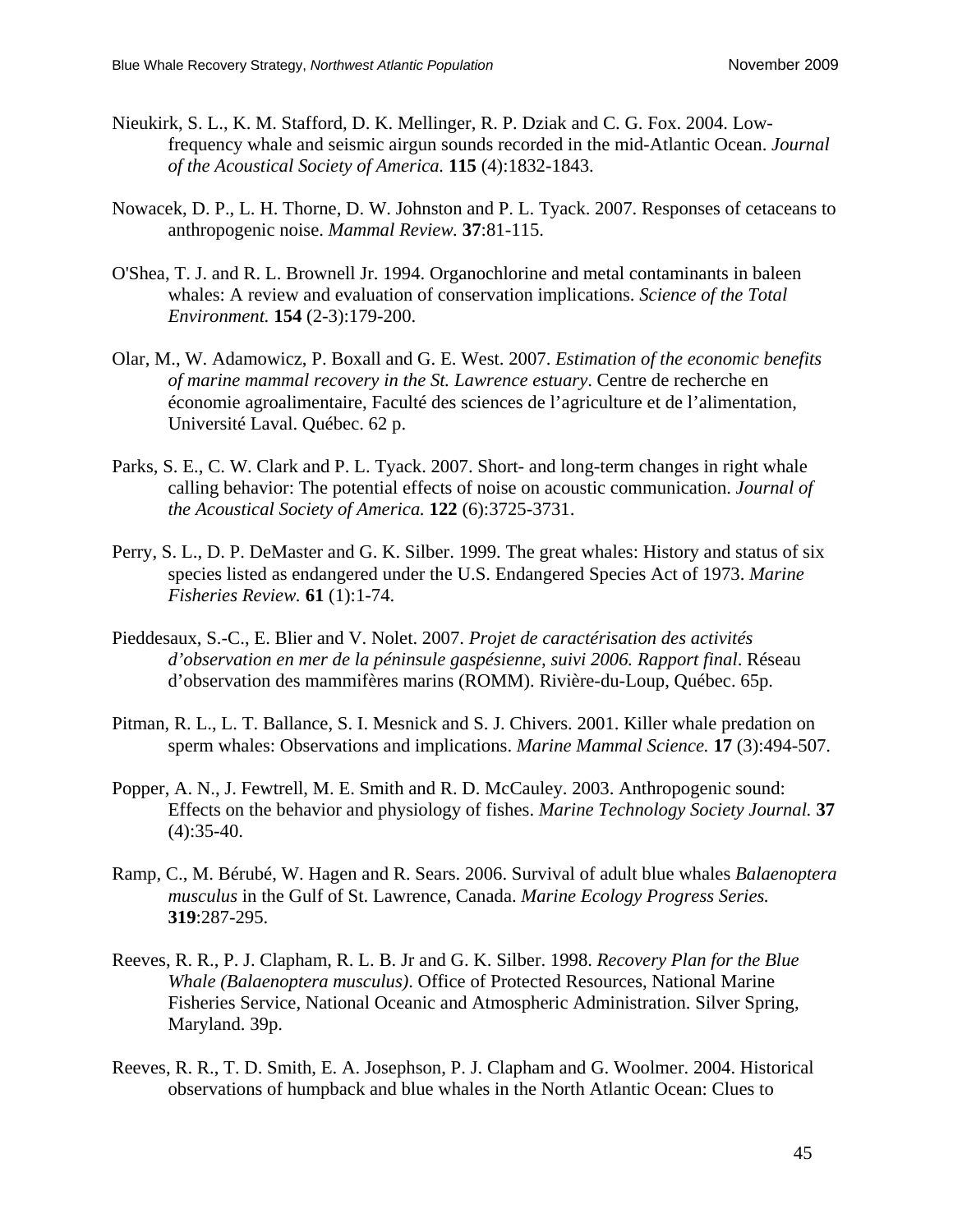migratory routes and possibly additional feeding grounds. *Marine Mammal Science.* **20** (4):774-786.

- Richardson, W. J., C. R. Greene, C. I. Malme and D. H. Thomson. 1995. *Marine mammals and noise.* Academic Press. San Diego.
- Roemmich, D. and J. McGowan. 1995. Climatic warming and the decline of zooplankton in the California current. *Science.* **267** (5202):1324-1326.
- Sameoto, D. D. 1976. Distribution of sound scattering layers caused by euphausiids and their relationship to chlorophyll a concentrations in the Gulf of St. Lawrence estuary. *Journal of the Fisheries Research Board of Canada.* **33**:681-687.
- Sameoto, D. D. 1983. Euphausiid distribution in acoustic scattering layers and its significance to surface swarms. *Journal of Plankton Research.* **5**:129-143.
- Sameoto, D. D., N. A. Cochrane and A. W. Herman. 1993. Convergence of acoustic, optical and net-catch estimates of euphausiid abundance: use of artifical light to reduce net avoidance. *Canadian Journal of Fisheries and Aquatic Science.* **50**:334-346.
- Saucier, F. J. and J. Chassé. 2000. Tidal circulation and buoyancy effects in the St. Lawrence Estuary. *Atmosphere and Ocean.* **34**:1-52.
- Saucier, F. J., F. Roy, D. Gilbert, P. Pellerin and H. Ritchie. 2003. Modeling the formation and circulation processes of water masses and sea ice in the Gulf of St. Lawrence, Canada. *Journal of Geophysical Research C: Oceans.* **108** (8):25-1.
- Savaria, J.-Y., G. Cantin, L. Bossé, R. Bailey, L. Provencher and F. Proust. 2003. *Compte rendu d'un atelier scientifique sur les mammifères marins, leurs habitats et leurs ressources alimentaires, tenu à Mont-Joli (Québec) du 3 au 7 avril 2000, dans le cadre de l'élaboration du projet de zone de protection marine de l'estuaire du Saint-Laurent*. Pêches et Océans Canada, Rapport manuscrit canadien des sciences halieutiques et aquatiques. Québec. 345p.
- Savenkoff, C., M. Castonguay, D. Chabot, M. O. Hammill, H. Bourdages and L. Morissette. 2007. Changes in the northern Gulf of St. Lawrence ecosystem estimated by inverse modelling: Evidence of a fishery-induced regime shift? . *Estuarine, Coastal, and Shelf Science.* **73**:711-724.
- Savenkoff, C., F. Grégoire, M. Castonguay, J. M. Hanson, D. Chabot and D. P. Swain. 2006. *Main prey and predators of Atlantic herring (Clupea harengus L.) in the Gulf of St. Lawrence during the mid-1980s, mid-1990s, and early 2000s*. Fisheries and Oceans Canada, Canadian Technical Report of Fisheries and Aquatic Sciences. 2643. vi+28p.
- Savenkoff, C., F. Grégoire and D. Chabot. 2004. *Main prey and predators of capelin (Mallotus villosus) in the northern and southern Gulf of St. Lawrence during the mid-1980s and*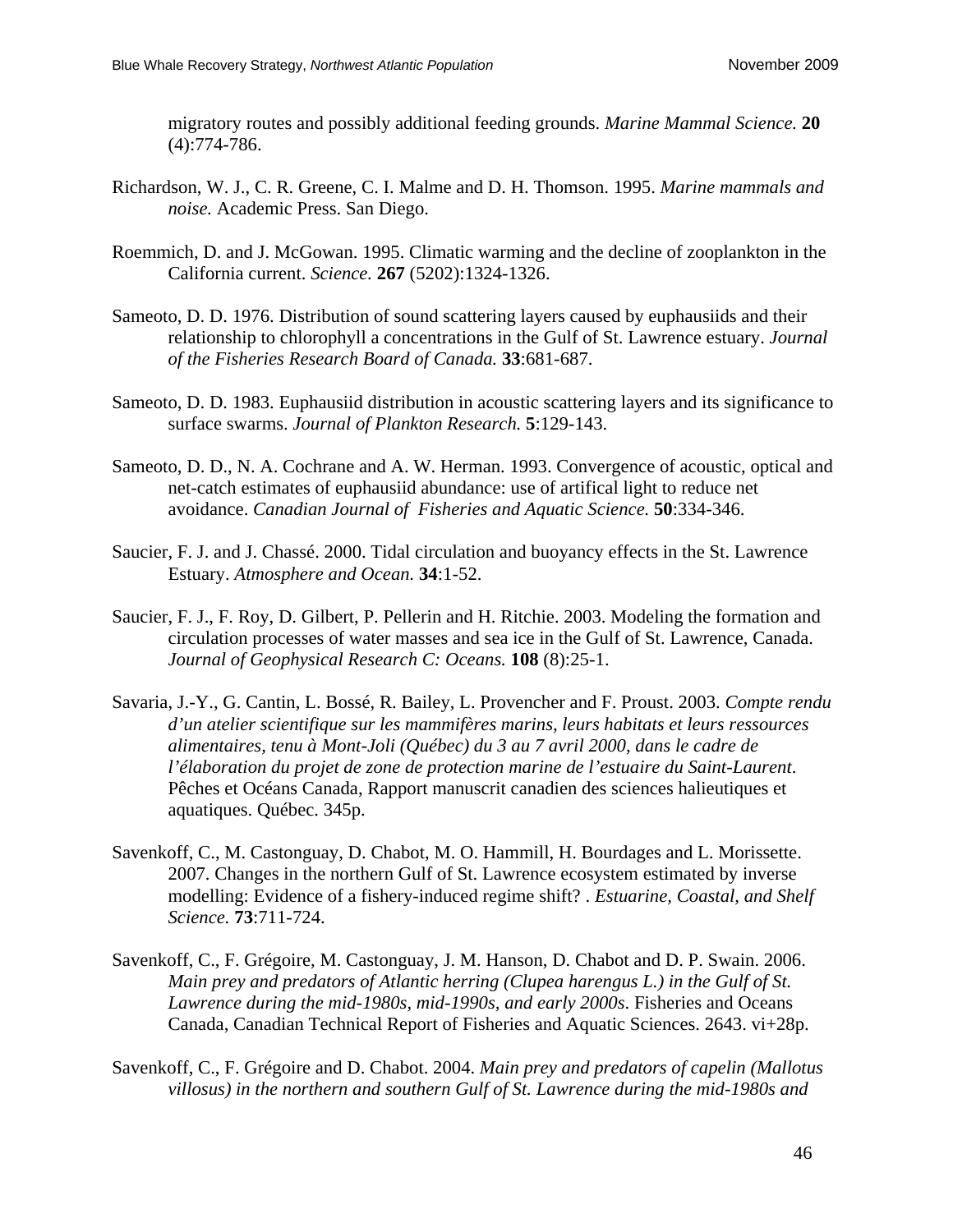*mid-1990s*. Fisheries and Oceans Canada, Canadian Technical Report of Fisheries and Aquatic Sciences. 2551. vi+30 p.

- Scheifele, P. M., R. Michaud, P. Béland and I. G. Babb. 1997. *Évaluation des niveaux de bruit ambiant et de source anthropogénique dans l'habitat du béluga du Saint-Laurent et leurs impacts potentiels*. Rapport non publié de l'Institut national d'écotoxicologie du Saint-Laurent. 16p.
- Schoenherr, J. R. 1991. Blue whales feeding on high concentrations of euphausiids around Monterey submarine canyon. *Canadian Journal of Zoology.* **69** (3):583-594.
- Sears, R. 1983. *The photographic identification of individual blue whales (Balaenoptera musculus) in the Gulf of St. Lawrence*. Compte rendu officiel de la cinquième conference biennale sur la biologie des mammifères marins (Résumé). Boston (MA)
- Sears, R. 2002. Blue whale *Balaenoptera musculus*. In: *Encyclopedia of Marine Mammals*. W. F. Perrin, B. Würsig and J. G. M. Thewissen (Ed.). Academic Press. San Diego. p.112-116.
- Sears, R. 2003. Status, knowledge gaps and threats; current research program. In: *Compte rendu de l'atelier sur le développement de priorités de recherche pour la population de rorquals bleus de l'Atlantique du Nord-Ouest, 20-21 novembre 2002*. V. Lesage and M. Hammill (Ed.). Pêches et Océans Canada, Secrétariat canadien de consultation scientifique. Compte rendu 2003/031. p.5-7.
- Sears, R. and J. Calambokidis. 2002. *Status of the blue whale, Balaenoptera musculus, in Canada. Report to the Committee on the Status of Endangered Wildlife in Canada (COSEWIC)*. Comité sur la situation des espèces en péril au Canada. Ottawa. 38p.
- Sears, R. and F. Larsen. 2002. Long range movements of a blue whale (*Balaenoptera musculus*) between the Gulf of St. Lawrence and West Greenland. *Marine Mammal Science.* **18** (1):281-285.
- Sears, R., F. W. Wenzel and J. M. Williamson. 1987. *The Blue Whale A Catalogue of Individuals from the Western North Atlantic (Gulf of St. Lawrence)*. Station de recherche des Îles de Mingan (MICS). Saint-Lambert. 83p.
- Sears, R., J. M. Williamson, F. W. Wenzel, M. Bérubé, D. Gendron and P. Jones. 1990. Photographic identification of the blue whale (*Balaenoptera musculus*) in the Gulf of St. Lawrence, Canada. *Report of the International Whaling Commission.* **12** (SPEC. ISSUE):235-342.
- Sergeant, D. E. 1966. *Populations of large whale species in the western North Atlantic with special reference to the fin whale*. Journal de l'Office des recherches sur les pêcheries, Station de biologie arctique. circulaire no 9.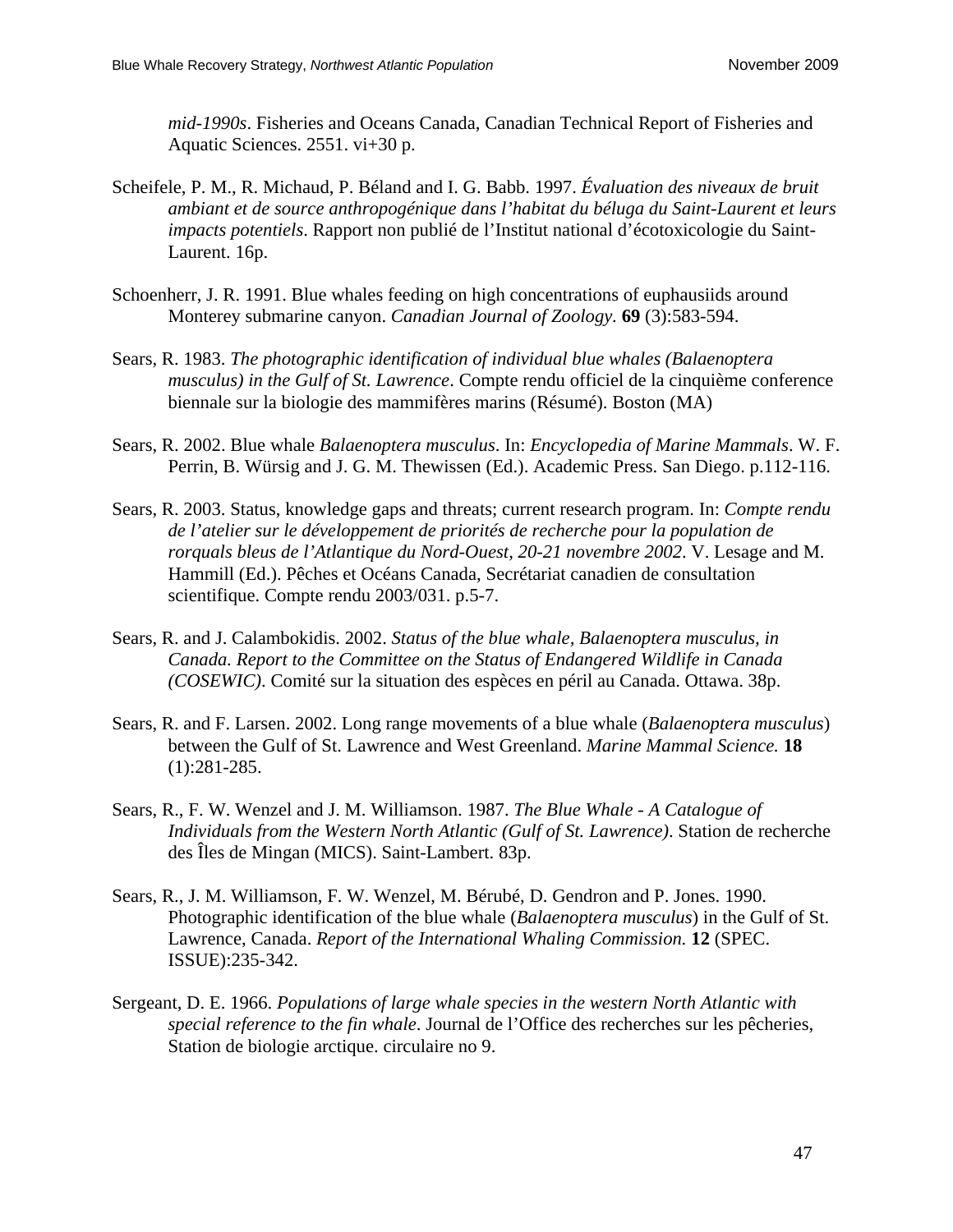- Sigurjònsson, J. and T. Gunnlaugsson. 1990. Recent trends in abundance of blue (*Balaenoptera musculus*) and humpback whales (*Megaptera novaeangliae*) off west and southwest Iceland, with a note on occurrence of other cetacean species. *Report - International Whaling Commission.* **40**:537-551.
- Simard, Y. 2009. Le parc marin Saguenay-Saint-Laurent : processus océanographiques à la base de ce site d'alimentation unique des baleines du Nord-Ouest Atlantique / The Saguenay-St. Lawrence Marine Park: oceanographic processes at the basis of this unique forage site of Northwest Atlantic whales. *Revue des Sciences de l'eau.* **sous presse**
- Simard, Y., M. Bahoura and N. Roy. 2004. Acoustic detection and localization of whales in bay of fundy and St. Lawrence estuary critical habitats. *Canadian Acoustics - Acoustique Canadienne.* **32** (2):107-116.
- Simard, Y., R. de Ladurantaye and J.-C. Therriault. 1986. Aggregation of euphausiids along a coastal shelf in an upwelling environment. *Marine Ecology Progress Series.* **32**:203-215.
- Simard, Y. and D. Lavoie. 1999. The rich krill aggregation of the Saguenay St. Lawrence Marine Park: Hydroacoustic and geostatistical biomass estimates, structure, variability, and significance for whales. *Canadian Journal of Fisheries and Aquatic Sciences.* **56** (7):1182-1197.
- Simard, Y. and N. Roy. 2008. Detection and localization of blue and fin whale from largeaperture autonomous hydrophone arrays a case study from the St. Lawrence Estuary. *Canadian Acoustics.* **36**:104-110.
- Simard, Y., N. Roy and C. Gervaise. 2006. *Shipping noise and whales: World tallest ocean liner vs largest animal on earth*. OCEANS 2006.
- Simard, Y., N. Roy and C. Gervaise. 2008. Passive acoustic detection and localization of whales: Effects of shipping noise in Saguenay-St. Lawrence Marine Park. *Journal of the Acoustical Society of America.* **123**:4109-4117.
- Smith, G. C., F. J. Saucier and D. Straub. 2006. Formation and circulation of the cold intermediate layer in the Gulf of Saint Lawrence. *Journal of Geophysical Research C: Oceans.* **111** (6)
- Smultea, M. A. and B. Wursig. 1995. Behavioral reactions of bottlenose dolphins in the Mega Borg oil spill, Gulf of Mexico 1990. *Aquatic Mammals.* **21**:171-181.
- Sourisseau, M., Y. Simard and F.-J. Saucier. 2008. Krill diel vertical migration fin dynamics, noctural overturns, and their roles for aggregation in stratified flow. *Canadian Journal of Fisheries and Aquatic Sciences.* **65**:574-587.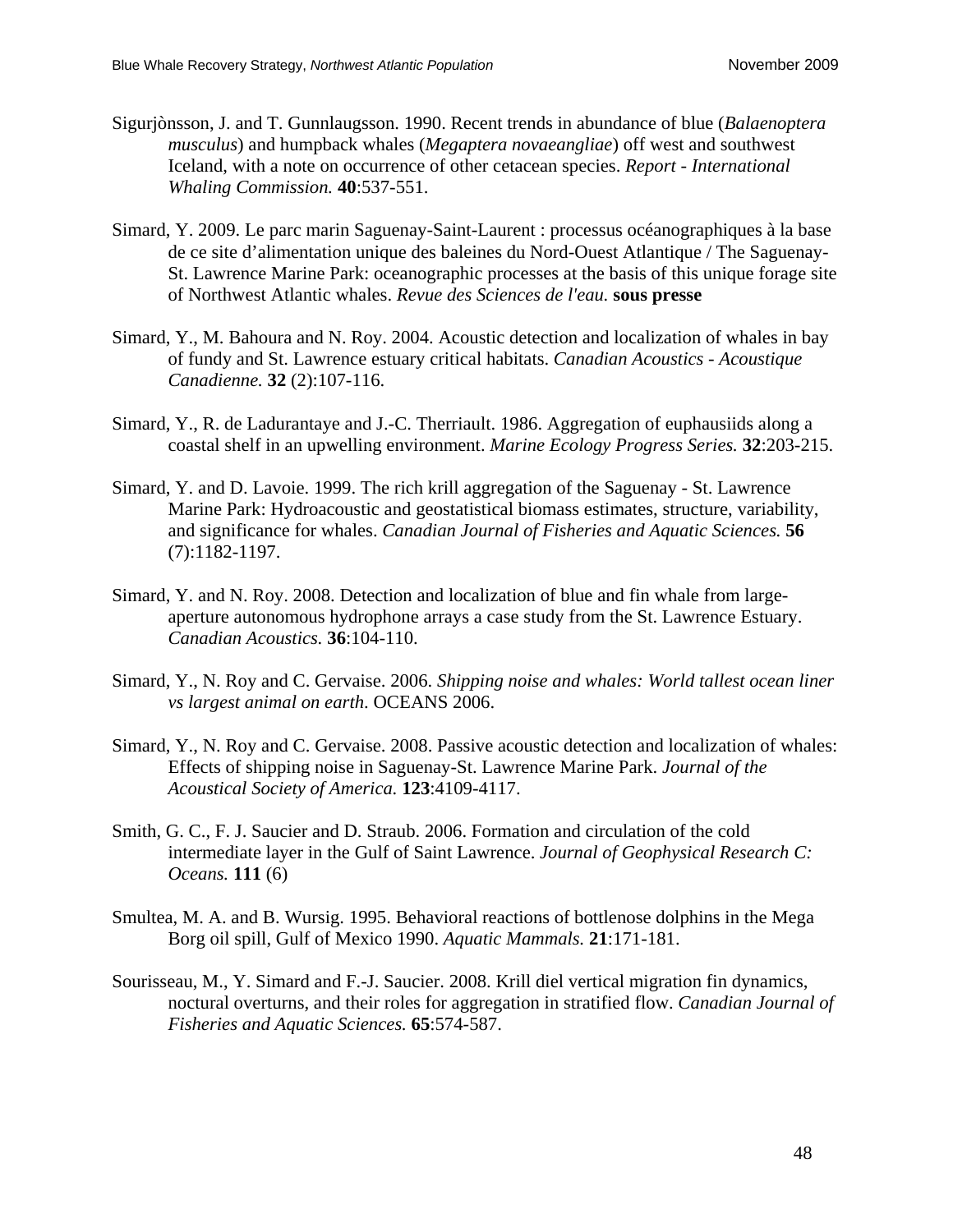- Sourisseau, M., Y. Simard and F. J. Saucier. 2006. Krill aggregation in the St. Lawrence system, and supply of krill to the whale feeding grounds in the estuary from the gulf. *Marine Ecology Progress Series.* **314**:257-270.
- Southall, B. L. 2005. Shipping noise and marine mammals: A forum for science, management, and technology. *Final Report of the National Oceanic and Atmospheric Administration (NOAA) International Symposium.*
- Southall, B. L., A. E. Bowles, W. T. Ellison, J. J. Finneran, R. L. Gentry, C. Greene Jr, D. Kastak, D. R. Ketten, J. H. Miller, P. E. Nachtigall, W. J. Richardson, J. A. Thomas and P. L. Tyack. 2007. Marine Mammal Noise Exposure Criteria. *Aquatic Mammals.* **33** (4):411-521.
- Stafford, K. M., C. G. Fox and D. S. Clark. 1998. Long-range acoustic detection and localization of blue whale calls in the northeast Pacific Ocean. *Journal of the Acoustical Society of America.* **104** (6):3616-3625.
- Stafford, K. M., D. K. Mellinger, S. E. Moore and C. G. Fox. 2007. Seasonal variability and detection range modeling of baleen whale calls in the Gulf of Alaska, 1999-2002. *Journal of the Acoustical Society of America.* **122** (6):3378-3390.
- Stenson, G., J. Lien, J. Lawson and R. Seton. 2003. Ice entrapments of Blue Whales in Southwest Newfoundland: 1868-1992. In: *Compte rendu de l'atelier sur le développement de priorités de recherche pour la population de rorquals bleus de l'Atlantique du Nord-Ouest, 20-21 novembre 2002*. V. Lesage and M. Hammill (Ed.). Pêches et Océans Canada, Secrétariat canadien de consultation scientifique. Compte rendu 2003/031. p.15-17.
- Stockin, K. A., D. Lusseau, V. Binedell, N. Wiseman and M. B. Orams. 2008. Tourism affects the behavioural budget of the common dolphin *Delphinus* sp. in the Hauraki Gulf, New Zealand. *Marine Ecology Progress Series.* **355**:287-295.
- Stone, C. J. 2003. *The Effects of Seismic Activity on Marine Mammals*. Joint Nature Conservation Committee. Peterborough. 78p.
- Tarpy, C. 1979. Killer Whale Attack! . *National Geographic Society.* **155**:542-545.
- Tillman, M. F. and G. P. Donovan. 1986. Behaviour of Whales in Relation to Management: report of the workshop. *Rapports de la Commission baleinière internationale.* **numéro spécial 8:** :1-56.
- Todd, S., P. Stevick, J. Lien, F. Marques and D. Ketten. 1996. Behavioural effects of exposure to underwater explosions in humpback whales (*Megaptera novaeangliae*). *Canadian Journal of Zoology.* **74** (9):1661-1672.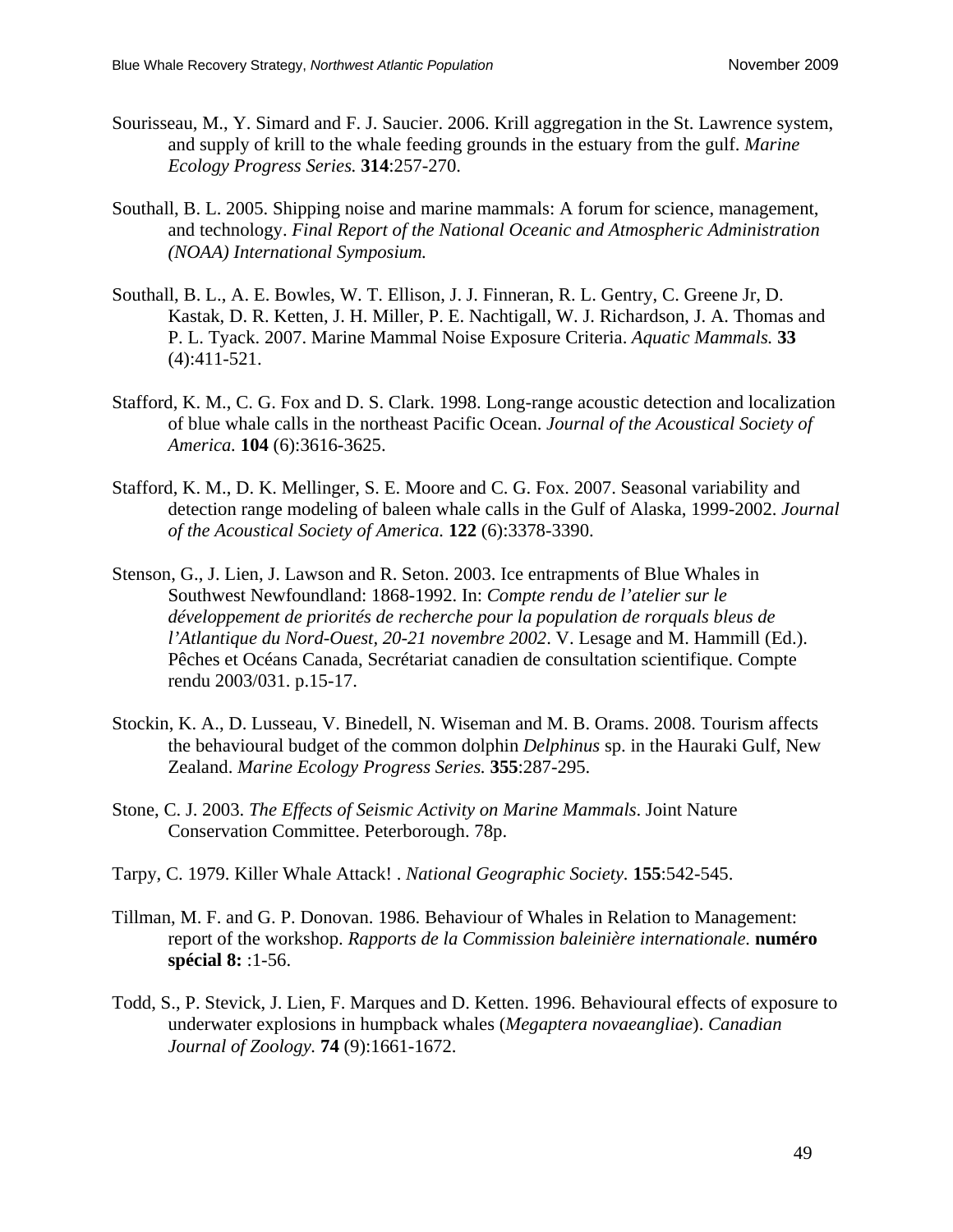- Tyack, P. L. 2008. Implications for marine mammals of large-scale changes in the marine acoustic environment. *Journal of Mammalogy.* **89** (3):549-558.
- Vanderlaan, A. S. M. and C. T. Taggart. 2007. Vessel collisions with whales: The probability of lethal injury based on vessel speed. *Marine Mammal Science.* **23** (1):144-156.
- Vasseur, L. and N. R. Catto. 2008. Canada Atlantique. In: *Vivre avec les changements climatiques au Canada : édition 2007*. D. S. Lemmen, F. J. Warren, J. Lacroix and E. Bush (Ed.). Gouvernement du Canada. Ottawa. p.119-170.
- Vikingsson, G. 2003. Research programs in Iceland waters. In: *Compte rendu de l'atelier sur le développement de priorités de recherche pour la population de rorquals bleus de l'Atlantique du Nord-Ouest, 20-21 novembre 2002*. V. Lesage and M. Hammill (Ed.). Pêches et Océans Canada, Secrétariat canadien de consultation scientifique. Compte rendu 2003/031. p.12-15.
- Weilgart, L. S. 2007. The impacts of anthropogenic ocean noise on cetaceans and implications for management. *Canadian Journal of Zoology.* **85**:1091-1116.
- Wenzel, F. W., D. K. Mattila and P. J. Clapham. 1988. *Balaenoptera musculus* in the Gulf of Maine. *Marine Mammal Science.* **4**:172-175.
- Worm, B. and R. A. Myers. 2003. Meta-analysis of cod-shrimp interactions reveals top-down control in oceanic food webs. *Ecology.* **84** (1):162-173.
- Yagouti, A., G. Boulet and L. Vescovi. 2006. *Homogénéisation des séries de température et*  analyse de la variabilité spatio-temporelle de ces séries au Québec méridional Ouranos. Rapport No 4. 154p.
- Yochem, P. K. and S. Leatherwood. 1985. Blue whale *Balaenoptera musculus* (Linnaeus, 1758). In: *Handbook of Marine Mammals*. S. H. Ridgsway and R. Harrison (Ed.). Academic Press. Orlando. 3. p.193-240.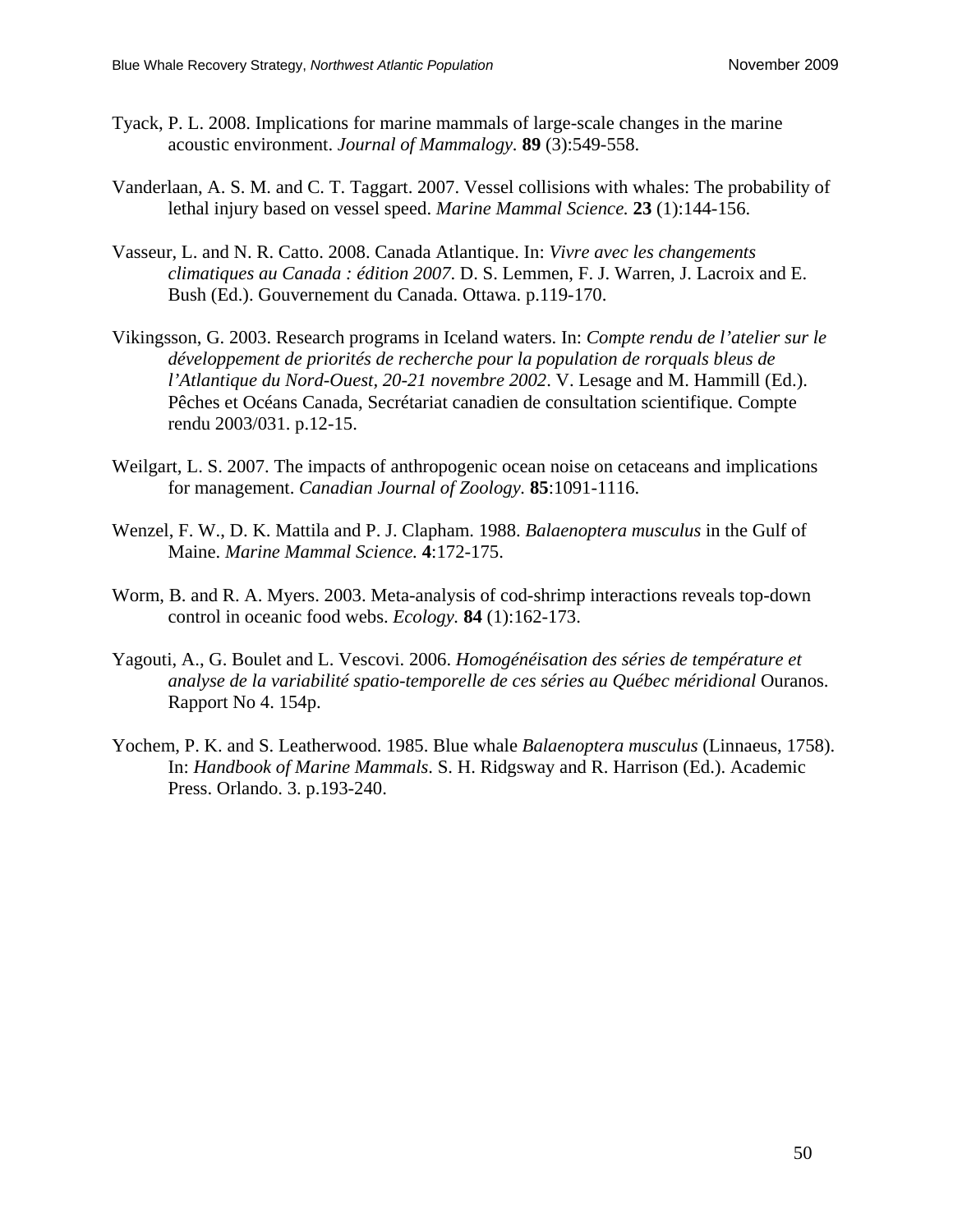# **4. RECOVERY TEAM MEMBERS**

#### **Current members of the blue whale (Northwest Atlantic population) recovery team**

- David Bolduc, St. Lawrence Economic Development Council (SODES), Quebec
- Hugues Bouchard, Fisheries and Oceans Canada, Quebec Region
- Guy Cantin, Fisheries and Oceans Canada, Quebec Region
- Suzan Dionne, Parks Canada, Quebec
- Raynald Gosselin, Fisheries and Oceans Canada, Quebec Region
- Jack Lawson, Fisheries and Oceans Canada, Newfoundland and Labrador Region
- Pierre Léonard, Innu Community of Essipit
- Véronique Lesage, Fisheries and Oceans Canada, Quebec Region
- Frédéric Lessard, Fisheries and Oceans Canada, Quebec Region
- Ian McQuinn, Fisheries and Oceans Canada, Quebec Region
- Robert Michaud, Group for research and education on marine mammals (GREMM), Quebec
- Richard Sears, Mingan Island Cetacean Study (MICS), Quebec
- Kent Smedbol, Fisheries and Oceans Canada, Maritimes Region

#### **Previous members of the blue whale (Northwest Atlantic population) recovery team**

- Anne Lagacé, Fisheries and Oceans Canada, Quebec Region
- Claude Mailloux, St. Lawrence Economic Development Council (SODES), Quebec
- <span id="page-60-0"></span>- Jean-Yves Savaria, Fisheries and Oceans Canada, Quebec Region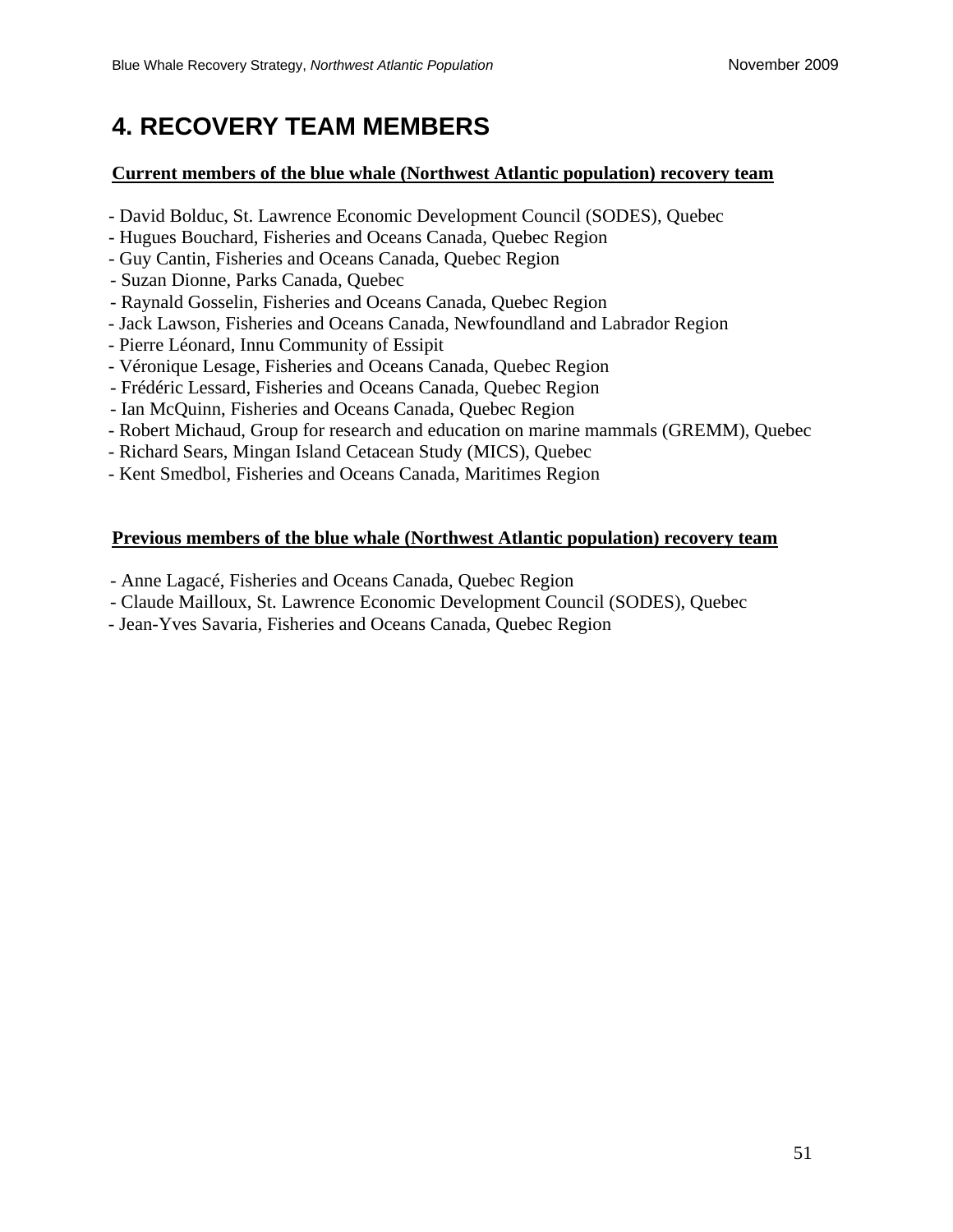# **5. LIST OF ACRONYMS**

<span id="page-61-0"></span>

| <b>CITES</b>   | Convention on International Trade in Endangered Species of Wild Fauna and |
|----------------|---------------------------------------------------------------------------|
|                | Flora                                                                     |
| <b>COSEWIC</b> | Committee on the Status of Endangered Wildlife in Canada                  |
| <b>DFO</b>     | <b>Fisheries and Oceans Canada</b>                                        |
| <b>GREMM</b>   | Group for research and education on marine mammals                        |
| <b>IUCN</b>    | International Union for Conservation of Nature                            |
| <b>IWC</b>     | <b>International Whaling Commission</b>                                   |
| <b>MICS</b>    | Mingan Island Cetacean Study                                              |
| <b>MPA</b>     | Marine Protected Area                                                     |
| PIZ.           | Priority Intervention Zone                                                |
| <b>ROMM</b>    | Réseau d'observation des mammifères marins                                |
| <b>SARA</b>    | Species at Risk Act                                                       |
| <b>SODES</b>   | <b>St. Lawrence Economic Development Council</b>                          |
| <b>SSLMP</b>   | Saguenay–St. Lawrence Marine Park                                         |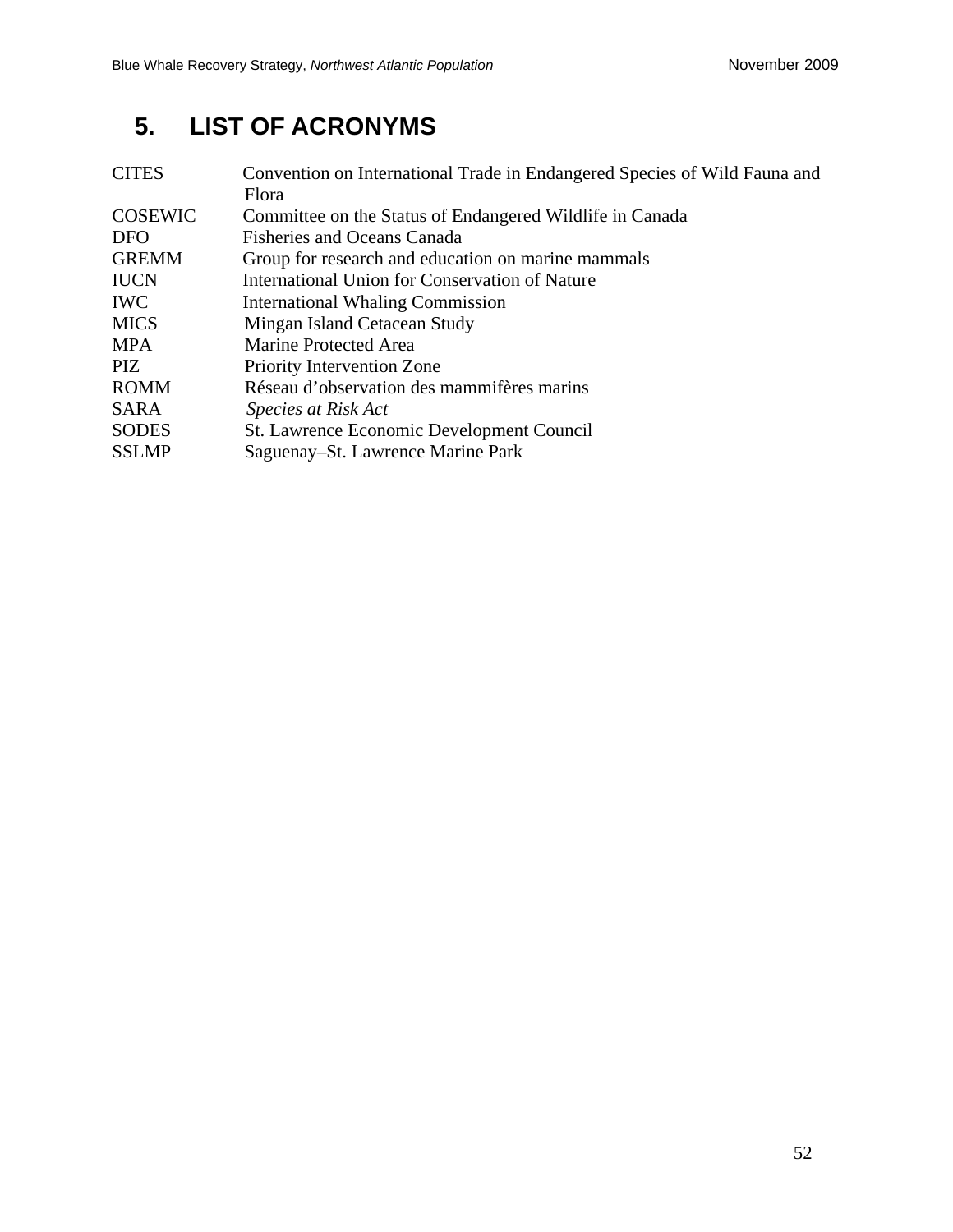# <span id="page-62-0"></span>**APPENDIX 1. CLASSIFICATION OF THREATS BY ORDER OF PRIORITY**

#### **Each threat is defined according to these 12 criteria:**

**Threat category**: Broad category indicating the type of threat.

**General threat**: General activity causing the specific threat.

**Specific threat**: The specific factor or stimulus causing stress to the population.

**Stress**: Indicated by an impairment of a demographic, physiological, or behavioural attribute of a population in response to an identified or unidentified threat that results in a reduction of the population viability.

**Extent**: Indicate whether the threat is widespread, localized, or unknown across the species range.

**Occurrence**: Indicate whether the threat is historic (contributed to decline but no longer affecting the species), current (affecting the species now), imminent (is expected to affect the species very soon), anticipated (may affect the species in the future), or unknown.

**Frequency**: Indicate whether the threat is a one-time occurrence, seasonal (either because the species is migratory or the threat only occurs at certain times of the year – indicate which season), continuous (on-going), recurrent (reoccurs from time to time but not on an annual or seasonal basis) or <u>unknown</u>.

**Causal certainty**: Indicate whether the best available knowledge about the threat and its impact on population viability is high (evidence causally links the threat to stresses on population viability), medium (correlation between the threat and population viability, expert opinion, etc), or low (assumed or plausible threat only).

**Severity**: Indicate whether the severity of the threat is high (very large population-level effect), moderate, low, or unknown.

Level of concern: Indicate whether managing the threat is an overall high, medium, or low concern for recovery of the species, taking into account all of the above factors.

**Local**: Indicates threat information relates to a specific site or narrow portion of the range of the species.

**Range-wide**: Indicates threat information relates to the whole distribution or large portion of the range of the species.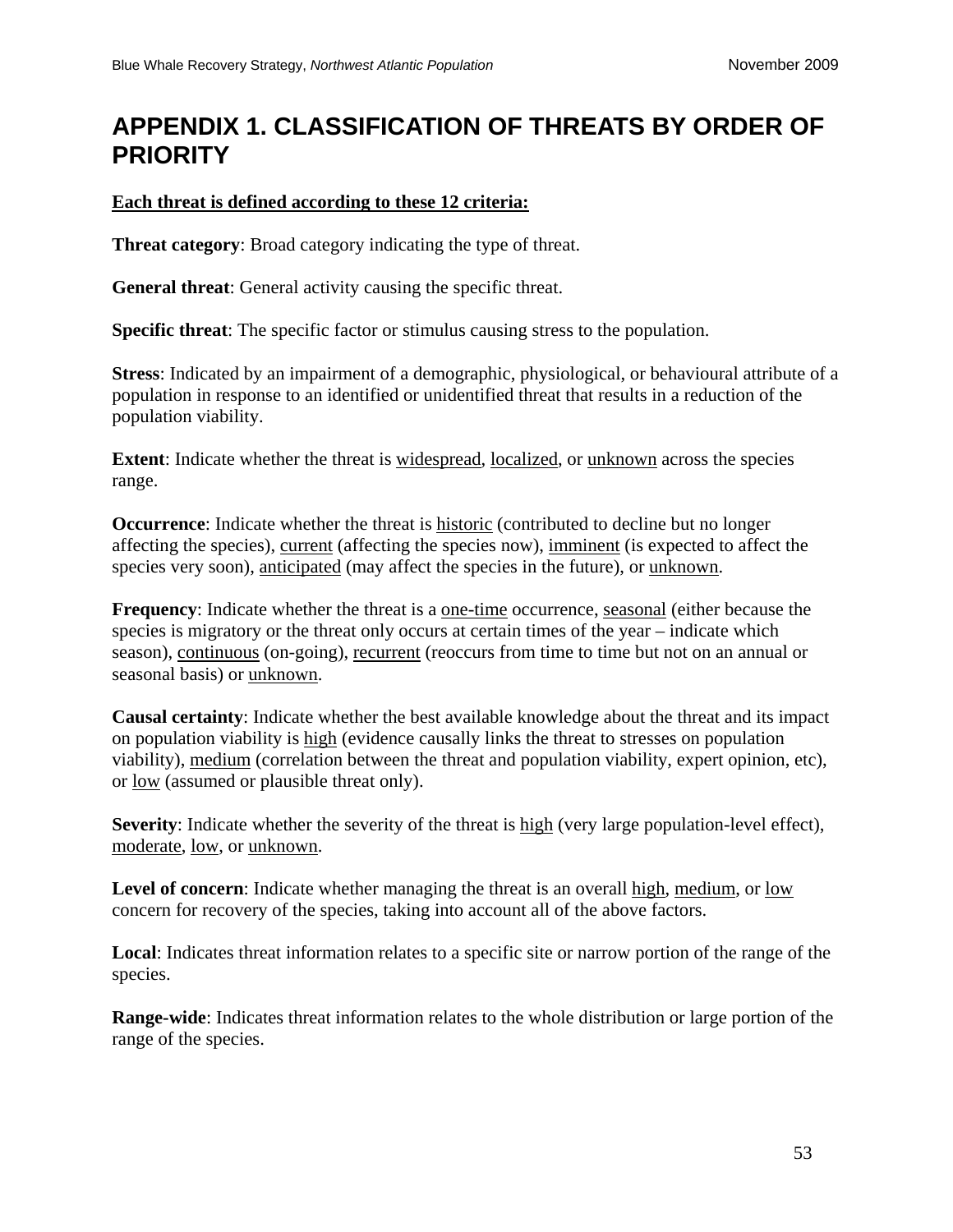#### **Anthropogenic threats**

**1) Anthropogenic noise: Acoustic degradation and changes in blue whale behaviour Threat category:** Loss or degradation of habitat; disturbance **Overall threat:** Low frequency anthropogenic noise (e.g., shipping, seismic exploration, oil and gas development, and military sonars) **Specific threat:** Change in behaviour or habitat characteristics **Stress:** Change in behaviour and risk of abandoning the critical habitat **Range:** Generalized **Occurrence:** Current **Frequency:** Continuous **Causal certainty:** Medium to high **Severity**: Unknown **Level of concern:** High

#### **2) Food availability**

**Threat category:** Consumption; climate and natural disasters; natural activities or processes **Overall threat:** Krill fishery; climate change; competing with pelagic fish

**Specific threat:** Influences krill distribution and abundance

**Stress:** Reducing food resource availability for blue whales which leads to decreased physical condition which could impact reproductive success and the ability to migrate.

**Range:** Generalized

**Occurrence:** Current **Frequency:** Continuous **Causal certainty:** Low to high **Severity**: Unknown **Level of concern:** High

#### **3) Contaminants**

**Threat category:** Pollution **Overall threat:** Agricultural, industrial and municipal waste, shipping, dredging, oil and gas development, aquaculture **Specific threat:** Changes to habitat characteristics and water chemistry; direct exposure; consumption of contaminated prey **Stress:** Depression of the immune system, cancer and lesions; reduced reproductive capacity **Range:** Generalized **Occurrence:** Current **Frequency:** Continuous **Causal certainty:** Low **Severity**: Unknown **Level of concern:** Medium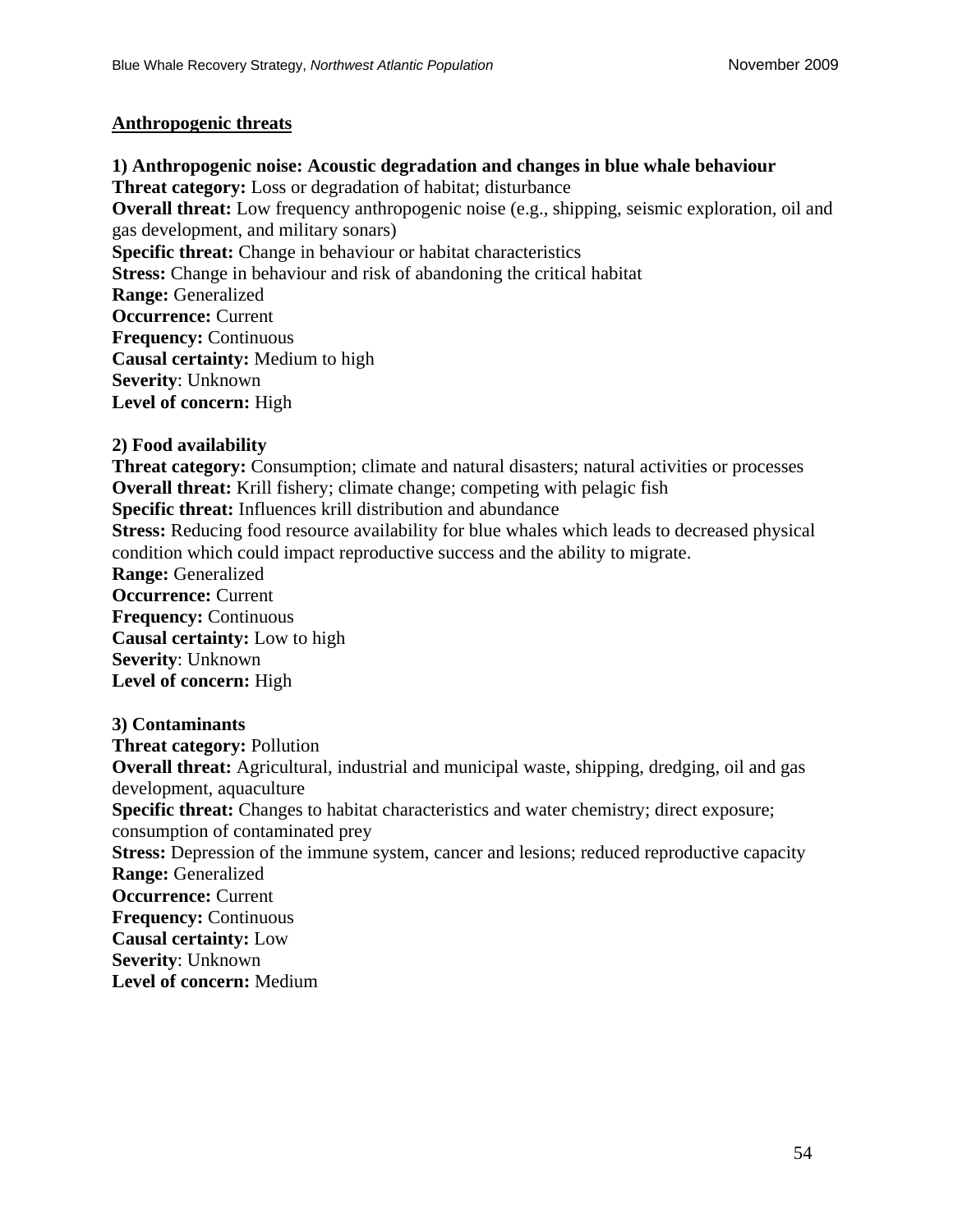**4) Collisions with vessels Threat category:** Accidental mortalities **Overall threat:** Collisions with vessels **Specific threat:** Vessels traveling at high speeds (i.e., 14 knots or more) **Stress:** Increased injuries and mortalities **Range:** Localized **Occurrence:** Current **Frequency:** Continuous **Causal certainty:** Medium **Severity**: Moderate **Level of concern:** Medium

#### **5) Whale-watching**

**Threat category:** Disturbance or persecution **Overall threat:** Whale-watching activities by cruise operators, recreational boaters and scientists **Specific threat:** Disturbing critical activities (e.g., rest, feeding, communication, socializing, mating and nurturing calves) **Stress:** Change in behaviour or abandoning habitat **Range:** Localized **Occurrence:** Current **Frequency:** Seasonal **Causal certainty:** Medium to high **Severity**: Moderate **Level of concern:** Medium

#### **6) Anthropogenic noise: physical damage**

**Threat category:** Accidental mortalities **Overall threat:** Low frequency or high amplitude anthropogenic noise (e.g., seismic exploration, oil and gas development, and military sonars) **Specific threat:** Physical harm leading to hearing loss and death **Stress:** Injuries, mortalities, reduced population sustainability **Range:** Generalized **Occurrence:** Current **Frequency:** Continuous **Causal certainty:** Medium **Severity**: Unknown **Level of concern:** Low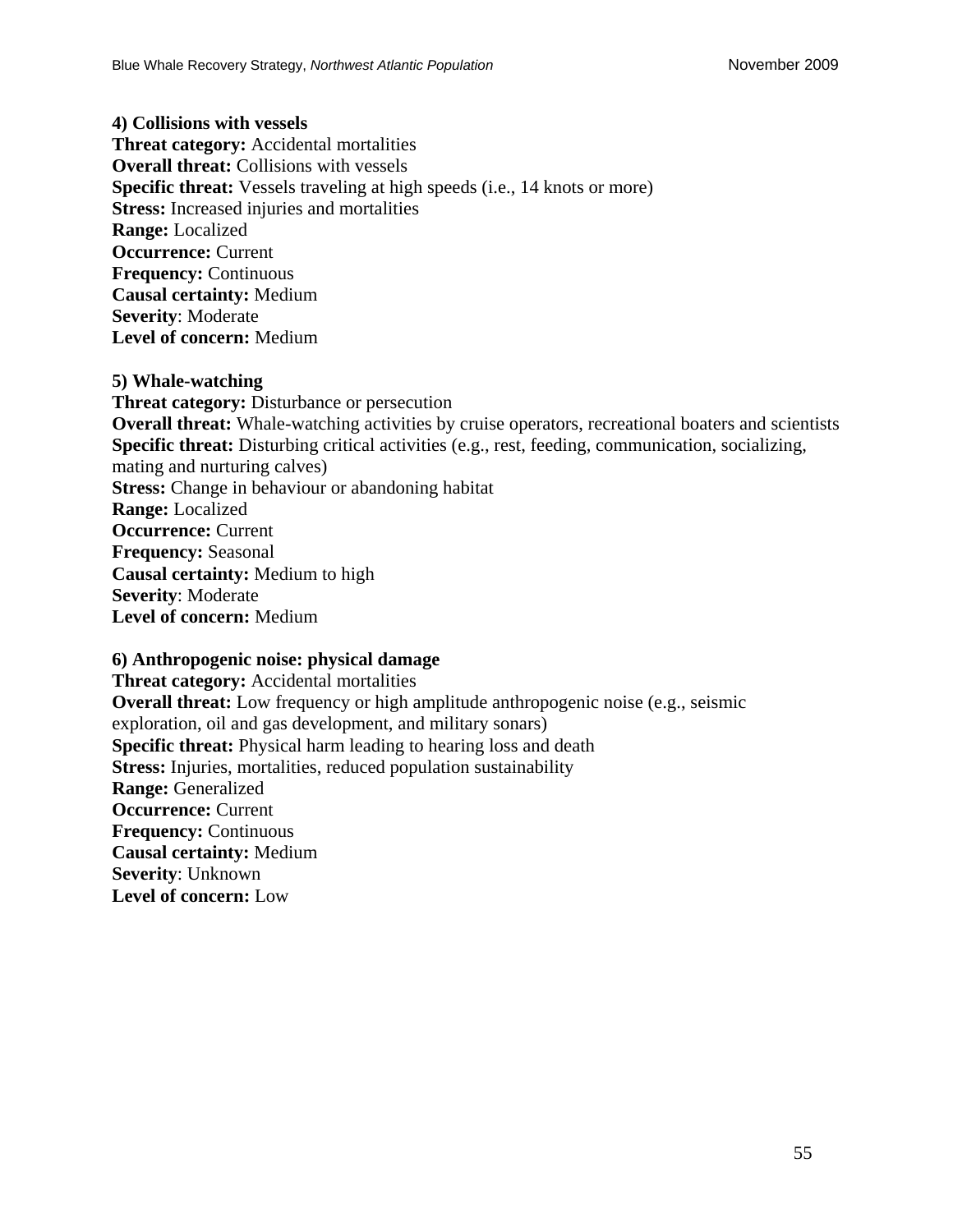#### **7) Accidental entanglement in fishing gear**

**Threat category:** Accidental mortalities **Overall threat:** Fishery **Specific threat:** Entanglement in fishing gear (e.g., gillnets) **Stress:** Injuries, change in behaviour or mortality **Range:** Generalized **Occurrence:** Current **Frequency:** Continuous **Causal certainty:** Medium **Severity**: Unknown **Level of concern:** Low

#### **8) Epizootics and toxic algal blooms**

**Threat category:** Changes in the ecological dynamics or natural processes **Overall threat:** Epizooty and toxic algal blooms **Specific threat:** Health problems and toxic effects for blue whales **Stress:** Reduced physical condition and increased mortalities **Range:** Generalized **Occurrence:** Anticipated **Frequency:** Unknown **Causal certainty:** Unknown **Severity**: Unknown **Level of concern:** Low

**9) Toxic spills Threat category:** Pollution **Overall threat:** Toxic product spills **Specific threats:** Direct exposure; consumption of contaminated prey; changes to habitat characteristics **Stress:** Toxic and physiological effects, reduced physical condition, mortalities **Range:** Generalized **Occurrence:** Anticipated **Frequency:** Recurrent **Causal certainty:** Medium **Severity**: Low to moderate **Level of concern:** Low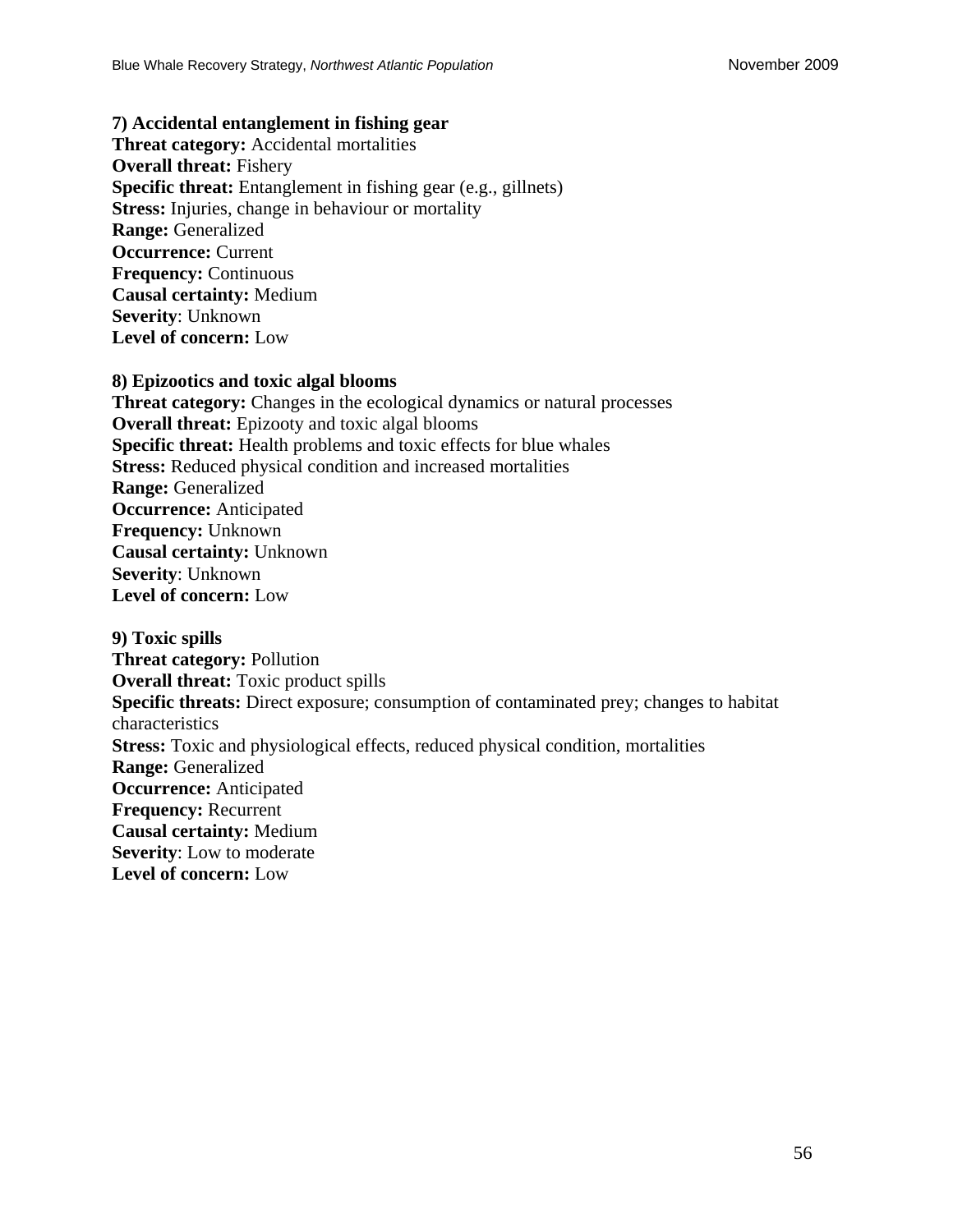#### **Whaling and natural mortality**

**10) Whaling Threat category:** Consumption **Overall threat:** Whaling **Specific threat:** Commercial, scientific or subsistence whaling **Stress:** Mortalities which lead to a significant drop in terms of numbers of individuals and reduced population sustainability **Range:** Generalized **Occurrence:** Historical in Canada, but still ongoing or anticipated in all the distribution range **Frequency:** Abandoned in Canada, but possibly still ongoing in certain areas of the distribution range **Causal certainty:** High **Severity**: High **Level of concern:** Low

#### **11) Ice**

**Threat category:** Natural activities or process **Overall threat:** The creation of a layer of ice or the movement of the ice layer **Specific threat:** Entrapment of blue whales under the ice layer **Stress:** Reduced physical condition (i.e., injuries) or death by anoxia or crushing by ice blocks **Range:** Localized **Occurrence:** Current locally, but not for the entire range **Frequency:** Seasonal **Causal certainty:** High **Severity**: Moderate **Level of concern:** Medium

**12) Predation Threat category:** Natural activity or process **Overall threat:** Predation of individuals **Specific threat:** Killer whales **Stress:** Reduced physical condition (i.e., injuries) or increased mortalities **Range:** Localized **Occurrence:** Current **Frequency:** Recurrent **Causal certainty:** Low **Severity**: Low **Level of concern:** Low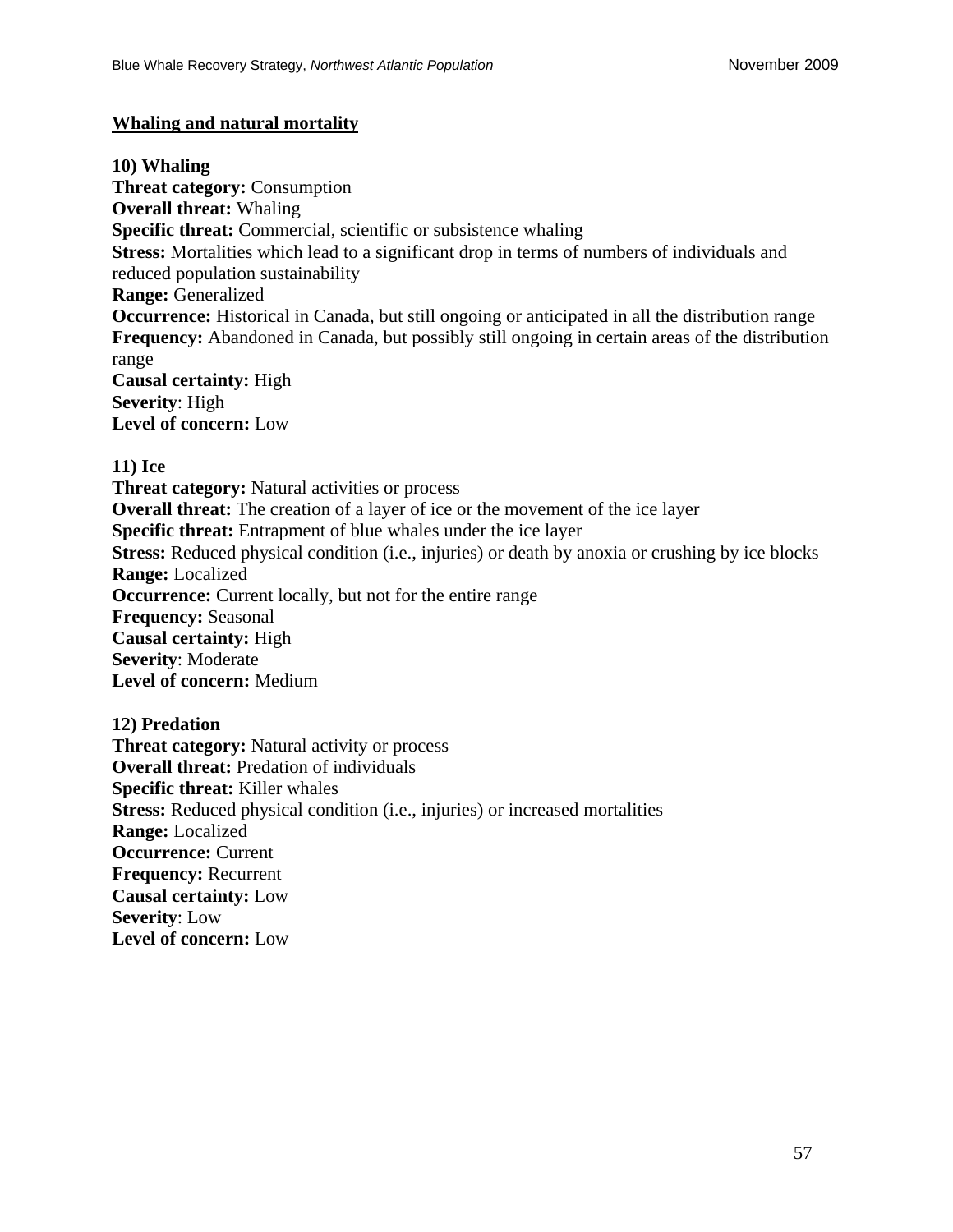# <span id="page-67-0"></span>**APPENDIX 2. CETACEAN SPECIES PRESENT IN THE CANADIAN ATLANTIC**

**Table 3.** Status of marine mammal species assessed by the COSEWIC that visit the St. Lawrence and Atlantic Ocean. \* Species or populations present in the Atlantic, but absent from the Estuary and Gulf of St. Lawrence.

<span id="page-67-1"></span>

| <b>Common name</b><br>(population)                                               | <b>Scientific name</b>                | <b>COSEWIC</b><br>assessment     | <b>COSEWIC</b><br>designation          | <b>SARA</b> status                   |
|----------------------------------------------------------------------------------|---------------------------------------|----------------------------------|----------------------------------------|--------------------------------------|
| Atlantic white-sided dolphin                                                     | Lagenorhynchus<br>acutus              | April 1991                       | Not at risk                            | No status                            |
| Beluga whale<br>(St. Lawrence estuary)<br>(Ungava Bay)*<br>(Eastern Hudson Bay)* | Delphinapterus<br>leucas              | May 2004<br>May 2004<br>May 2004 | Threatened<br>Endangered<br>Endangered | Threatened<br>No status<br>No status |
| Blainville's beaked whale *                                                      | Mesoplodon<br>densirostris            | April 1989                       | Not at risk                            | No status                            |
| Blue whale<br>(Atlantic)                                                         | Balaenoptera<br>musculus              | May 2002                         | Endangered                             | Endangered                           |
| Common dolphin*                                                                  | Delphinus<br>delphis                  | April 1991                       | Not at risk                            | No status                            |
| Cuvier's beaked whale*                                                           | Ziphius<br>cavirostris                | April 1990                       | Not at risk                            | No status                            |
| Dolphin bottlenose *                                                             | <b>Tursiops</b><br>truncatus          | April 1993                       | Not at risk                            | No status                            |
| Fin whale<br>(Atlantic)                                                          | Balaenoptera<br>physalus              | May 2005                         | Special concern                        | Special concern                      |
| Grey whale<br>(Atlantic)*                                                        | $\overline{Eschrichtius}$<br>robustus | <b>May 2000</b>                  | Extirpated                             | Extirpated                           |
| Harbour porpoise<br>(Northwest Atlantic)                                         | Phocoena<br>phocoena                  | April 2006                       | Special concern                        | No status                            |
| Humpback whale<br>(North Atlantic)                                               | Megaptera<br>novaeangliae             | May 2003                         | Not at risk                            | No status                            |
| Killer whale<br>(Northwest Atlantic)                                             | Orcinus orca                          | November 2001                    | Data deficient                         | No status                            |
| Long-finned pilot whale                                                          | Globicephala<br>melas                 | April 1994                       | Not at risk                            | No status                            |
| Minke whale<br>(Atlantic)                                                        | Balaenoptera<br>acutorostrata         | April 2006                       | Not at risk                            | No status                            |
| North Atlantic right whale                                                       | Eubalaena<br>glacialis                | May 2003                         | Endangered                             | Endangered                           |
| Northern bottlenose whale<br>(Scotian Shelf population)<br>(Davis Strait)*       | Hyperoodon<br>ampullatus              | November 2002<br>April 1993      | Endangered<br>Not at risk              | Endangered<br>No status              |
| Pygmy sperm whale*                                                               | Kogia breviceps                       | April 1994                       | Not at risk                            | No status                            |
| Sei whale<br>(Atlantic)*                                                         | Balaenoptera<br>borealis              | May 2003                         | Data deficient                         | No status                            |
| Sowerby's beaked whale *                                                         | Mesoplodon<br>bidens                  | November 2006                    | Special concern                        | Special concern                      |
| Sperm whale                                                                      | Physeter<br>macrocephalus             | April 1996                       | Not at risk                            | No status                            |
| Striped dolphin*                                                                 | Stenella<br>coeruleoalba              | April 1993                       | Not at risk                            | No status                            |